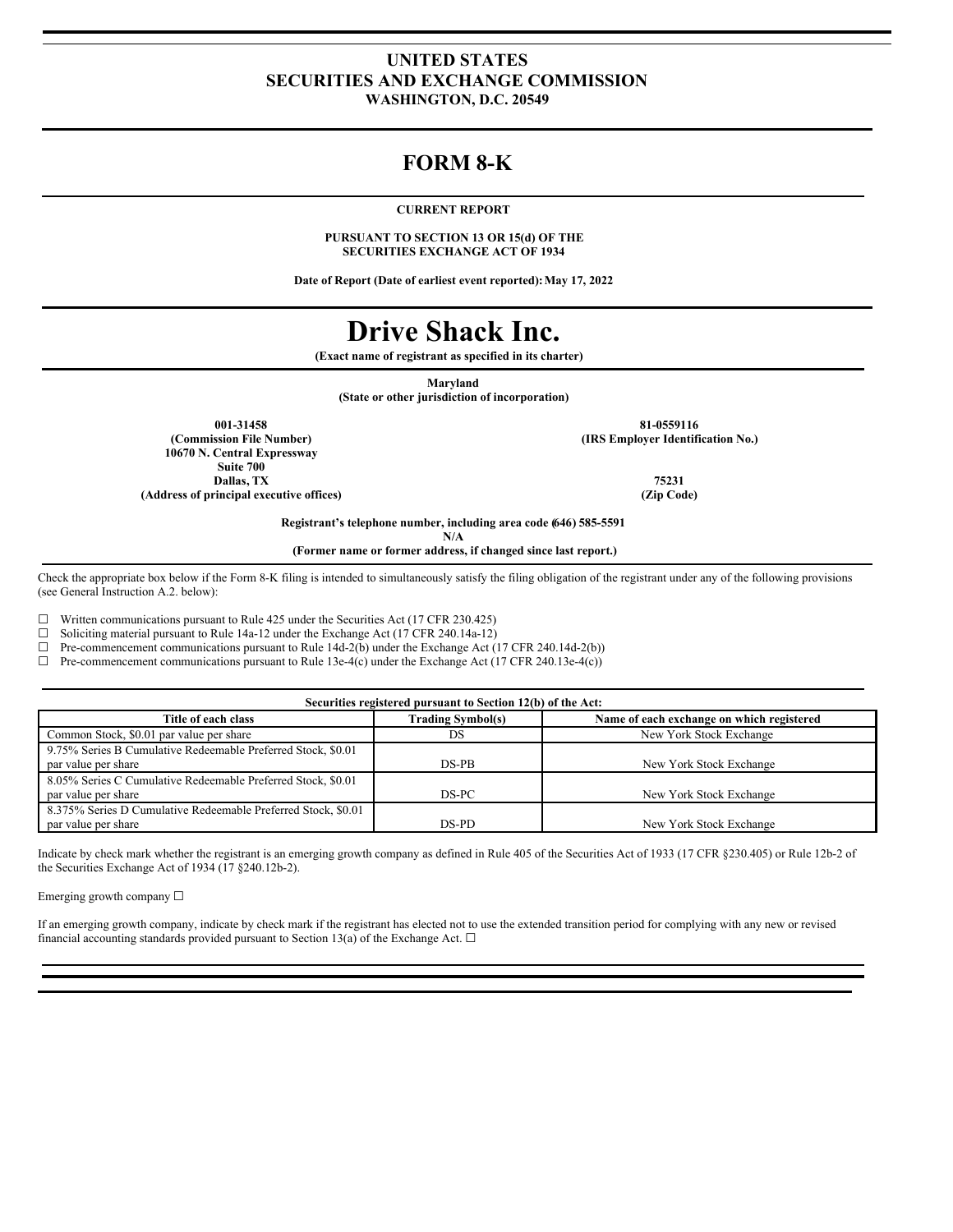### **Item 3.03 Material Modification to Rights of Security Holders.**

On May 17, 2022, Drive Shack Inc. (the "Company") entered into a Tax Benefits Preservation Plan (the "Plan") with American Stock Transfer & Trust Company, LLC, as rights agent (the "Rights Agent"), and the disinterested members of the Board of Directors (the "Board") of the Company declared a dividend distribution of one right (a "Right") for each outstanding share of common stock, par value \$0.01 per share, of the Company (the "Common Stock") to stockholders of record at the close of business on May 27, 2022 (the "Record Date"). Each Right is governed by the terms of the Plan and entitles the registered holder to purchase from the Company a unit consisting of one one-thousandth of a share (a "Unit") of Series E Junior Participating Preferred Stock, par value \$0.01 per share (the "Series E Preferred Stock"), at a purchase price of \$7.50 per Unit, subject to adjustment (the "Purchase Price"). The Plan is intended to help protect the Company's ability to use its tax net operating losses and certain other tax assets ("Tax Benefits") by deterring an "ownership change" as defined under Section 382 of the Internal Revenue Code of 1986, as amended, and the Treasury Regulations thereunder (the "Code").

#### *Rights Certificates; Exercise Period*

Initially, the Rights will be attached to all Common Stock certificates representing shares then outstanding, and no separate rights certificates ("Rights Certificates") will be distributed. Subject to certain exceptions specified in the Plan, the Rights will separate from the Common Stock then outstanding and a distribution date (the "Distribution Date") will occur upon the earlier of (i) 10 business days following a public announcement that a person or group of affiliated or associated persons (an "Acquiring Person") has become the beneficial owner of 4.9% or more of the shares of the Common Stock (the "Stock Acquisition Date") and (ii) 10 business days (or such later date as the Board shall determine) following the commencement of a tender offer or exchange offer that would result in a person or group becoming an Acquiring Person.

Until the Distribution Date, (i) the Rights will be evidenced by the Common Stock certificates (or, in the case of book entry shares, by the notations in the book entry accounts) and will be transferred with and only with such Common Stock, (ii) new Common Stock certificates issued after the Record Date will contain a notation incorporating the Plan by reference and (iii) the surrender for transfer of any certificates for Common Stock outstanding will also constitute the transfer of the Rights associated with the Common Stock represented by such certificates. Pursuant to the Plan, the Company reserves the right to require prior to the occurrence of a Triggering Event (as defined below) that, upon any exercise of Rights, a number of Rights be exercised so that only whole shares of Series E Preferred Stock will be issued.

The definition of "Acquiring Person" contained in the Plan contains several exemptions, including for (i) the Company or any of the Company's subsidiaries; (ii) any employee benefit plan of the Company, or of any subsidiary of the Company, or any person or entity organized, appointed or established by the Company for or pursuant to the terms of any such plan; (iii) any person who becomes the beneficial owner of 4.9% or more of the shares of the Common Stock then outstanding as a result of a reduction in the number of shares of Common Stock by the Company or a stock dividend, stock split, reverse stock split or similar transaction, unless and until such person increases his ownership by more than one percentage point over such person's lowest percentage stock ownership on or after the consummation of the relevant transaction; (iv) any person who, together with all affiliates and associates of such person, was the beneficial owner of 4.9% or more of the shares of the Common Stock then outstanding on the date of the Plan, unless and until such person and its affiliates and associates increase their aggregate ownership by more than one percentage point over their lowest percentage stock ownership on or after the date of the Plan or decrease their aggregate percentage stock ownership below 4.9%; (v) any person who, within 10 business days of being requested by the Company to do so, certifies to the Company that such person became an Acquiring Person inadvertently or without knowledge of the terms of the Rights and who, together with all affiliates and associates, thereafter within 10 business days following such certification disposes of such number of shares of Common Stock so that it, together with all affiliates and associates, ceases to be an Acquiring Person; (vi) Wesley R. Edens and any of his associates ("Mr. Edens"); provided that the foregoing exemption (x) shall apply only to the extent that the Company does not undergo an "owner shift" (as that term is defined in Section 382 of the Code) of 15% or more as a result of beneficial ownership of Company securities by Mr. Edens and (y) may be revoked at any time by the disinterested members of the Board as to future acquisitions; and (vii) any person that the Board has affirmatively determined shall not be deemed an Acquiring Person.

The Rights are not exercisable until the Distribution Date and will expire at the earliest of (i) 11:59 P.M. (New York City time) on May 16, 2023, or such later date and time as may be determined by the Board and approved by the stockholders of the Company by a vote of the majority of the votes cast by the holders of shares entitled to vote thereon at a meeting of the stockholders of the Company prior to 11:59 P.M. (New York City time) on May 16, 2023 (which later date and time shall be in no event later than 11:59 P.M. (New York City time) on May 16, 2025), (ii) the time at which the Rights are redeemed or exchanged as provided in the Plan, (iii) the time at which the Board determines that the Plan is no longer necessary or desirable for the preservation of Tax Benefits, and (iv) the close of business on the first day of a taxable year of the Company to which the Board determines that no Tax Benefits may be carried forward.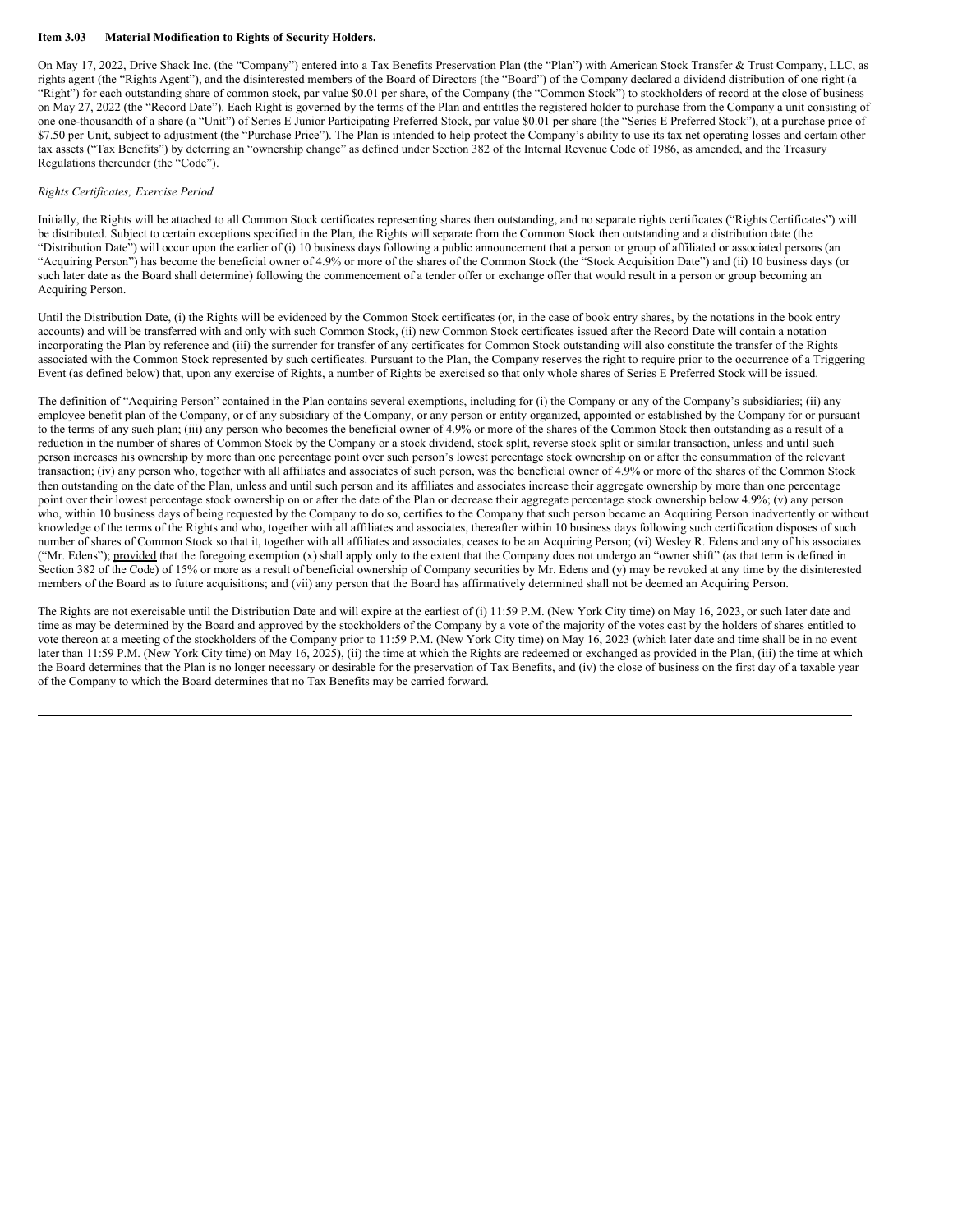As soon as practicable after the Distribution Date, Rights Certificates will be mailed to holders of record of the Common Stock as of the close of business on the Distribution Date and, thereafter, the separate Rights Certificates alone will represent the Rights. After the Distribution Date, the Company generally would issue Rights with respect to shares of Common Stock issued upon the exercise of stock options or pursuant to awards under any employee plan or arrangement, which stock options or awards are outstanding as of the Distribution Date, or upon the exercise, conversion or exchange of securities issued by the Company after the Plan's adoption (except as may otherwise be provided in the instruments governing such securities). In the case of other issuances of shares of Common Stock after the Distribution Date, the Company generally may, if deemed necessary or appropriate by the Board, issue Rights with respect to such shares of Common Stock.

### *Preferred Share Provisions*

Each one one-thousandth of a share of Series E Preferred Stock, if issued:

- will not be redeemable;
- will entitle the holder thereof to quarterly dividend payments of \$0.001 or an amount equal to the dividend paid on one share of Common Stock, whichever is greater;
- will, upon any liquidation of the Company, entitle the holder thereof to receive either \$1.00 plus accrued and unpaid dividends and distributions to the date of payment or an amount equal to the payment made on one share of Common Stock, whichever is greater;
- will have the same voting power as one share of Common Stock; and
- will, if shares of Common Stock are exchanged via merger, consolidation or a similar transaction, entitle holders to a per share payment equal to the payment made on one share of Common Stock.

### *Flip-in Trigger*

In the event that a person or group of affiliated or associated persons becomes an Acquiring Person (unless the event causing such person or group to become an Acquiring Person is a transaction described under *Flip-over Trigger*, below), each holder of a Right will thereafter have the right to receive, upon exercise, Common Stock (or, in certain circumstances, cash, property or other securities of the Company) having a value equal to two times the exercise price of the Right. Notwithstanding the foregoing, following the occurrence of such an event, all Rights that are, or (under certain circumstances specified in the Plan) were, beneficially owned by any Acquiring Person will be null and void. However, Rights are not exercisable following the occurrence of such an event until such time as the Rights are no longer redeemable by the Company as set forth below.

### *Flip-over Trigger*

In the event that, at any time following the Stock Acquisition Date, (i) the Company engages in a merger or other business combination transaction in which the Company is not the surviving corporation or (ii) the Company engages in a merger or other business combination transaction in which the Company is the surviving corporation and the Common Stock is changed or exchanged, each holder of a Right (except Rights that have previously been voided as set forth above) shall thereafter have the right to receive, upon exercise, common stock of the acquiring company having a value equal to two times the exercise price of the Right. The events set forth in this paragraph and in the next preceding paragraph are referred to as the "Triggering Events."

### *Exchange Feature*

At any time after a person becomes an Acquiring Person and prior to the acquisition by such person or group of 50% or more of the outstanding Common Stock, the Board may exchange the Rights (other than Rights owned by such person or group which have become void), in whole or in part, at an exchange ratio of one share of Common Stock, or one one-thousandth of a share of Series E Preferred Stock (or of a share of a class or series of the Company's preferred stock having equivalent rights, preferences and privileges), per Right (subject to adjustment).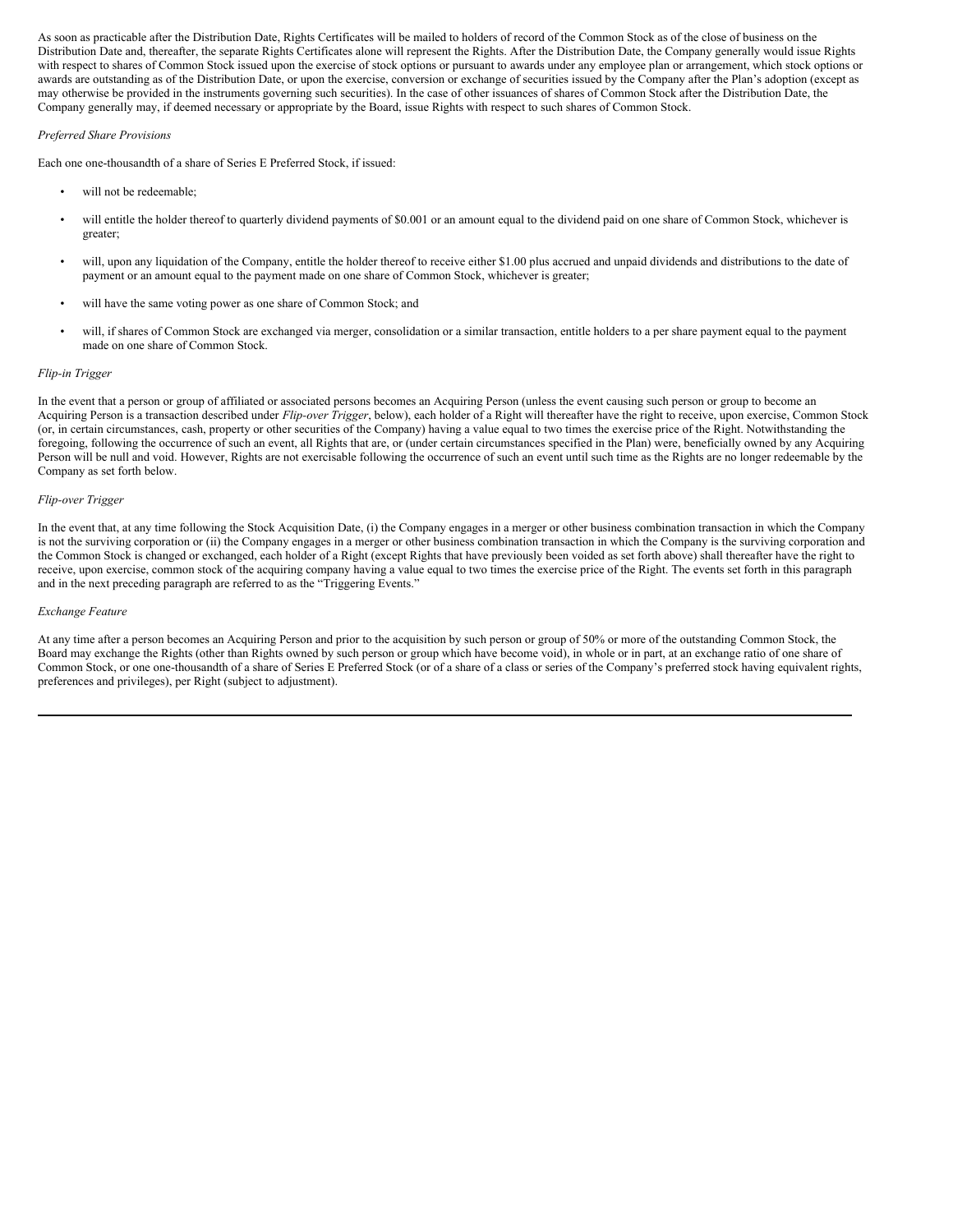### *Equitable Adjustments*

The Purchase Price payable, and the number of Units of Series E Preferred Stock or other securities or property issuable, upon exercise of the Rights are subject to adjustment from time to time to prevent dilution (i) in the event of a stock dividend on, or a subdivision, combination or reclassification of, the Series E Preferred Stock, (ii) if holders of the Series E Preferred Stock are granted certain rights or warrants to subscribe for Series E Preferred Stock or convertible securities at less than the current market price of the Series E Preferred Stock, or (iii) upon the distribution to holders of the Series E Preferred Stock of evidences of indebtedness or assets (excluding regular quarterly cash dividends) or of subscription rights or warrants (other than those referred to above).

With certain exceptions, no adjustment in the Purchase Price will be required until cumulative adjustments amount to at least 1% of the Purchase Price. No fractional Units will be issued and, in lieu thereof, an adjustment in cash will be made based on the market price of the Series E Preferred Stock on the last trading day prior to the date of exercise.

#### *Redemption Rights*

At any time until 10 business days following the Stock Acquisition Date, the Company may, at the Company's option, redeem the Rights in whole, but not in part, at a price of \$0.001 per Right (payable in cash, Common Stock or other consideration deemed appropriate by the Board ). Immediately upon the action of the Board ordering redemption of the Rights, the Rights will terminate and the only right of the holders of Rights will be to receive the \$0.001 redemption price.

#### *Amendment of Rights*

Any of the provisions of the Plan may be amended by the Board prior to the Distribution Date except that the Board may not extend the expiration of the Rights beyond 11:59 P.M. (New York City time) on May 16, 2023, unless such extension is approved by the Company's stockholders prior to 11:59 P.M. (New York City time) on May 16, 2023. After the Distribution Date, the provisions of the Plan may be amended by the Board in order to cure any ambiguity, to make changes that do not adversely affect the interests of holders of Rights, or to shorten or lengthen any time period under the Plan. The foregoing notwithstanding, no amendment may be made at such time as the Rights are not redeemable, except to cure any ambiguity or correct or supplement any provision contained in the Plan which may be defective or inconsistent with any other provision therein.

#### *Miscellaneous*

Until a Right is exercised, the holder thereof, as such, will have no separate rights as a stockholder of the Company, including the right to vote or to receive dividends in respect of the Rights. While the distribution of the Rights will not be taxable to the Company's stockholders or to the Company, stockholders may, depending upon the circumstances, recognize taxable income in the event that the Rights become exercisable for Common Stock (or other consideration) of the Company or for common stock of the acquiring company or in the event of the redemption of the Rights as set forth above.

### **Item 9.01 Financial Statements and Exhibits.**

(d) Exhibits.

| Exhibit No. | <b>Description</b>                                                                                                                   |
|-------------|--------------------------------------------------------------------------------------------------------------------------------------|
| 4.1         | Tax Benefits Preservation Plan, dated as of May 17, 2022, between Drive Shack Inc. and American Stock Transfer & Trust Company, LLC. |
| 104         | Cover Page Interactive Data File (formatted as Inline XBRL).                                                                         |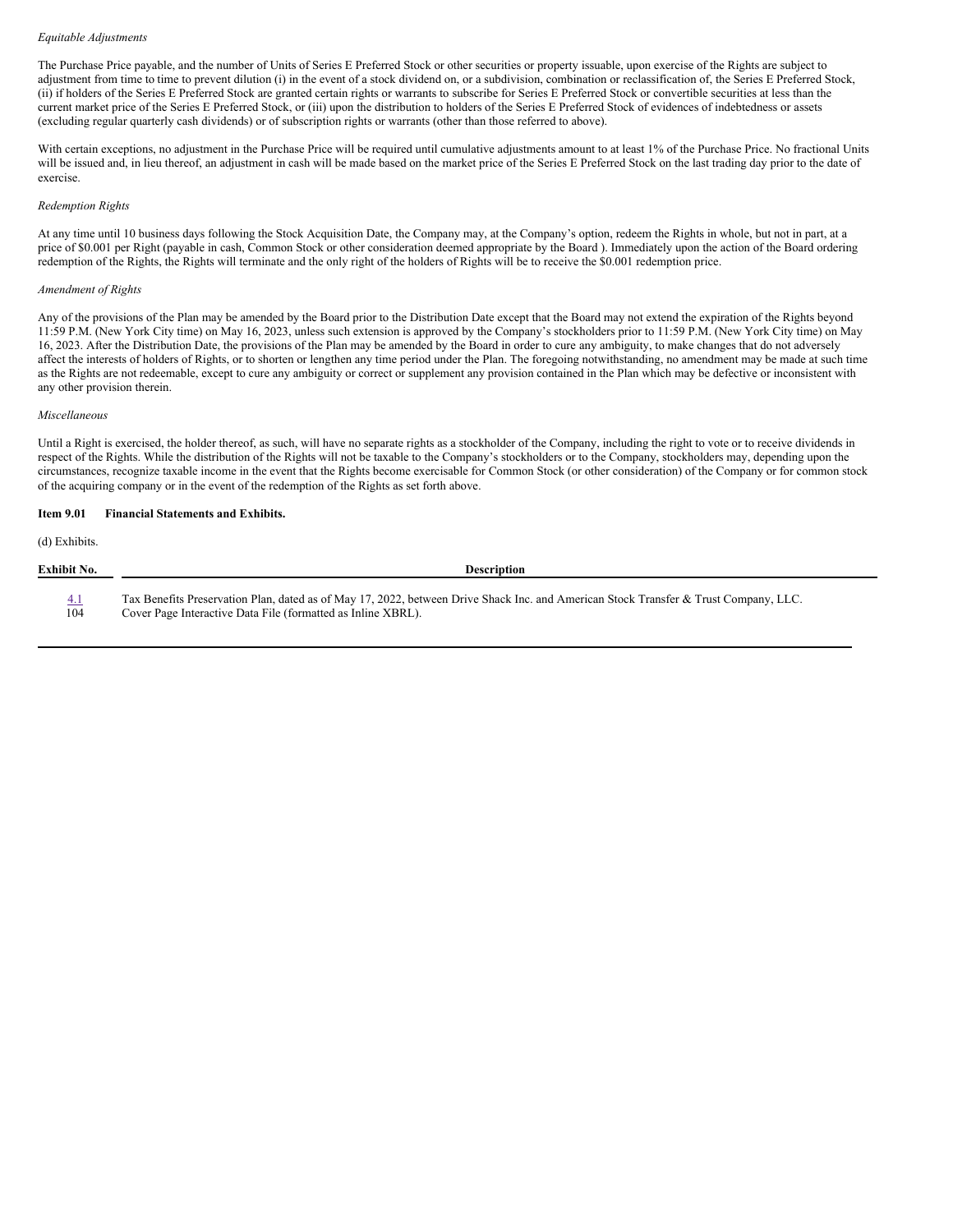### **SIGNATURE**

Pursuant to the requirements of the Securities Exchange Act of 1934, the registrant has duly caused this report to be signed on its behalf by the undersigned hereunto duly authorized.

### Date: May 17, 2022 **DRIVE SHACK INC.**

By: /s/ Nicholas M. Foley

Name: Nicholas M. Foley Title: Secretary and General Counsel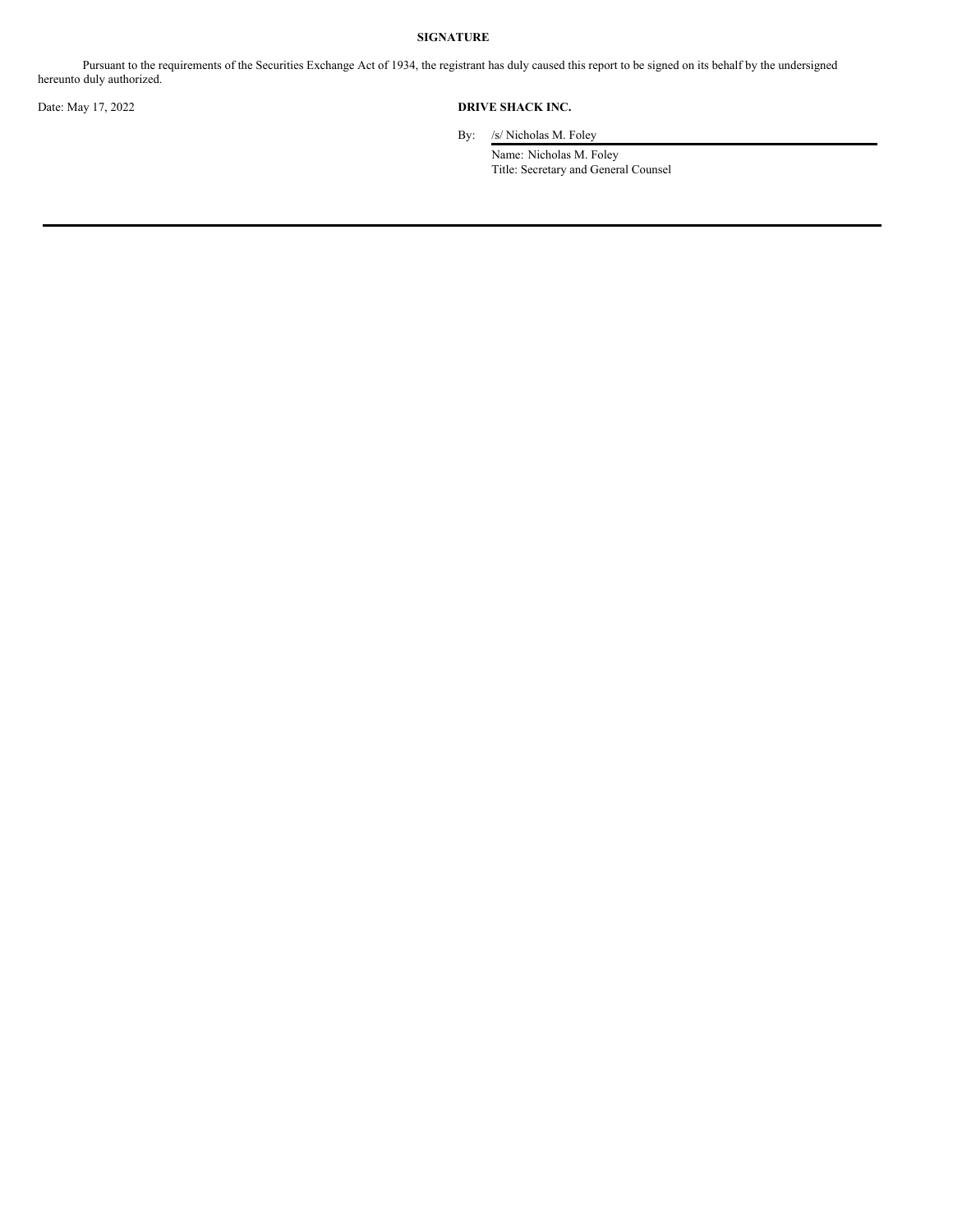### **TAX BENEFITS PRESERVATION PLAN**

**dated as of**

**May 17, 2022**

**between**

**DRIVE SHACK INC.**

**and**

**AMERICAN STOCK TRANSFER & TRUST COMPANY, LLC**

**as Rights Agent**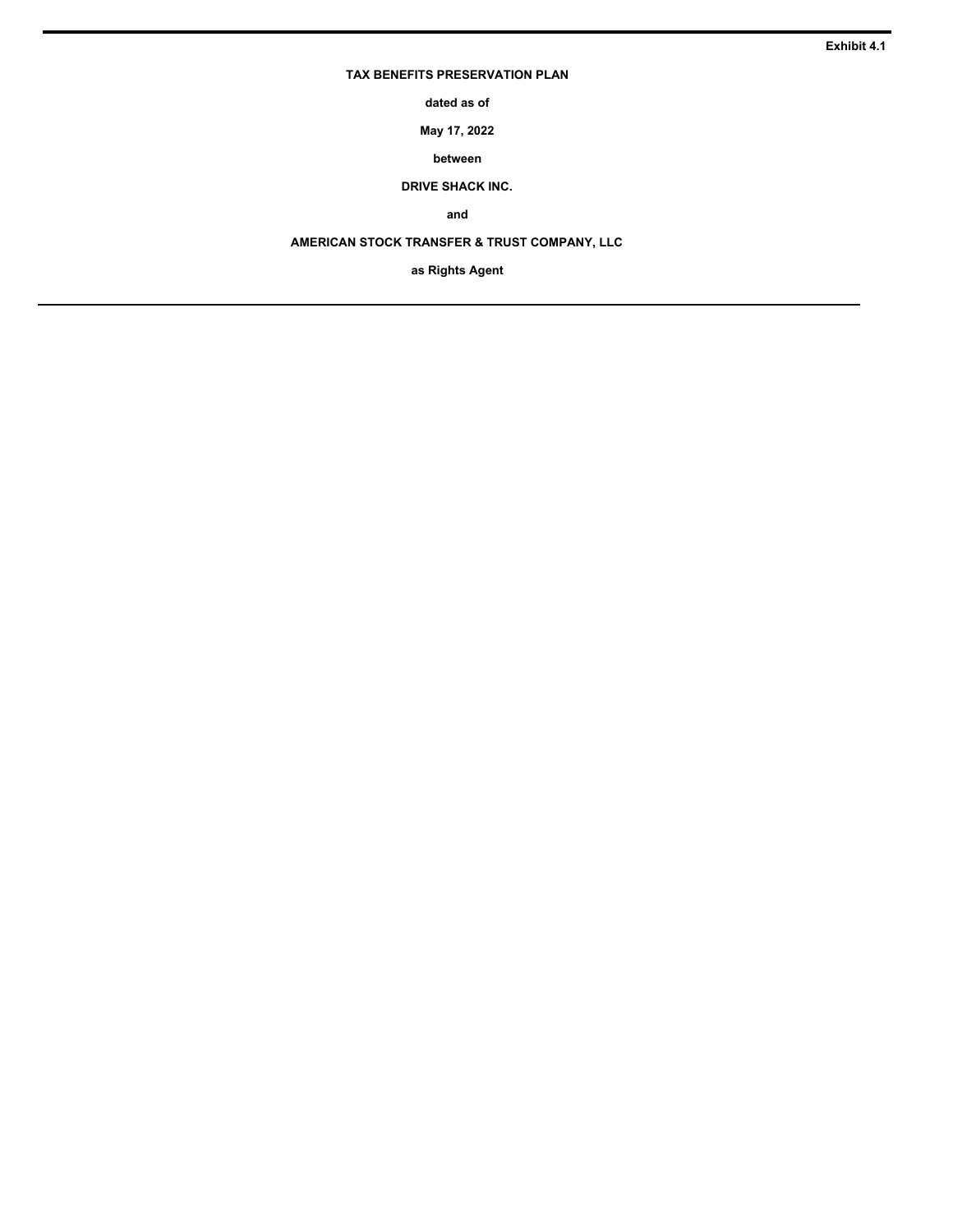### **TABLE OF CONTENTS**

|             |                                                                                                                               | Page             |
|-------------|-------------------------------------------------------------------------------------------------------------------------------|------------------|
| Section 1.  | <b>Certain Definitions</b>                                                                                                    |                  |
| Section 2.  | Appointment of Rights Agent                                                                                                   | $\overline{7}$   |
| Section 3.  | <b>Issuance of Rights Certificates</b>                                                                                        | $\boldsymbol{8}$ |
| Section 4.  | Form of Rights Certificates                                                                                                   | 10               |
| Section 5.  | Countersignature and Registration                                                                                             | 11               |
| Section 6.  | Transfer, Split-Up, Combination and Exchange of Rights Certificates; Mutilated, Destroyed, Lost or Stolen Rights Certificates | 11               |
| Section 7.  | Exercise of Rights; Purchase Price; Expiration Date of Rights                                                                 | 12               |
| Section 8.  | Cancellation and Destruction of Rights Certificates                                                                           | 14               |
| Section 9.  | Reservation and Availability of Capital Stock                                                                                 | 14               |
| Section 10. | Preferred Stock Record Date                                                                                                   | 16               |
| Section 11. | Adjustment of Purchase Price, Number and Kind of Shares or Number of Rights                                                   | 16               |
| Section 12. | Certificate of Adjusted Purchase Price or Number of Shares                                                                    | 24               |
| Section 13. | Consolidation or Merger, Cash Flow or Earning Power                                                                           | 24               |
| Section 14. | Fractional Rights and Fractional Shares                                                                                       | 26               |
| Section 15. | <b>Rights of Action</b>                                                                                                       | 27               |
| Section 16. | Agreement of Rights Holders                                                                                                   | 27               |
| Section 17. | Rights Certificate Holder Not Deemed a Stockholder                                                                            | 28               |
| Section 18. | Concerning the Rights Agent                                                                                                   | 29               |
| Section 19. | Merger or Consolidation or Change of Name of Rights Agent                                                                     | 29               |
| Section 20. | Duties of Rights Agent                                                                                                        | 30               |
| Section 21. | Change of Rights Agent                                                                                                        | 32               |
| Section 22. | <b>Issuance of New Rights Certificates</b>                                                                                    | 32               |
| Section 23. | <b>Redemption and Termination</b>                                                                                             | 33               |
| Section 24. | Exchange                                                                                                                      | 34               |
| Section 25. | Notice of Certain Events                                                                                                      | 35               |
| Section 26. | <b>Notices</b>                                                                                                                | 36               |
| Section 27. | Supplements and Amendments                                                                                                    | 37               |
| Section 28. | <b>Successors</b>                                                                                                             | 37               |
| Section 29. | Determinations and Actions by the Board, etc.                                                                                 | 37               |
|             |                                                                                                                               |                  |

i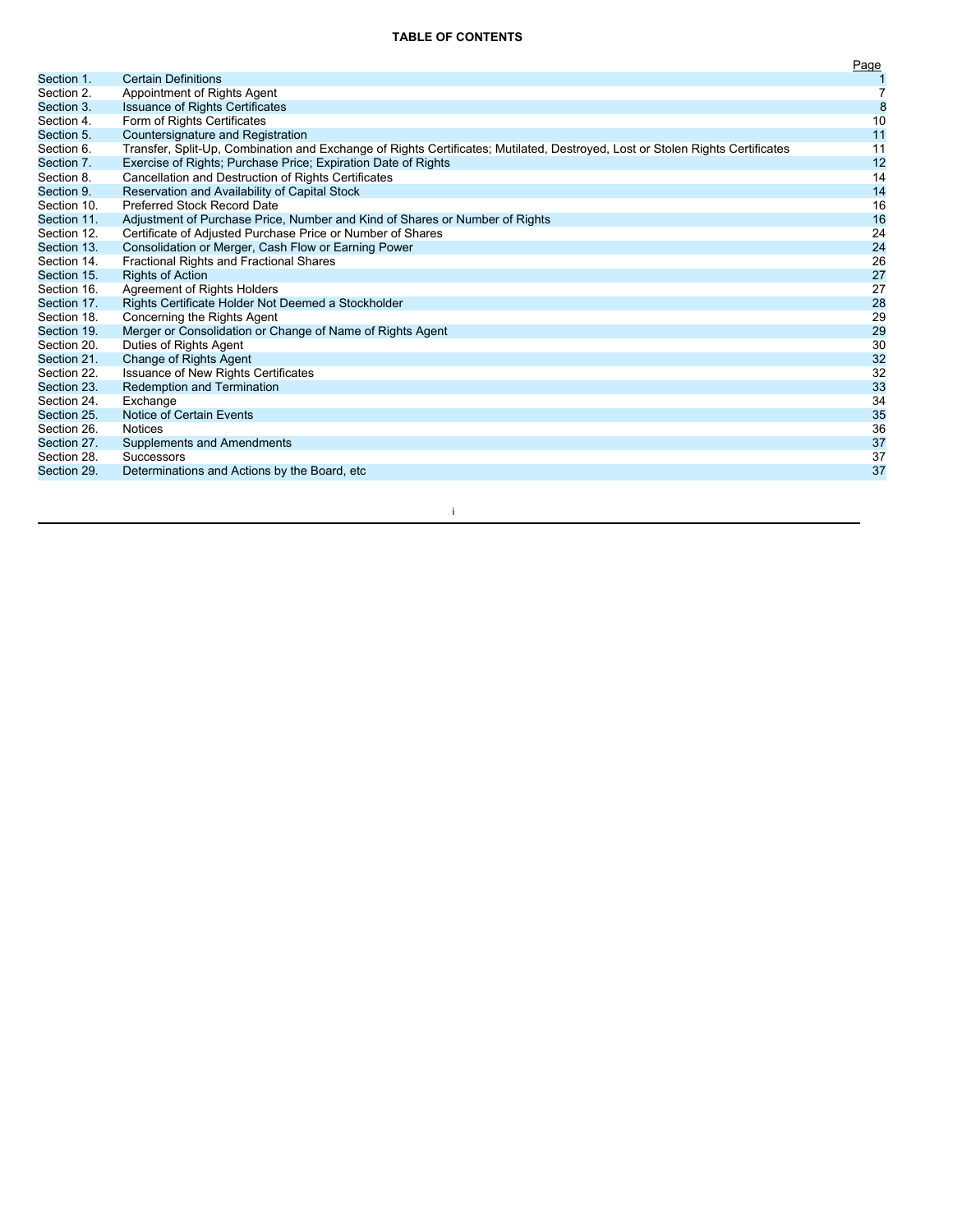| Benefits of this Agreement                                              | 38 |
|-------------------------------------------------------------------------|----|
| Severability                                                            | 38 |
| Governing Law                                                           | 38 |
| Counterparts                                                            | 39 |
| Descriptive Headings; Interpretation                                    | 39 |
|                                                                         |    |
|                                                                         |    |
| Articles Supplementary of Series E Junior Participating Preferred Stock |    |
| Form of Rights Certificates                                             |    |
| Form of Summary of Rights                                               |    |
|                                                                         |    |

ii ali kandida kandida kandida kandida kandida kandida kandida kandida kandida kandida kandida kandida kandida<br>Kandida kandida kandida kandida kandida kandida kandida kandida kandida kandida kandida kandida kandida kandid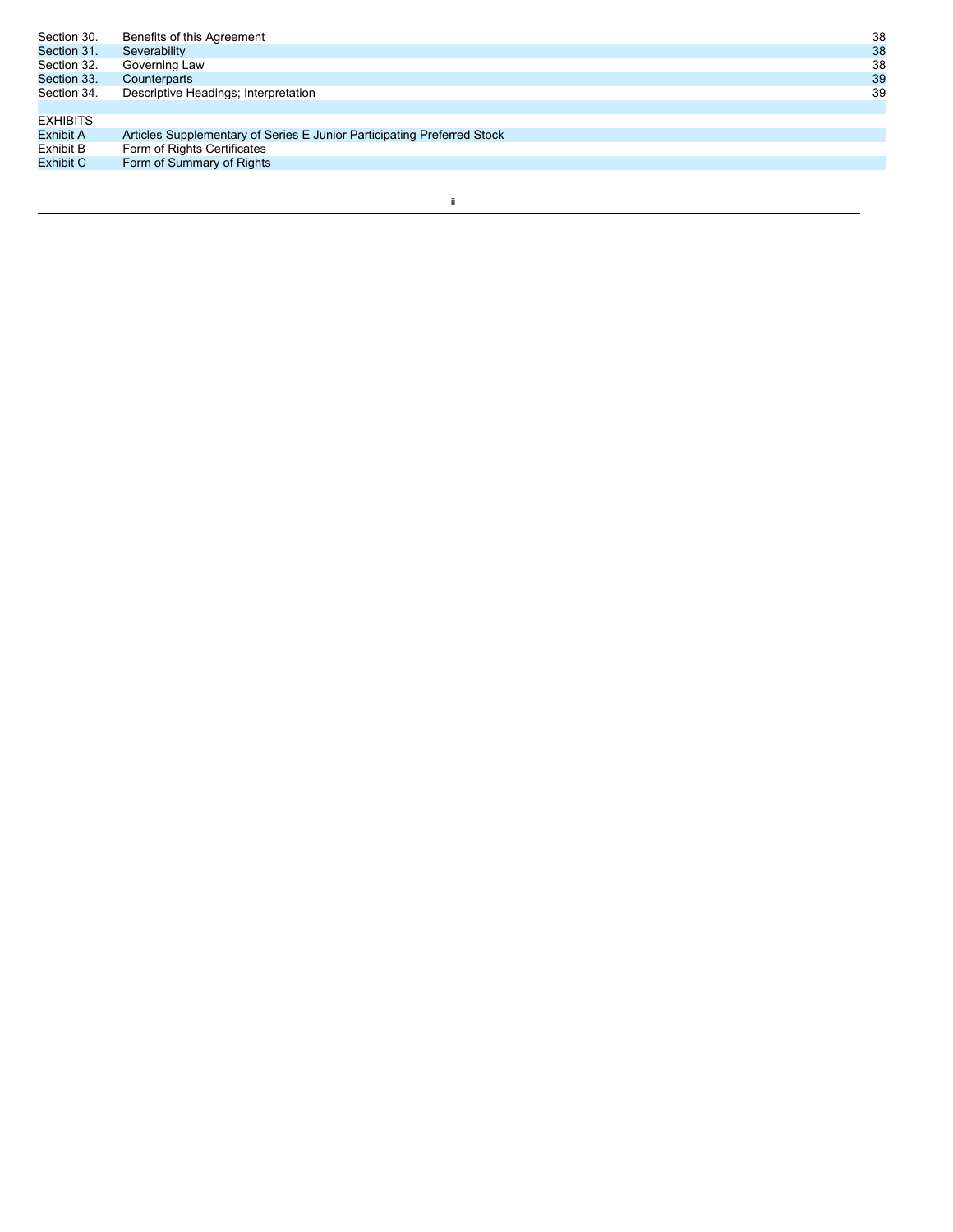### TAX BENEFITS PRESERVATION PLAN

TAX BENEFITS PRESERVATION PLAN, dated as of May 17, 2022 (the " Agreement"), between Drive Shack Inc., a Maryland corporation (the "Company"), and American Stock Transfer & Trust Company, LLC, a New York limited liability trust company (the "Rights Agent").

### WITNESSETH:

WHEREAS, on May 17, 2022 (the "Rights Dividend Declaration Date"), the Board of Directors of the Company (the "Board") authorized and declared a dividend distribution of one Right (as hereinafter defined) for each share of Common Stock (as hereinafter defined) outstanding at the close of business on May 27, 2022 (the "Record Date"), and has authorized the issuance of one Right (as such number may hereinafter be adjusted pursuant to the provisions of Section 11(p) hereof) for each share of Common Stock issued between the Record Date and the Distribution Date (as hereinafter defined) and in certain other circumstances provided herein, each Right initially representing the right to purchase one one-thousandth of a share of Preferred Stock (as hereinafter defined), having the rights, powers and preferences set forth in the Articles Supplementary of Series E Junior Participating Preferred Stock attached hereto as **Exhibit A**, upon the terms and subject to the conditions hereinafter set forth (the "Rights"); and

WHEREAS, the Company has generated or expects to generate certain Tax Benefits (as defined herein) for United States federal income tax purposes, such Tax Benefits may potentially provide valuable benefits to the Company, the Company desires to avoid an " ownership change" within the meaning of Section 382 of the Internal Revenue Code of 1986, as amended (the "Code"), or any successor provision or replacement provision, and the Treasury Regulations (as defined herein) promulgated thereunder, and thereby preserve the Company's ability to fully utilize such Tax Benefits and certain built-in losses, and, in furtherance of such objective, the Company desires to enter into this Agreement.

follows:

NOW, THEREFORE, in consideration of the premises and the mutual agreements herein set forth, the parties hereto hereby agree as

Section 1 Certain Definitions. For purposes of this Agreement, the following terms have the meanings indicated:

(a) "Acquiring Person" shall mean any Person who or which, together with all Affiliates and Associates of such Person, shall be the Beneficial Owner of 4.9% or more of the shares of Common Stock then outstanding, whether or not such Person continues to be the Beneficial Owner of 4.9% or more of the shares of Common Stock then outstanding, but shall not include:

- (i) the Company;
- (ii) any Subsidiary of the Company;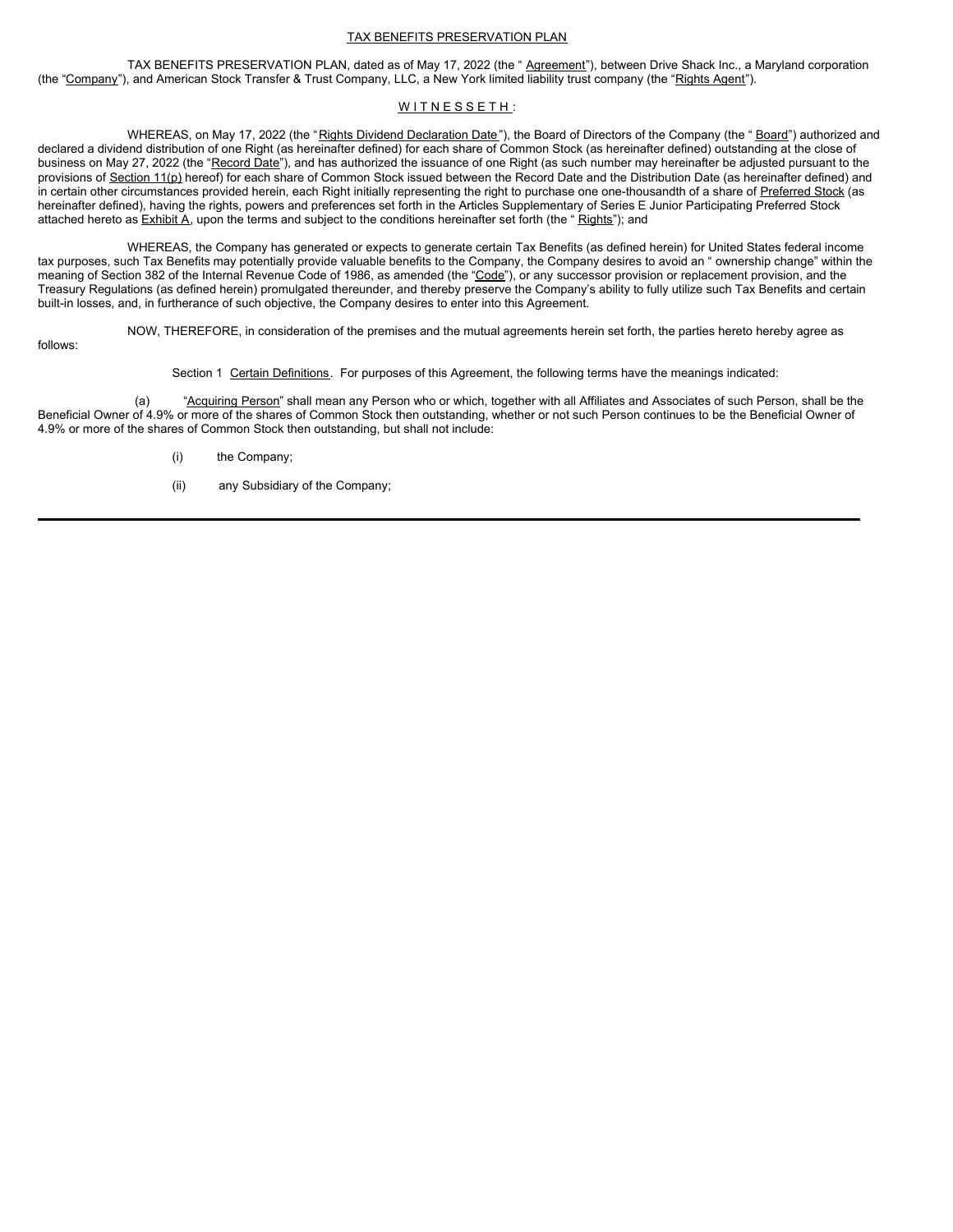(iii) any employee benefit plan of the Company, or of any Subsidiary of the Company, or any Person organized, appointed or established by the Company for or pursuant to the terms of any such plan;

(iv) any Person that becomes a Beneficial Owner of 4.9% or more of the shares of Common Stock then outstanding as a result of (A) a reduction in the number of Company Securities outstanding due to the repurchase of Company Securities by the Company or (B) a stock dividend, stock split, reverse stock split or similar transaction effected by the Company, in each case unless and until such Person increases its Percentage Stock Ownership by more than one (1) percentage point over such Person's lowest Percentage Stock Ownership on or after the consummation of the relevant transaction, excluding for these purposes any increase resulting from any subsequent transaction described in clauses (A) and (B) of this Section 1(a)(iv) or shares the Beneficial Ownership of which was acquired with the Prior Approval of the Company;

(v) any Person that, together with all Affiliates and Associates of such Person, (x) was a Beneficial Owner of 4.9% or more of the shares of Common Stock then outstanding on the date hereof (as disclosed in public filings with the Securities and Exchange Commission on the date of this Agreement), or (y) becomes a Beneficial Owner of 4.9% or more of the shares of Common Stock then outstanding as a result of a transaction pursuant to which such Person received the Prior Approval of the Company, unless after the date of this Agreement or the date of the relevant transaction, as applicable, such Person (A) increases its Percentage Stock Ownership by more than one (1) percentage point over such Person's lowest Percentage Stock Ownership on or after the date of this Agreement or the date of the relevant transaction, as applicable, excluding for these purposes any increase resulting from any subsequent transaction described in clauses (A) and (B) of Section  $1(a)(iv)$  or shares the Beneficial Ownership of which was acquired with the Prior Approval of the Company; or (B) decreases its Percentage Stock Ownership below 4.9% (it being understood, for the avoidance of doubt, that no Person shall become an Acquiring Person solely on the basis of the exercise or settlement of options or similar rights outstanding as of the date hereof);

(vi) any Person that, within ten (10) Business Days of being requested by the Company to do so, certifies to the Company that such Person became an Acquiring Person inadvertently or without knowledge of the terms of the Rights and who or which, together with all Affiliates and Associates, thereafter within ten (10) Business Days following such certification disposes of such number of shares of Common Stock so that it, together with all Affiliates and Associates, ceases to be an Acquiring Person; provided, however, that if the Person requested to so certify or dispose of shares of Common Stock fails to do so within ten (10) Business Days, then such Person shall become an Acquiring Person immediately after such ten (10) Business Day period;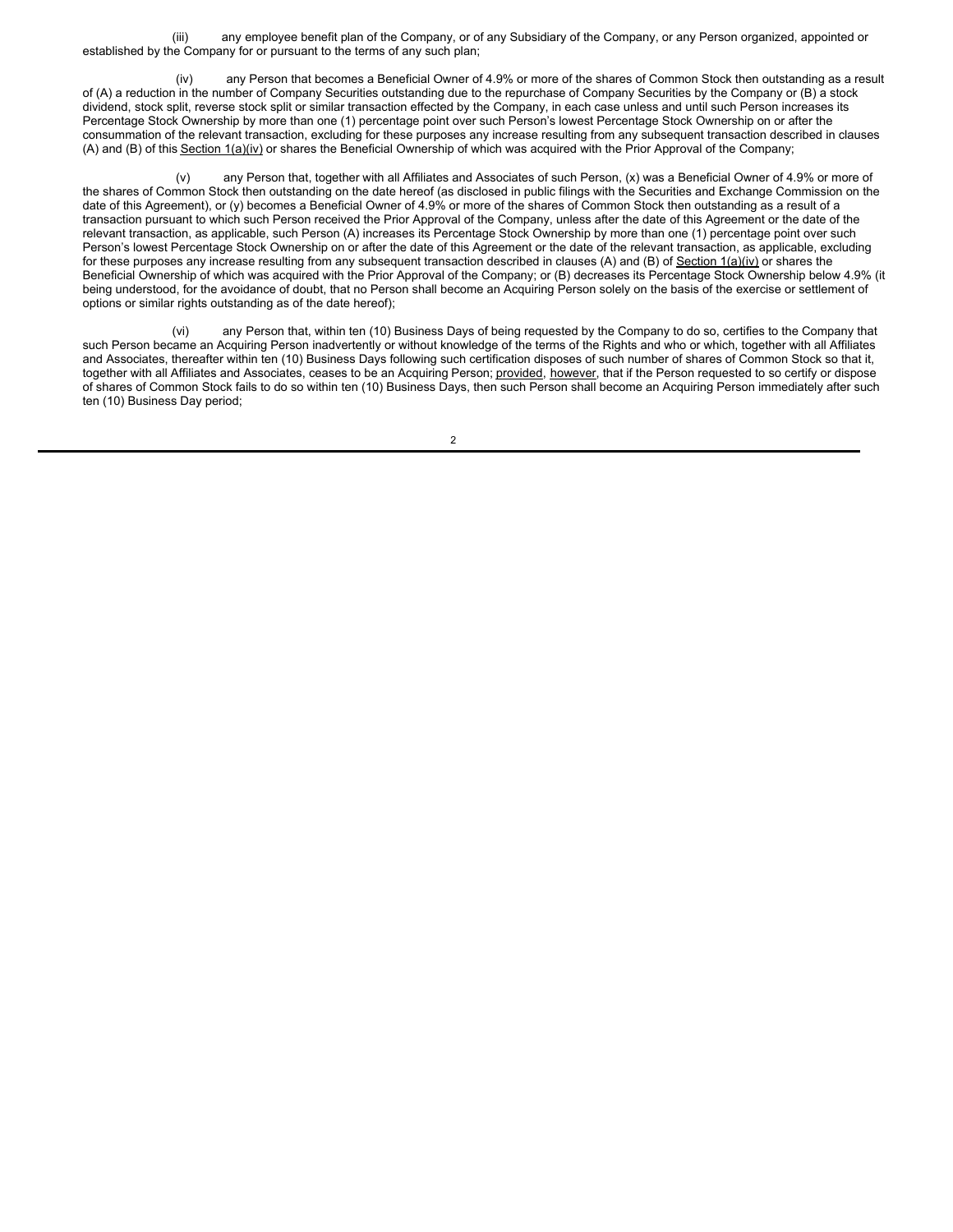(vii) Mr. Edens; provided that (x) this exemption shall apply only to the extent that the Company would not undergo an "owner shift" (as that term is defined in Section 382 of the Code and the Treasury Regulations thereunder) of 15% or more as a result of beneficial ownership of Company Securities by Mr. Edens and (y) the foregoing exception may be revoked at any time by the members of the Board that are "disinterested directors" for purposes of evaluating any such revocation in accordance with Section 2-419 of the Maryland General Corporation Law (it being understood, for the avoidance of doubt, that if Mr. Edens beneficially owns in the aggregate 4.9% or more of the shares of Common Stock then outstanding at the time of such revocation, then Mr. Edens shall not be deemed an Acquiring Person by virtue of such revocation and will instead be subject to the exception contained in Section  $1(a)(v)(x)$  as if Mr. Edens beneficially owned such shares of Common Stock on the date of this Agreement); provided, further, that for purposes of calculating Mr. Edens' beneficial ownership of Company Securities under this Agreement, any Company Securities held by Fortress Investment Group LLC, its Subsidiaries or any entity of which Fortress Investment Group LLC is a Subsidiary shall be disregarded (whether or not such beneficial ownership of such Company Securities might otherwise be attributed to Mr. Edens, under the Code or otherwise); or

(viii) any Person that the Board has affirmatively determined in its sole discretion, prior to the Distribution Date, in light of the intent and purposes of this Agreement or other circumstances facing the Company, shall not be deemed an Acquiring Person, for so long as such Person complies with any limitations or conditions required by the Board in making such determination.

(b) "Adjustment Shares" shall have the meaning set forth in Section  $11(a)(ii)$  hereof.

(c) "Affiliate" and "Associate" shall have the respective meanings ascribed to such terms in Rule 12b-2 of the General Rules and Regulations under the Exchange Act. The terms "Affiliate" and "Associate" shall also include, with respect to any Person, any other Person whose shares of Common Stock would be deemed to be constructively owned by such first Person, owned by a single "entity" as defined in Section 1.382-3(a)(1) of the Treasury Regulations with respect to such first Person, or otherwise aggregated with shares owned by such first Person pursuant to the provisions of Section 382 of the Code, or any successor provision or replacement provision, and the Treasury Regulations thereunder.

(d) ""Agreement" shall have the meaning set forth in the preamble to this Agreement.

(e) "Appropriate Officer" shall mean the Chief Executive Officer and President, the Chief Financial Officer, Chief Accounting Officer, Chief Operating Officer, Treasurer or Secretary of the Company.

A Person shall be deemed to be the "Beneficial Owner" of, and shall be deemed to " beneficially own" and have "beneficial ownership" of any Company Securities which such Person directly owns, would be deemed constructively to own pursuant to Sections 1.382-2T(h) and 1.382-4(d) of the Treasury Regulations, owns pursuant to a "coordinated acquisition" treated as a single "entity" as defined in Section 1.382-3(a)(1) of the Treasury Regulations, or are otherwise aggregated with Company Securities owned by such Person, pursuant to the provisions of Section 382 of the Code, or any successor provision or replacement provision, and the Treasury Regulations thereunder. For the avoidance of doubt, and notwithstanding anything to the contrary herein, any options, warrants or other rights (including any contingent rights) to acquire Common Stock shall be treated as exercised for purposes of calculation of the numerator of a Person's Percentage Stock Ownership of Common Stock in the definition of "Acquiring Person" but not for purposes of calculation of the denominator of such Percentage Stock Ownership.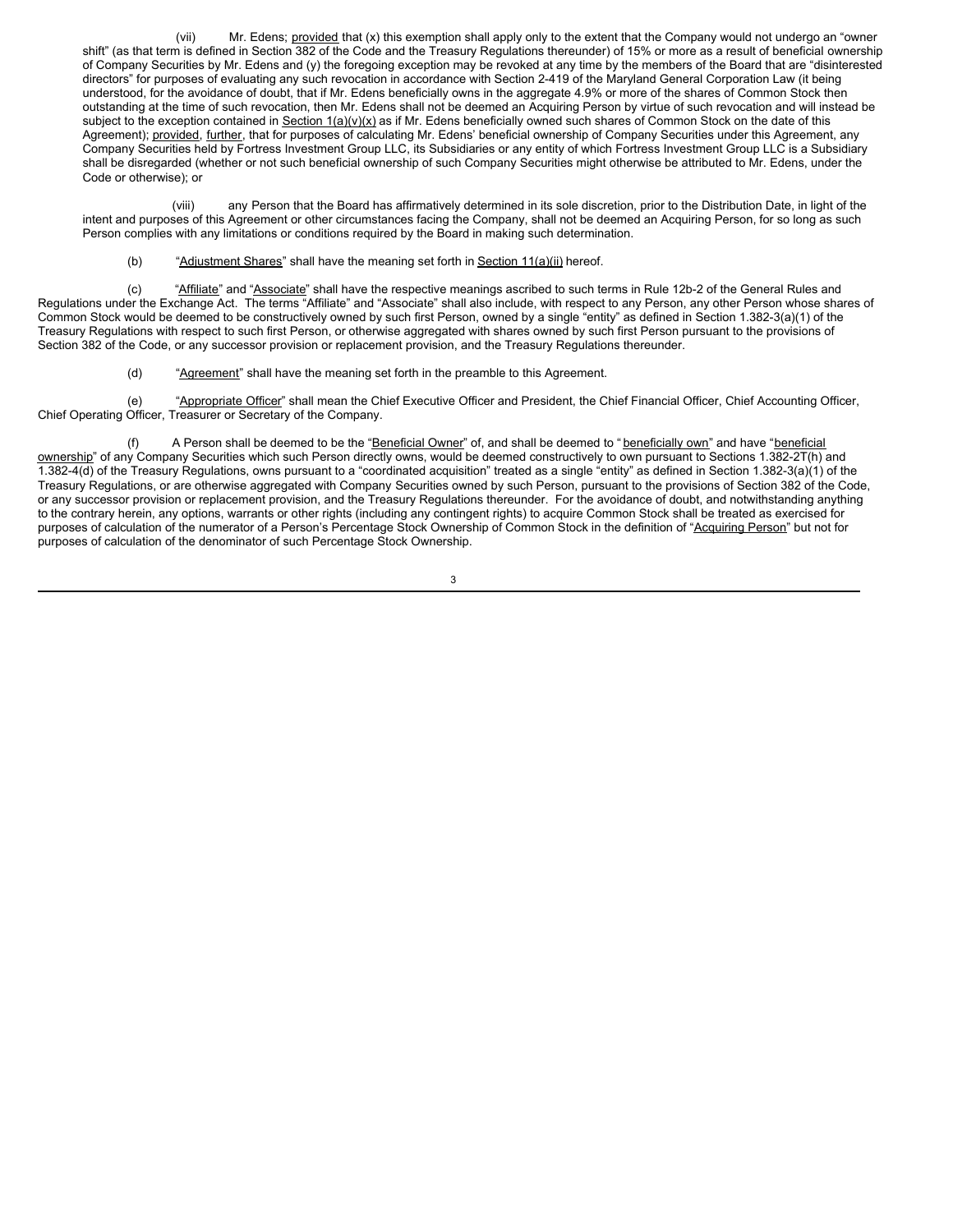(g) "Board" shall have the meaning set forth in the recitals to this Agreement.

(h) "Business Day" shall mean any day other than a Saturday, Sunday or a day on which banking institutions in the State of New York are authorized or obligated by law or executive order to close.

(i) "Charter" shall have meaning set forth in Section  $11(a)(iii)$ .

(j) "close of business" on any given date shall mean 5:00 P.M., New York City time, on such date; provided, however, that if such date is not a Business Day, it shall mean 5:00 P.M., New York City time, on the next succeeding Business Day.

(k) "Code" shall have the meaning set forth in the recitals to this Agreement.

(I) "Common Stock" shall mean the common stock, par value \$0.01 per share, of the Company, except that " Common Stock" when used with reference to any Person other than the Company shall mean the capital stock of such Person with the greatest voting power, or the equity securities or other equity interest having power to control or direct the management, of such Person (or, if such Person is a Subsidiary of another Person, the Person or Persons that ultimately control such first mentioned Person).

(m) "Common Stock Equivalents" shall have the meaning set forth in Section 11(a)(iii) hereof.

 $(n)$  "Company" shall have the meaning set forth in the preamble to this Agreement, except as otherwise provided in Section 13(a)

hereof.

(o) "Company Securities" shall mean (i) shares of Common Stock of the Company, (ii) shares of preferred stock (other than preferred stock described in Section 1504(a)(4) of the Code) of the Company, (iii) warrants, rights, convertible debt or options (including options within the meaning of Section 1.382-4(d)(9) of the Treasury Regulations) to purchase stock (other than preferred stock described in Section 1504(a)(4) of the Code) of the Company, and (iv) any other interest that would be treated as "stock" of the Company pursuant to Section 1.382-2T(f)(18) of the Treasury Regulations.

- (p) "Current Market Price" shall have the meaning set forth in Section  $11(d)(i)$  hereof.
- (q) "Current Value" shall have the meaning set forth in Section  $11(a)(iii)$  hereof.
- (r) "Distribution Date" shall have the meaning set forth in Section  $3(a)$  hereof.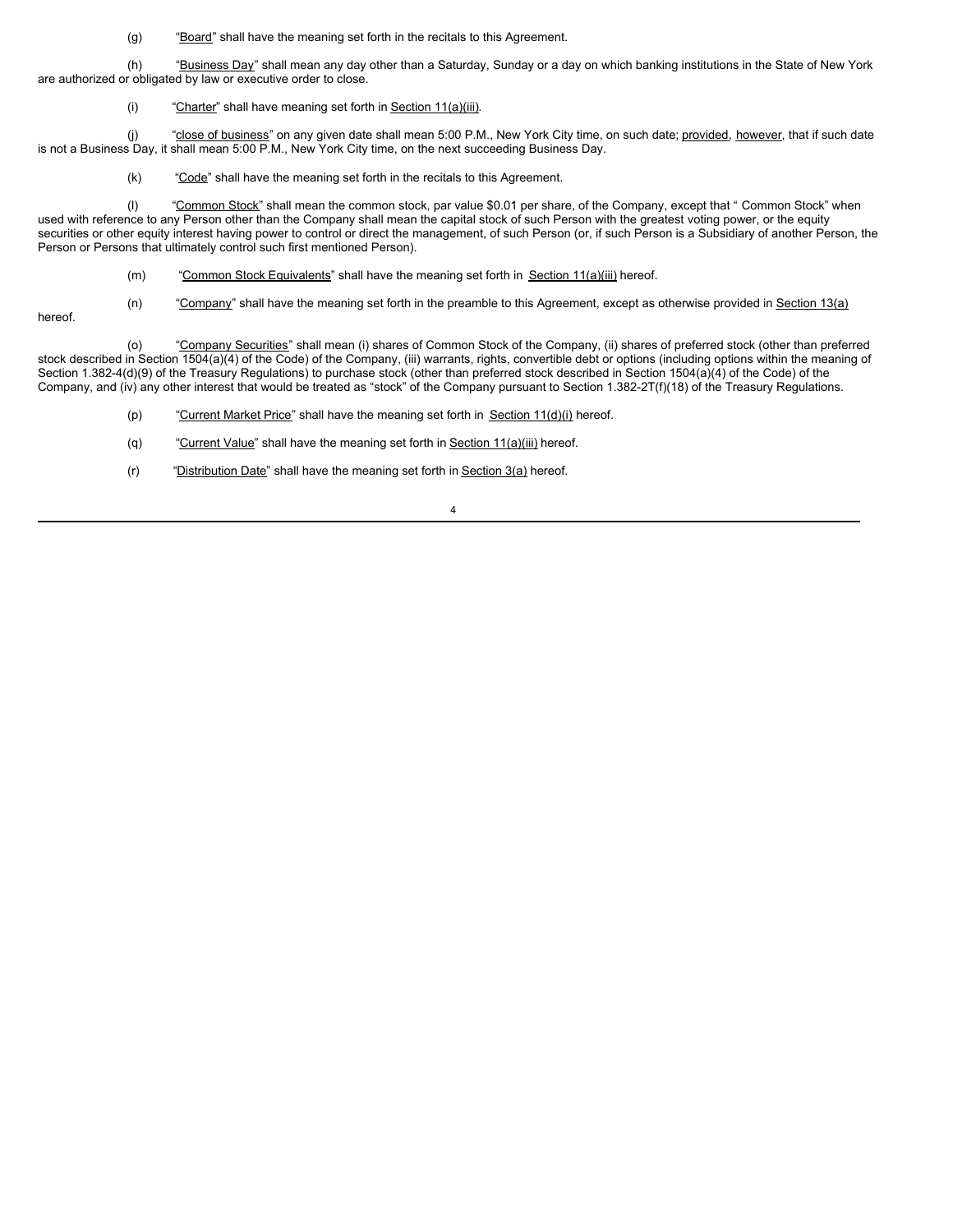- (s) "Equivalent Preferred Stock" shall have the meaning set forth in Section 11(b) hereof.
- (t) "Exchange Act" shall mean the Securities Exchange Act of 1934, as amended.
- (u) "Exchange Ratio" shall have the meaning set forth in Section 24(a) hereof.
- (v) "Expiration Date" shall have the meaning set forth in Section  $7(a)$  hereof.

(w) "Final Expiration Date" shall mean 11:59 P.M., New York City time, on May 16, 2023 or such later date and time as may be determined by the Board and approved by the stockholders of the Company by a vote of the majority of the votes cast by the holders of shares entitled to vote thereon at a meeting of the stockholders of the Company prior to 11:59 P.M., New York City time, on May 16, 2023 (which later date and time shall be in no event later than 11:59 P.M., New York City time, on May 16, 2025).

- (x) "Mr. Edens" shall mean Wesley R. Edens and any of his Associates.
- (y) "Nasdaq" shall mean The Nasdaq Stock Market LLC.
- (z) "NYSE" shall mean the New York Stock Exchange.

(aa) "Percentage Stock Ownership" shall mean the percentage stock ownership interest as determined in accordance with Sections 1.382-2(a)(3), 1.382-2T(g), (h), (j) and (k), 1.382-3(a), and 1.382-4(d) of the Treasury Regulations; provided, however, that for the sole purpose of determining the percentage stock ownership of any entity (and not for the purpose of determining the percentage stock ownership of any other Person), Company Securities held by such entity shall not be treated as no longer owned by such entity pursuant to Section 1.382-2T(h)(2)(i)(A) of the Treasury Regulations.

(bb) "Person" shall mean any individual, firm, corporation, partnership, limited liability company, limited liability partnership, trust, association, syndicate or other entity, group of persons making a " coordinated acquisition" of Company Securities or otherwise treated as an entity within the meaning of Treasury Regulations Section 1.382-3(a)(1) or otherwise, and includes an unincorporated group of persons who, by formal or informal agreement or arrangement (whether or not in writing), have embarked on a common purpose or act, and also includes any successor (by merger or otherwise) of any such individual or entity.

(cc) "Preferred Stock" shall mean shares of Series E Junior Participating Preferred Stock, par value \$0.01 per share, of the Company, and, to the extent that there are not a sufficient number of shares of Series E Junior Participating Preferred Stock authorized to permit the full exercise of the Rights, any other series of preferred stock of the Company designated for such purpose containing terms substantially similar to the terms of the Series E Junior Participating Preferred Stock.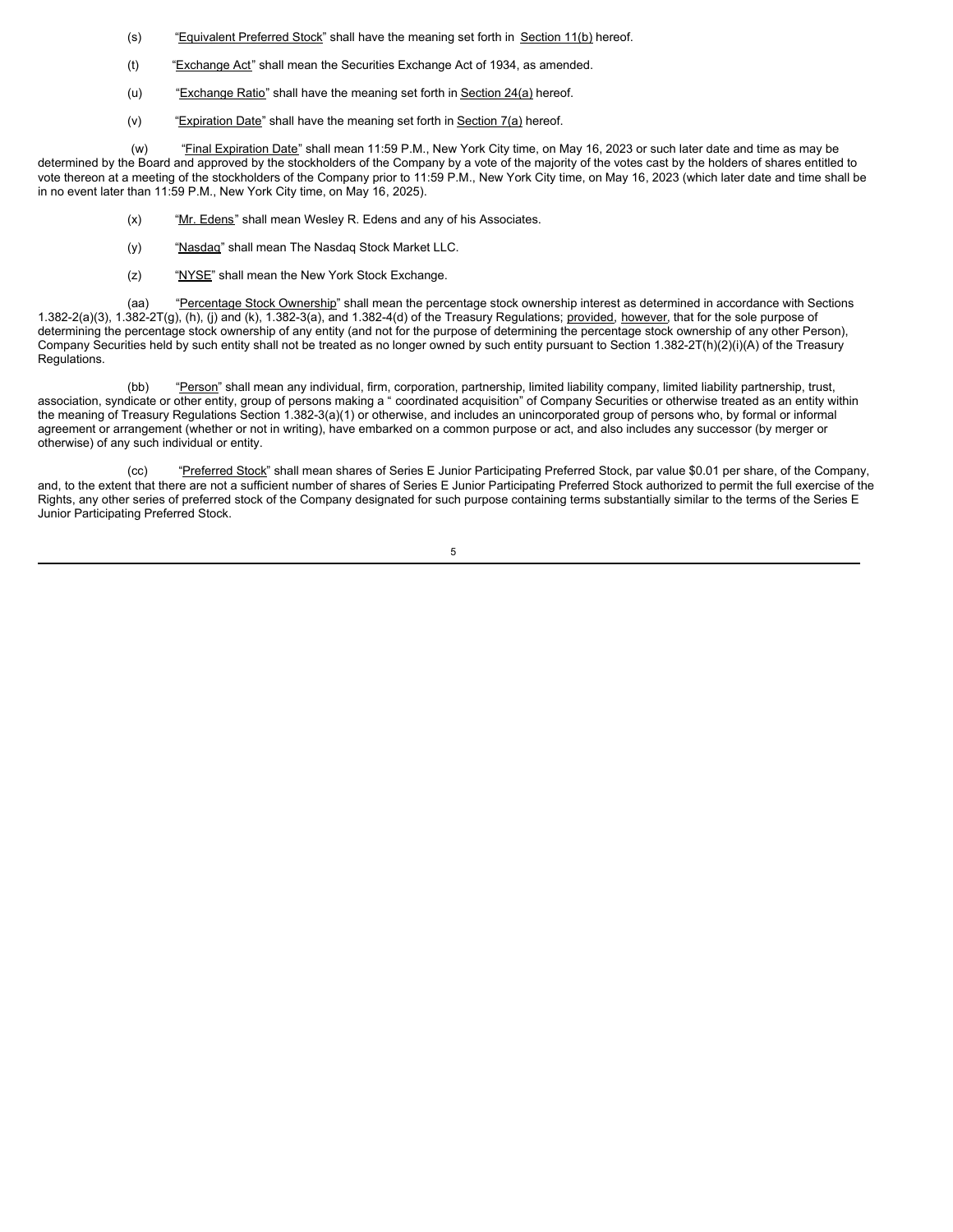(dd) "Principal Party" shall have the meaning set forth in Section 13(b) hereof.

(ee) "Prior Approval of the Company" shall mean the prior express written consent of the Company to the actions in question, executed on behalf of the Company by a duly authorized officer of the Company following express approval by action of at least a majority of the members of the Board then in office, provided that a Person shall be treated as having received the Prior Approval of the Company for an acquisition of Company Securities if such Person acquires such Company Securities from the Company pursuant to an issuance by the Company that was approved by, or that was authorized pursuant to an agreement that was approved by, the Board (or a duly authorized committee thereof). The issuance of Common Stock upon the exercise or conversion of any Company Securities so approved shall also be treated as having received the Prior Approval of the Company.

- (ff) "Purchase Price" shall have the meaning set forth in Section  $4(a)$  hereof.
- (gg) "Record Date" shall have the meaning set forth in the recitals to this Agreement.
- (hh) "Redemption Price" shall have the meaning set forth in Section  $23(a)$  hereof.
- (ii) "Rights" shall have the meaning set forth in the recitals to this Agreement.
- (j) "Rights Agent" shall have the meaning set forth in the preamble to this Agreement.
- (kk) "Rights Certificate" shall have the meaning set forth in Section  $3(a)$  hereof.
- (II) "Rights Dividend Declaration Date" shall have the meaning set forth in the recitals to this Agreement.
- (mm) "Section 11(a)(ii) Event" shall mean any event described in Section 11(a)(ii) hereof.
- (nn) "Section 11(a)(ii) Trigger Date" shall have the meaning set forth in Section 11(a)(iii) hereof.
- (oo) "Section 13 Event" shall mean any event described in clauses  $(x)$  or  $(y)$  of Section 13(a) hereof.
- (pp) "Securities Act" shall mean the Securities Act of 1933, as amended.
- (qq) "Spread" shall have the meaning set forth in Section  $11(a)$ (iii) hereof.

(rr) "Stock Acquisition Date" shall mean the first date of public announcement (which, for purposes of this definition, shall include a report filed or amended pursuant to Section 13(d) under the Exchange Act) by the Company or an Acquiring Person indicating that an Acquiring Person has become such.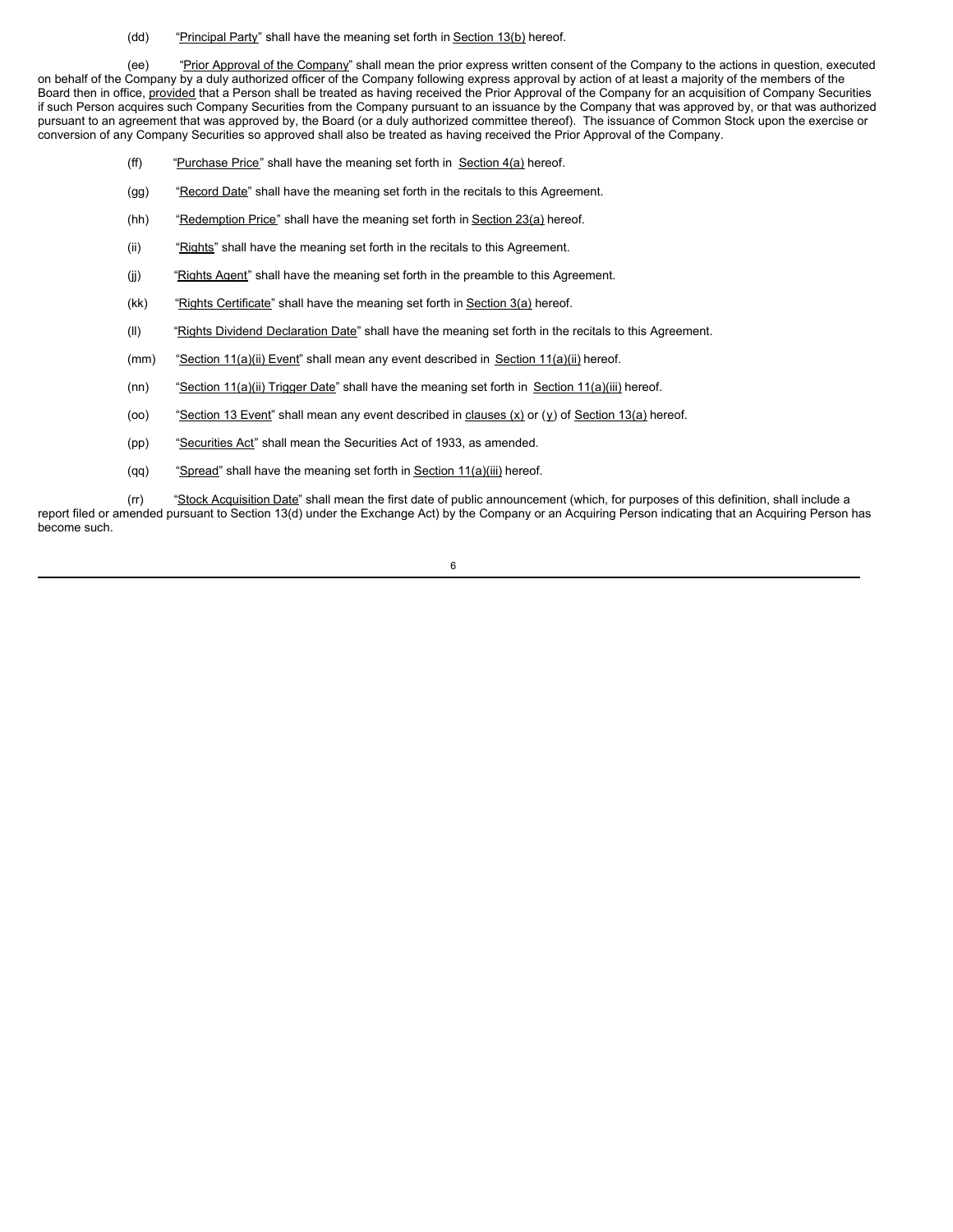(ss) "Subsidiary" shall mean, with reference to any Person, any corporation or other entity of which an amount of voting securities or other ownership interests having ordinary voting power sufficient to elect at least a majority of the directors or other Persons having similar functions of such corporation or other entity is beneficially owned, directly or indirectly, by such Person, or otherwise controlled by such Person.

- (tt) "Substitution Period" shall have the meaning set forth in Section  $11(a)(iii)$  hereof.
- (uu) "Summary of Rights" shall have the meaning set forth in Section 3(b) hereof.

(vv) "Tax Benefits" shall mean a current year net operating loss and the net operating loss carryovers, capital loss carryovers, general business credit carryovers, alternative minimum tax credit carryovers and foreign tax credit carryovers, as well as any loss or deduction attributable to a "net unrealized built-in loss" within the meaning of Section 382 of the Code, or any successor provision or replacement provision, and the Treasury Regulations promulgated thereunder, of the Company or any of its Subsidiaries.

(ww) "Trading Day" shall have the meaning set forth in Section  $11(d)(i)$  hereof.

(xx) "Treasury Regulation" shall mean the final and temporary (but not proposed) tax regulations promulgated under the Code, as such regulations may be amended from time to time.

(yy) "Triggering Event" shall mean any Section 11(a)(ii) Event or any Section 13 Event.

Section 2. Appointment of Rights Agent. The Company hereby appoints the Rights Agent to act as agent for the Company and the holders of the Rights (who, in accordance with Section 3 hereof, shall prior to the Distribution Date also be the holders of the Common Stock) in accordance with the express terms and conditions hereof, and the Rights Agent hereby accepts such appointment. Upon ten (10) days' prior written notice to the Rights Agent, the Company may from time to time appoint co-rights agents as it may deem necessary or desirable. The Rights Agent will have no duty to supervise, and will in no event be liable for, the acts or omissions of any such co-rights agents.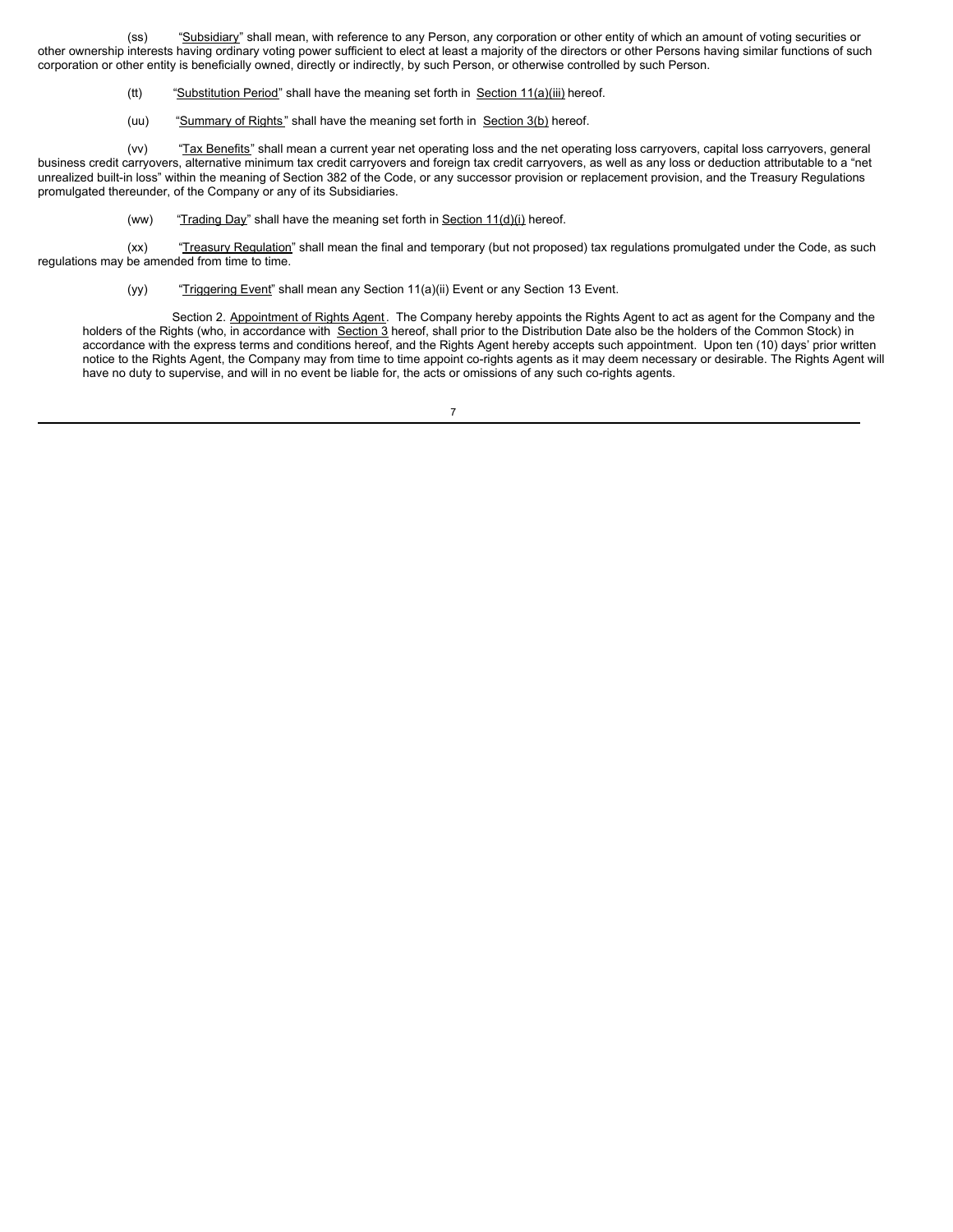### Section 3. Issuance of Rights Certificates.

(a) Until the earlier of (i) the close of business on the tenth (10th) Business Day after the Stock Acquisition Date (or, if the tenth (10th) Business Day after the Stock Acquisition Date occurs before the Record Date, the close of business on the Record Date), and (ii) the close of business on the tenth (10th) Business Day (or such later date as the Board shall determine) after the date that a tender or exchange offer by any Person (other than the Company, any Subsidiary of the Company, any employee benefit plan of the Company or of any Subsidiary of the Company, or any Person organized, appointed or established by the Company for or pursuant to the terms of any such plan) is commenced within the meaning of Rule 14d-2(a) of the General Rules and Regulations under the Exchange Act, if upon consummation thereof, such Person would become an Acquiring Person (the earlier of (i) and (ii) being herein referred to as the "Distribution Date"), (x) the Rights will be evidenced (subject to the provisions of paragraphs (b) and (c) of this Section 3) by the certificates for the Common Stock registered in the names of the holders of the Common Stock (which certificates evidencing Common Stock shall be deemed also to be certificates evidencing Rights) and not by separate certificates (or, for book entry shares, by notations in the respective accounts for the Common Stock), and (y) the Rights will be transferable only in connection with the transfer of the underlying shares of Common Stock (including a transfer to the Company). As soon as practicable after the Distribution Date, but subject to the following sentence, the Rights Agent will send by such means as may be selected by the Company, to each record holder of the Common Stock as of the close of business on the Distribution Date (other than any Acquiring Person or any Affiliate or Associate of an Acquiring Person), at the address of such holder shown on the records of the Company, one or more rights certificates, in substantially the form of Exhibit B hereto (each a "Rights Certificate"), evidencing one Right for each share of Common Stock so held, subject to adjustment as provided herein. To the extent that a Triggering Event under Section 11(a)(ii) hereof has also occurred, the Company may implement such procedures, as it deems appropriate in its sole discretion, to minimize the possibility that any Person receives Rights, or Rights Certificates evidencing Rights, that would be null and void under Section 7(e) hereof. Receipt by any Person of a Rights Certificate with respect to any Rights shall not preclude a later determination that such Rights are null and void pursuant to Section 7(e) hereof. In the event that an adjustment in the number of Rights per share of Common Stock has been made pursuant to Section 11(p) hereof, at the time of distribution of the Rights Certificates, the Company shall make the necessary and appropriate rounding adjustments (in accordance with Section 14(a) hereof) so that Rights Certificates representing only whole numbers of Rights are distributed and cash is paid in lieu of any fractional Rights. As of and after the Distribution Date, the Rights will be evidenced solely by such Rights Certificates.

(b) The Company will make available, as promptly as practicable following the Record Date, a copy of a Summary of Rights, in substantially the form attached hereto as Exhibit C (the "Summary of Rights") to any holder of Rights who may so request from time to time prior to the Expiration Date. With respect to certificates for the Common Stock outstanding as of the Record Date, or issued subsequent to the Record Date, unless and until the Distribution Date shall occur, the Rights will be evidenced by such certificates for the Common Stock (or, for book entry shares, the notations in the respective accounts for the Common Stock) and the registered holders of the Common Stock shall also be the registered holders of the associated Rights. Until the earlier of the Distribution Date and the Expiration Date, the transfer of any shares of Common Stock in respect of which Rights have been issued shall also constitute the transfer of the Rights associated with such shares of Common Stock. Notwithstanding anything to the contrary set forth in this Agreement, upon the effectiveness of a redemption pursuant to Section 23 hereof or an exchange pursuant to Section 24 hereof, the Company shall not thereafter issue any additional Rights and, for the avoidance of doubt, no Rights shall be attached to or shall be issued with any shares of Common Stock (including any shares of Common Stock issued pursuant to an exchange) at any time thereafter.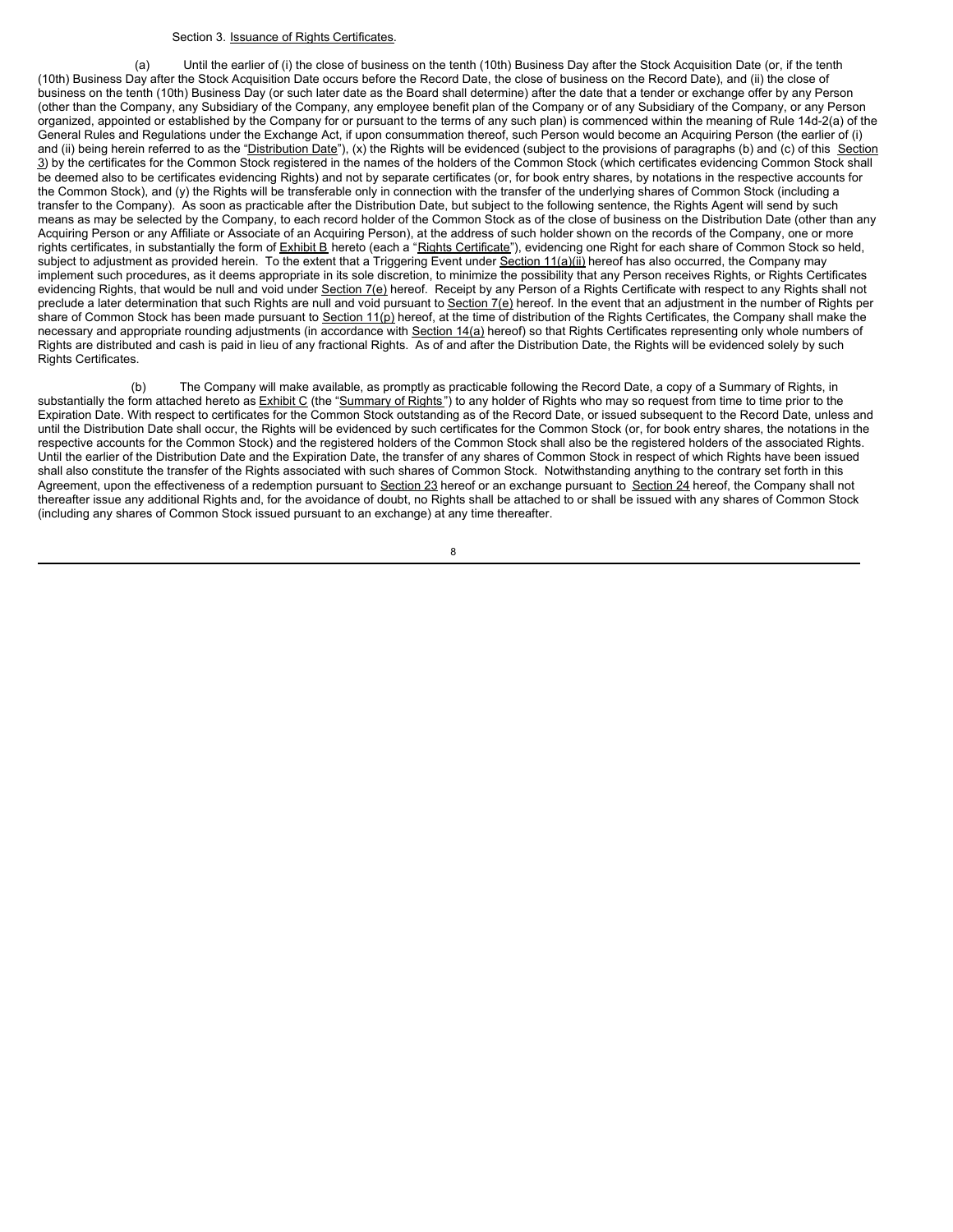(c) Rights shall be issued in respect of all shares of Common Stock that are issued (whether originally issued or from the Company's treasury) after the Record Date but prior to the earlier of the Distribution Date and the Expiration Date, or in certain circumstances provided in Section 22 hereof, after the Distribution Date. Certificates representing such shares of Common Stock shall also be deemed to be certificates for Rights, and shall bear substantially the following legend if such certificates are issued after the Record Date but prior to the earlier of the Distribution Date and the Expiration Date, or in certain circumstances provided in Section 22 hereof, after the Distribution Date:

> This certificate also evidences and entitles the holder hereof to certain Rights as set forth in the Tax Benefits Preservation Plan between Drive Shack Inc. (the "Company") and the Rights Agent (including any successor Rights Agent) thereunder, as originally executed and as it may be amended or restated from time to time, the "Tax Benefits Preservation Plan"), the terms of which are hereby incorporated herein by reference and a copy of which is on file at the principal offices of the Company. Under certain circumstances, as set forth in the Tax Benefits Preservation Plan, Rights will be evidenced by separate certificates and will no longer be evidenced by this certificate. The Company will mail to the holder of this certificate a copy of the Tax Benefits Preservation Plan, as in effect on the date of mailing, without charge, promptly after receipt of a written request therefor. Under certain circumstances set forth in the Tax Benefits Preservation Plan, Rights issued to, or held by, any Person that is, was or becomes an Acquiring Person or any Affiliate or Associate thereof (as such terms are defined in the Tax Benefits Preservation Plan), whether currently held by or on behalf of such Person or by any subsequent holder, may become null and void.

With respect to such certificates containing the foregoing legend, until the earlier of (i) the Distribution Date and (ii) the Expiration Date, the Rights associated with the Common Stock represented by such certificates shall be evidenced by such certificates alone and registered holders of Common Stock shall also be the registered holders of the associated Rights, and the transfer of any of such certificates shall also constitute the transfer of the Rights associated with the Common Stock represented by such certificates. Similarly, during such time periods, transfers of book entry shares shall also be deemed to be transfers of the associated Rights. In the case of any book entry shares, the Company shall cause the transfer agent for the Common Stock to include on each account statement with respect thereto issued prior to the earlier of the Distribution Date and the Expiration Date a notation to the effect that references to Common Stock also include the associated Rights. With respect to any shares held in book entry form, such legend shall be included in a notice to the record holder of such shares in accordance with applicable law. Notwithstanding this paragraph (c), neither the omission of a legend or notation nor the failure to deliver the notice of such legend required hereby shall affect the enforceability of any part of this Agreement or the rights of any holder of the Rights. In the event that shares of Common Stock are not represented by certificates, references in this Agreement to certificates shall be deemed to refer to the notations in the book entry accounts reflecting ownership of such shares.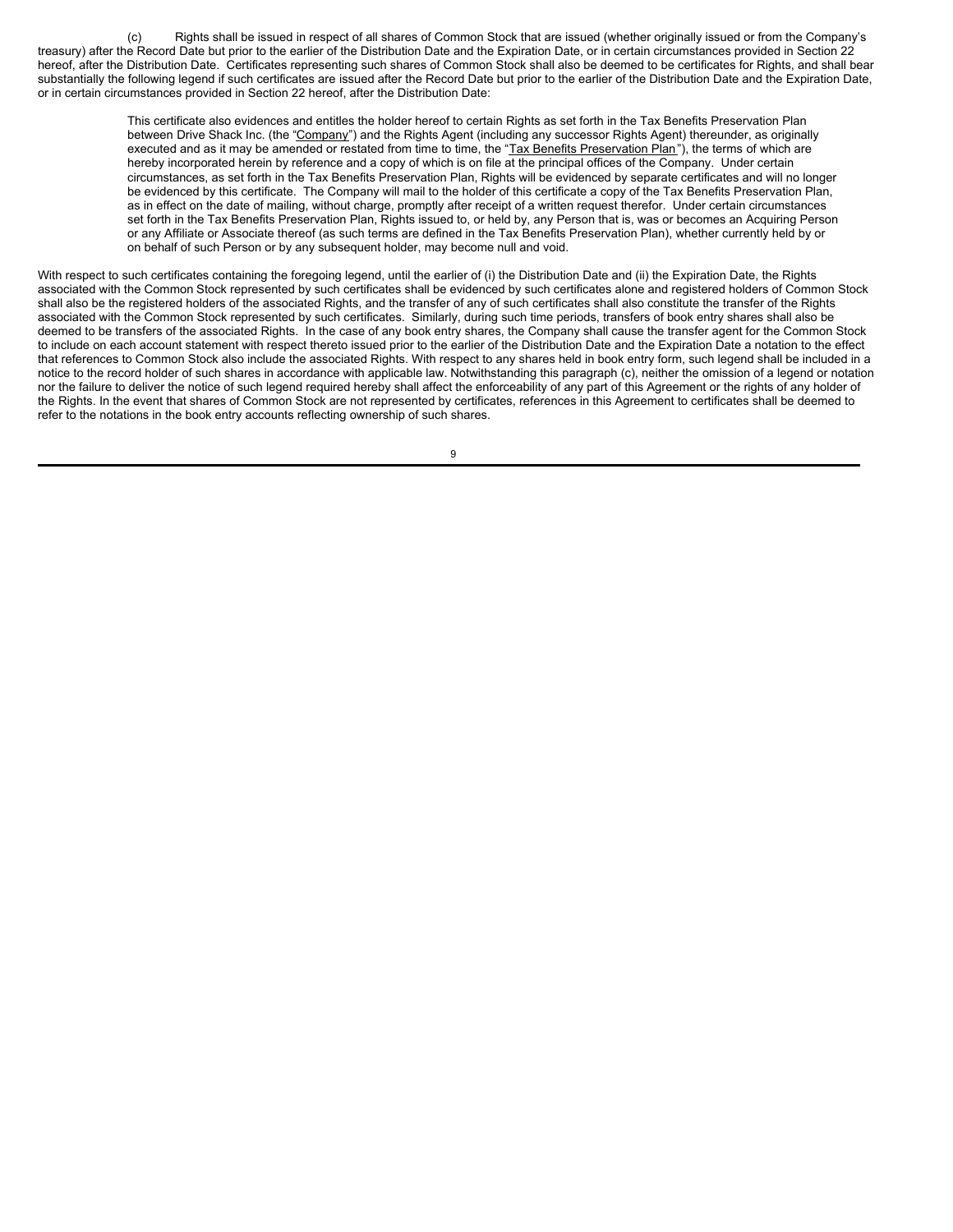### Section 4. Form of Rights Certificates.

(a) The Rights Certificates (and the forms of election to purchase and of assignment to be printed on the reverse thereof) shall each be substantially in the form set forth in Exhibit B hereto and may have such marks of identification or designation and such legends, summaries or endorsements printed thereon as the Company may deem appropriate and as are not inconsistent with the provisions of this Agreement, or as may be required to comply with any applicable law or with any rule or regulation made pursuant thereto or with any rule or regulation of any stock exchange on which the Rights may from time to time be listed, or to conform to usage. Subject to the provisions of Section 7, Section 11 and Section 22 hereof, the Rights Certificates, whenever distributed, shall be dated as of the Record Date, or, in the case of Rights with respect to Common Stock issued or becoming outstanding after the Record Date, the same date as the date of the share certificate evidencing such shares, and on their face shall entitle the holders thereof to purchase such number of one one-thousandths of a share of Preferred Stock as shall be set forth therein at the price set forth therein (such exercise price per one one-thousandth of a share, the "Purchase Price"), but the amount and type of securities purchasable upon the exercise of each Right and the Purchase Price thereof shall be subject to adjustment as provided herein.

Any Rights Certificate issued pursuant to Section 3(a), Section 11(i) or Section 22 hereof that represents Rights beneficially owned by: (i) an Acquiring Person or any Associate or Affiliate of an Acquiring Person, (ii) a transferee of an Acquiring Person (or of any such Associate or Affiliate) who becomes a transferee after the Acquiring Person becomes such, (iii) a transferee of an Acquiring Person (or of any such Associate or Affiliate) who becomes a transferee prior to or concurrently with the Acquiring Person becoming such and receives such Rights pursuant to either (A) a transfer (whether or not for consideration) from the Acquiring Person (or such Associate or Affiliate) to holders of equity interests in such Acquiring Person (or such Associate or Affiliate) or to any Person with which such Acquiring Person (or such Associate or Affiliate) has any continuing plan, agreement, arrangement or understanding (whether or not in writing) regarding the transferred Rights or (B) a transfer that the Board has determined is part of a plan, agreement, arrangement or understanding (whether or not in writing) that has as a primary purpose or effect the avoidance of Section 7(e) hereof, or (iv) subsequent transferees of such Persons described in clause (i), (ii) or (iii) of this sentence, and any Rights Certificate issued pursuant to Section 6 or Section 11 hereof upon transfer, exchange, replacement or adjustment of any other Rights Certificate referred to in this sentence, shall contain (to the extent feasible) a legend in substantially the following form:

> The Rights represented by this Rights Certificate are or were beneficially owned by a Person that was or became an Acquiring Person or an Affiliate or Associate of an Acquiring Person (as such terms are defined in the Tax Benefits Preservation Plan). Accordingly, this Rights Certificate and the Rights represented hereby may become null and void in the circumstances specified in Section 7(e) of the Tax Benefits Preservation Plan.

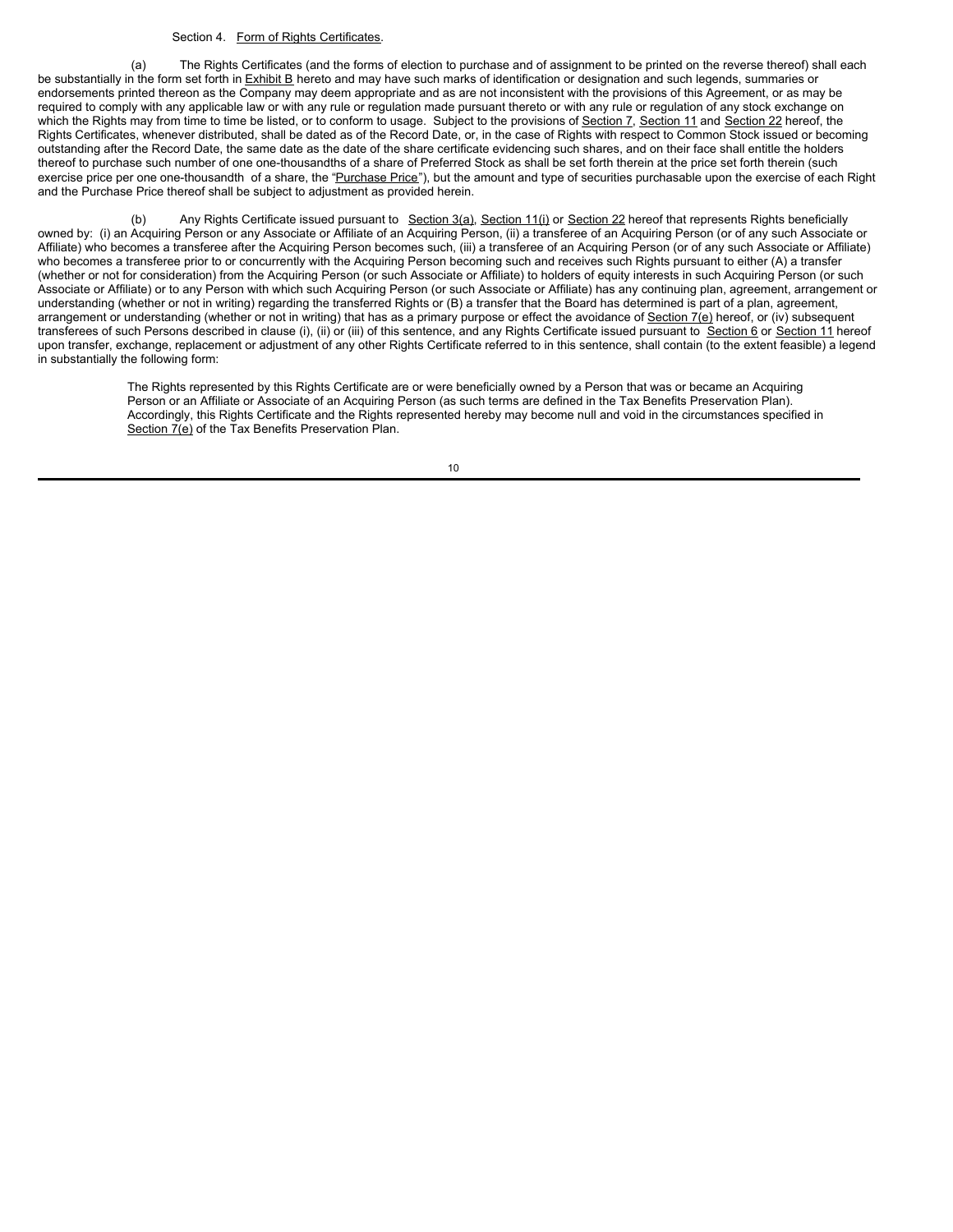### Section 5. Countersignature and Registration.

(a) The Rights Certificates shall be executed on behalf of the Company by any Appropriate Officer, either manually or by electronic signature, and shall have affixed thereto the Company's seal or an electronic copy thereof which shall be attested by the Secretary or an Assistant Secretary of the Company, either manually or by electronic signature. The Rights Certificates shall be countersigned by the Rights Agent, either manually or by electronic signature and shall not be valid for any purpose unless so countersigned. In case any officer of the Company who shall have signed any of the Rights Certificates shall cease to be such officer of the Company before countersignature by the Rights Agent and issuance and delivery by the Company, such Rights Certificates may nevertheless be countersigned by the Rights Agent and issued and delivered by the Company with the same force and effect as though the person who signed such Rights Certificates had not ceased to be such officer of the Company; and any Rights Certificate may be signed on behalf of the Company by any person who, at the actual date of the execution of such Rights Certificate, shall be a proper officer of the Company to sign such Rights Certificate, although at the date of the execution of this Agreement any such person was not such an officer.

(b) Following the Distribution Date, the Rights Agent shall keep, or cause to be kept, at the office of the Rights Agent designated as the appropriate place for surrender of Rights Certificates upon exercise or transfer, books for registration and transfer of the Rights Certificates issued hereunder. Such books shall show the names and addresses of the respective holders of the Rights Certificates, the number of Rights evidenced on its face by each of the Rights Certificates and the date of each of the Rights Certificates.

### Section 6. Transfer, Split-Up, Combination and Exchange of Rights Certificates; Mutilated, Destroyed, Lost or Stolen Rights

### Certificates.

(a) Subject to the provisions of Section  $4(b)$ , Section  $7(e)$  and Section 14 hereof, at any time after the close of business on the Distribution Date, and at or prior to the Expiration Date, any Rights Certificate or Rights Certificates (other than Rights Certificates representing Rights that may have been exchanged pursuant to Section 24 hereof) may be transferred, split up, combined or exchanged for another Rights Certificate or other Rights Certificates entitling the registered holder to purchase a like number of one one-thousandths of a share of Preferred Stock (or, following a Triggering Event, Common Stock, other securities, cash or other assets, as the case may be) as the Rights Certificate or Rights Certificates surrendered then entitle such holder (or former holder in the case of a transfer) to purchase. Any registered holder desiring to transfer, split up, combine or exchange any Rights Certificate or Rights Certificates shall make such request in writing delivered to the Rights Agent, and shall surrender the Rights Certificate or Rights Certificates to be transferred, split up, combined or exchanged at the office of the Rights Agent designated for such purpose. Notwithstanding anything in this Agreement to the contrary, neither the Rights Agent nor the Company shall be obligated to take any action whatsoever with respect to the transfer, split up, combination or exchange of any such surrendered Rights Certificate until the registered holder shall have properly completed and signed the certificate contained in the form of assignment on the reverse side of such Rights Certificate and shall have provided such additional evidence of the identity of the Beneficial Owner (or former Beneficial Owner) or Affiliates or Associates thereof as the Company shall reasonably request. Thereupon the Rights Agent shall, subject to Section 4(b), Section 7(e), Section 14 and Section 24 hereof, countersign (either by manual or facsimile signature) and deliver to the Person entitled thereto a Rights Certificate or Rights Certificates, as the case may be, as so requested. The Company or the Rights Agent may require payment from any holder of a Rights Certificate of a sum sufficient to cover any tax or governmental charge that may be imposed in connection with any transfer, split up, combination or exchange of Rights Certificates. The Rights Agent shall not have any duty or obligation to take any action under any section of this Agreement that requires the payment of taxes or charges unless and until it is satisfied that all such payments have been made.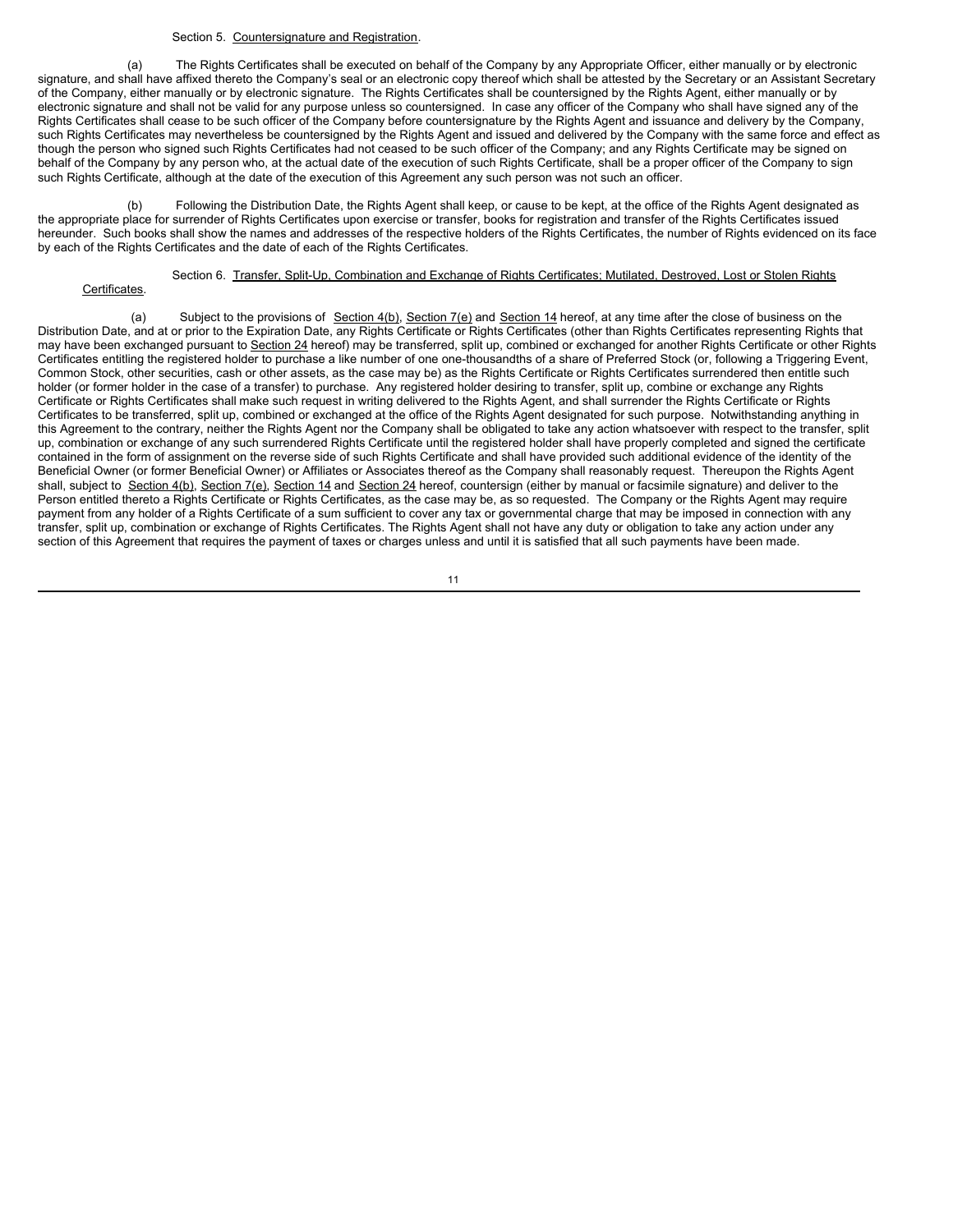(b) Upon receipt by the Company and the Rights Agent of evidence reasonably satisfactory to them of the loss, theft, destruction or mutilation of a Rights Certificate, and, in case of loss, theft or destruction, of indemnity or security reasonably satisfactory to them, and reimbursement to the Company and the Rights Agent of all reasonable expenses incidental thereto, and upon surrender to the Rights Agent and cancellation of the Rights Certificate, if mutilated, the Company will execute and deliver a new Rights Certificate of like tenor to the Rights Agent for countersignature and delivery to the registered owner in lieu of the Rights Certificate so lost, stolen, destroyed or mutilated.

### Section 7. Exercise of Rights; Purchase Price; Expiration Date of Rights.

(a) Subject to Section 7(e) hereof, at any time after the Distribution Date, the registered holder of any Rights Certificate may exercise the Rights evidenced thereby (except as otherwise provided herein including the restrictions on exercisability set forth in Section 9(c), Section 11(a) (iii) and Section 23(a) hereof) in whole or in part upon surrender of the Rights Certificate, with the appropriate form of election to purchase and the certificate on the reverse side thereof properly completed and duly executed, to the Rights Agent at the office of the Rights Agent designated for such purpose, accompanied by a signature guarantee and such other documentation as the Rights Agent may reasonably request together with payment of the aggregate Purchase Price with respect to the total number of one one-thousandths of a share of Preferred Stock (or other securities, cash or other assets, as the case may be) as to which such surrendered Rights are then exercisable, at or prior to the earliest of (i) the Final Expiration Date, (ii) the time at which the Rights are redeemed or exchanged as provided in Section 23 and Section 24 hereof, (iii) the time at which the Board determines that this Agreement is no longer necessary or desirable for the preservation of Tax Benefits, and (iv) the close of business on the first day of a taxable year of the Company to which the Board determines that no Tax Benefits may be carried forward (the earliest of (i)-(iv) being herein referred to as the "Expiration Date").

(b) The Purchase Price for each one one-thousandth of a share of Preferred Stock pursuant to the exercise of a Right initially shall be \$7.50, shall be subject to adjustment from time to time as provided in Section 11 and Section 13(a) hereof and shall be payable in accordance with paragraph (c) below.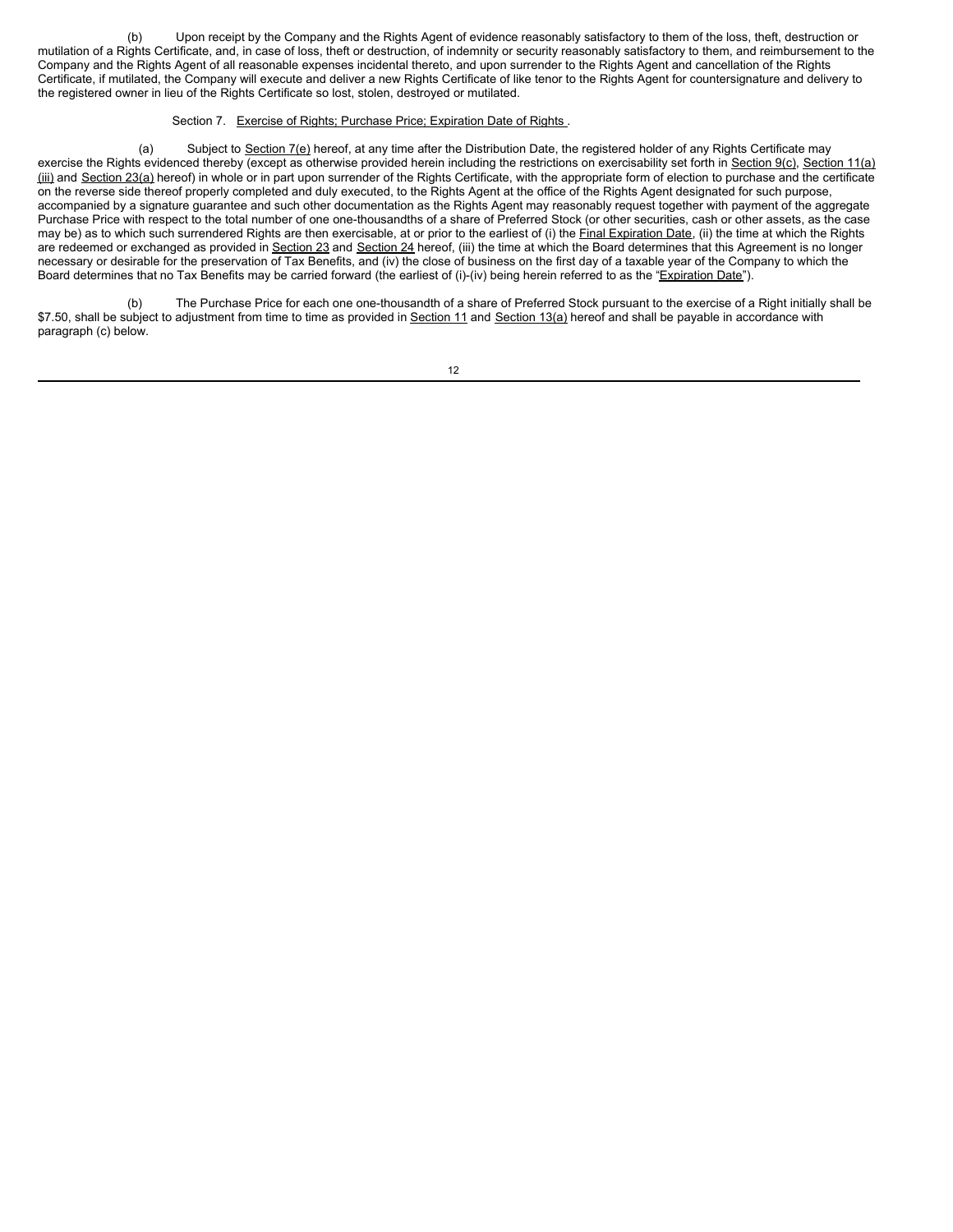(c) Upon receipt of a Rights Certificate representing exercisable Rights, with the form of election to purchase and the certificate contained therein duly completed and executed, accompanied by payment, with respect to each Right so exercised, of the Purchase Price per one onethousandth of a share of Preferred Stock (or other shares, securities, cash or other assets, as the case may be) to be purchased as set forth below and an amount equal to any applicable transfer tax required to be paid by the holder of the Rights Certificate in accordance with Section 9(e) hereof, the Rights Agent shall, subject to Section 7(f) and Section 20(j) hereof, thereupon promptly (i) (A) requisition from any transfer agent of the shares of Preferred Stock (or make available, if the Rights Agent is the transfer agent for such shares) certificates for the total number of one one-thousandths of a share of Preferred Stock to be purchased and the Company hereby irrevocably authorizes its transfer agent to comply with all such requests, or (B) if the Company shall have elected to deposit the total number of shares of Preferred Stock issuable upon exercise of the Rights hereunder with a depositary agent, requisition from the depositary agent depositary receipts representing such number of one one-thousandths of a share of Preferred Stock as are to be purchased (in which case certificates for the shares of Preferred Stock represented by such receipts shall be deposited by the transfer agent with the depositary agent) and the Company will direct the depositary agent to comply with such request, (ii) requisition from the Company the amount of cash, if any, to be paid in lieu of fractional shares in accordance with Section 14 hereof, (iii) after receipt of such certificates or depositary receipts, cause the same to be delivered to or, upon the order of the registered holder of such Rights Certificate, registered in such name or names as may be designated by such holder, and (iv) after receipt thereof, deliver such cash, if any, to or upon the order of the registered holder of such Rights Certificate. The payment of the Purchase Price (as such amount may be reduced pursuant to Section 11(a)(iii) hereof) shall be made in cash or by certified bank check or bank draft payable to the order of the Company. In the event that the Company is obligated to issue other securities (including Common Stock) of the Company, pay cash and/or distribute other property pursuant to Section 11(a) hereof, the Company will make all arrangements necessary so that such other securities, cash and/or other property are available for distribution by the Rights Agent, if and when appropriate. The Company reserves the right to require prior to the occurrence of a Triggering Event that, upon any exercise of Rights, a number of Rights be exercised so that only whole shares of Preferred Stock would be issued.

(d) In case the registered holder of any Rights Certificate shall exercise less than all the Rights evidenced thereby, a new Rights Certificate evidencing the Rights remaining unexercised shall be issued by the Rights Agent and delivered to, or upon the order of, the registered holder of such Rights Certificate, registered in such name or names as may be designated by such holder, subject to the provisions of Section 14 hereof.

(e) Notwithstanding anything in this Agreement to the contrary, from and after the first occurrence of a Section 11(a)(ii) Event, any Rights beneficially owned by (i) an Acquiring Person or an Associate or Affiliate of an Acquiring Person, (ii) a transferee of an Acquiring Person (or of any such Associate or Affiliate) who becomes a transferee after the Acquiring Person becomes such, (iii) a transferee of an Acquiring Person (or of any such Associate or Affiliate) who becomes a transferee prior to or concurrently with the Acquiring Person becoming such and receives such Rights pursuant to either (A) a transfer (whether or not for consideration) from the Acquiring Person (or any such Associate or Affiliate) to holders of equity interests in such Acquiring Person (or any such Associate or Affiliate) or to any Person with which the Acquiring Person (or any such Associate or Affiliate) has any continuing plan, agreement, arrangement or understanding (whether or not in writing) regarding the transferred Rights or (B) a transfer that the Board has determined is part of a plan, agreement, arrangement or understanding (whether or not in writing) that has as a primary purpose or effect the avoidance of this Section 7(e), or (iv) subsequent transferees of such Persons described in clauses (i)-(iii) of this sentence, shall become null and void without any further action and no holder of such Rights shall have any rights whatsoever with respect to such Rights, whether under any provision of this Agreement or otherwise, and such Rights shall not be transferable. The Company shall use all reasonable efforts to ensure that the provisions of this Section 7(e) and Section 4(b) hereof are complied with, but the Company and the Rights Agent shall have no liability to any holder of Rights Certificates or any other Person as a result of the Company's failure to make any determinations with respect to an Acquiring Person or any of such Acquiring Person's Affiliates or Associates or their respective transferees hereunder.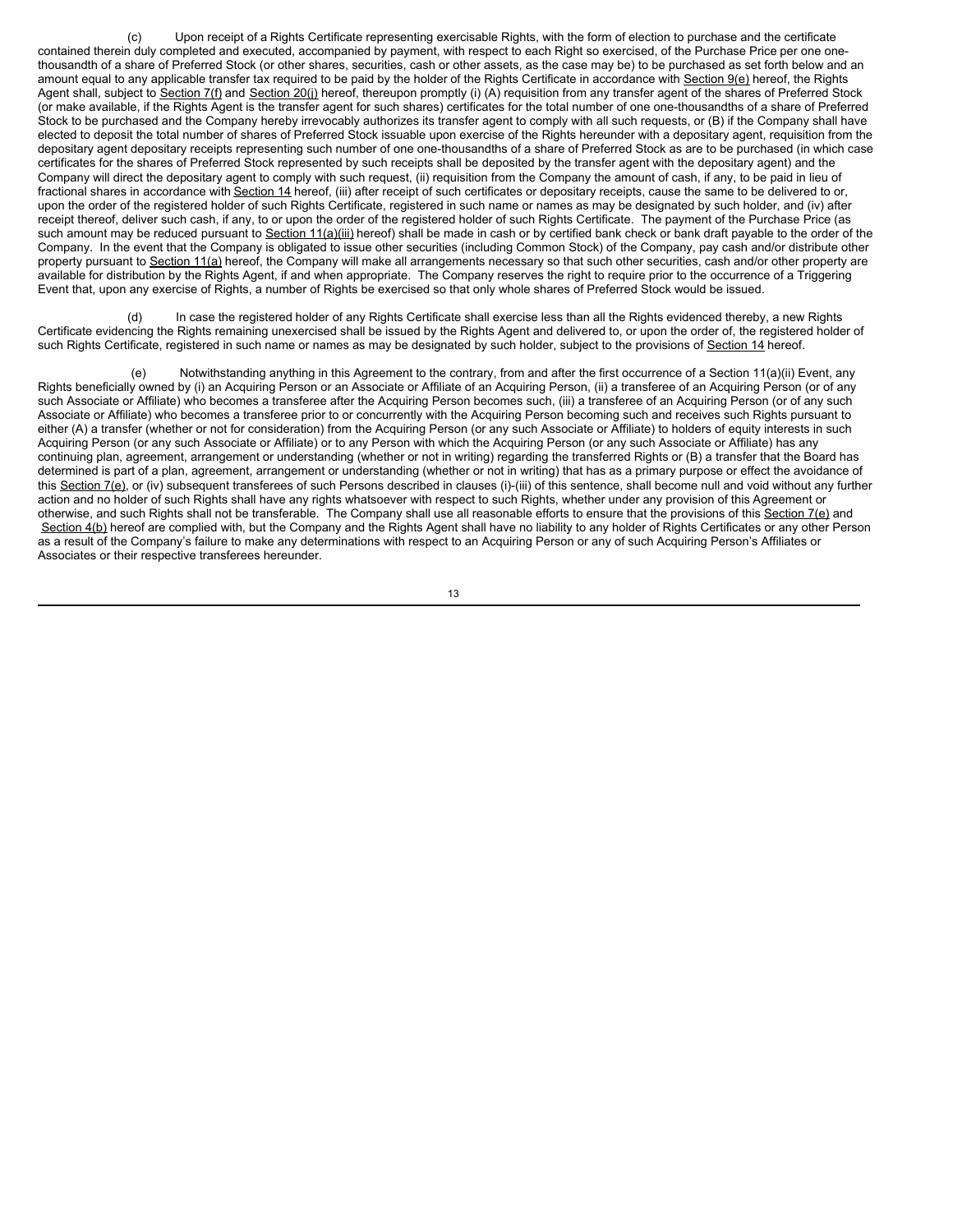(f) Notwithstanding anything in this Agreement to the contrary, neither the Rights Agent nor the Company shall be obligated to undertake any action with respect to a registered holder upon the occurrence of any purported exercise as set forth in this Section 7 unless and until such registered holder shall have (i) properly completed and signed the certificate contained in the form of election to purchase set forth on the reverse side of the Rights Certificate surrendered for such exercise, and (ii) provided such additional evidence of the identity of the Beneficial Owner (or former Beneficial Owner) or Affiliates or Associates thereof as the Company shall reasonably request.

Section 8. Cancellation and Destruction of Rights Certificates . All Rights Certificates surrendered for the purpose of exercise, transfer, split-up, combination, redemption or exchange shall, if surrendered to the Company or any of its agents, be delivered to the Rights Agent for cancellation or in cancelled form, or, if surrendered to the Rights Agent, shall be cancelled by it, and no Rights Certificates shall be issued in lieu thereof except as expressly permitted by any of the provisions of this Agreement. The Company shall deliver to the Rights Agent for cancellation and retirement, and the Rights Agent shall so cancel and retire, any other Rights Certificate purchased or acquired by the Company otherwise than upon the exercise thereof. The Rights Agent shall deliver all cancelled Rights Certificates to the Company, or shall, at the written request of the Company, destroy such cancelled Rights Certificates, and in such case shall deliver a certificate of destruction thereof to the Company.

### Section 9. Reservation and Availability of Capital Stock.

(a) The Company covenants and agrees that it will cause to be reserved and kept available out of its authorized and unissued shares of Preferred Stock (and, following the occurrence of a Triggering Event, out of its authorized and unissued shares of Common Stock and/or other securities or out of its authorized and issued shares held in its treasury), the number of shares of Preferred Stock (and, following the occurrence of a Triggering Event, Common Stock and/or other securities) that, as provided in this Agreement, including Section 11(a)(iii) hereof, will be sufficient to permit the exercise in full of all outstanding Rights.

(b) So long as the shares of Preferred Stock (and, following the occurrence of a Triggering Event, Common Stock and/or other securities) issuable and deliverable upon the exercise of the Rights may be listed on any national securities exchange, the Company shall use its best efforts to cause, from and after such time as the Rights become exercisable (but only to the extent that it is reasonably likely that the Rights will be exercised), all shares reserved for such issuance to be listed on such exchange upon official notice of issuance upon such exercise.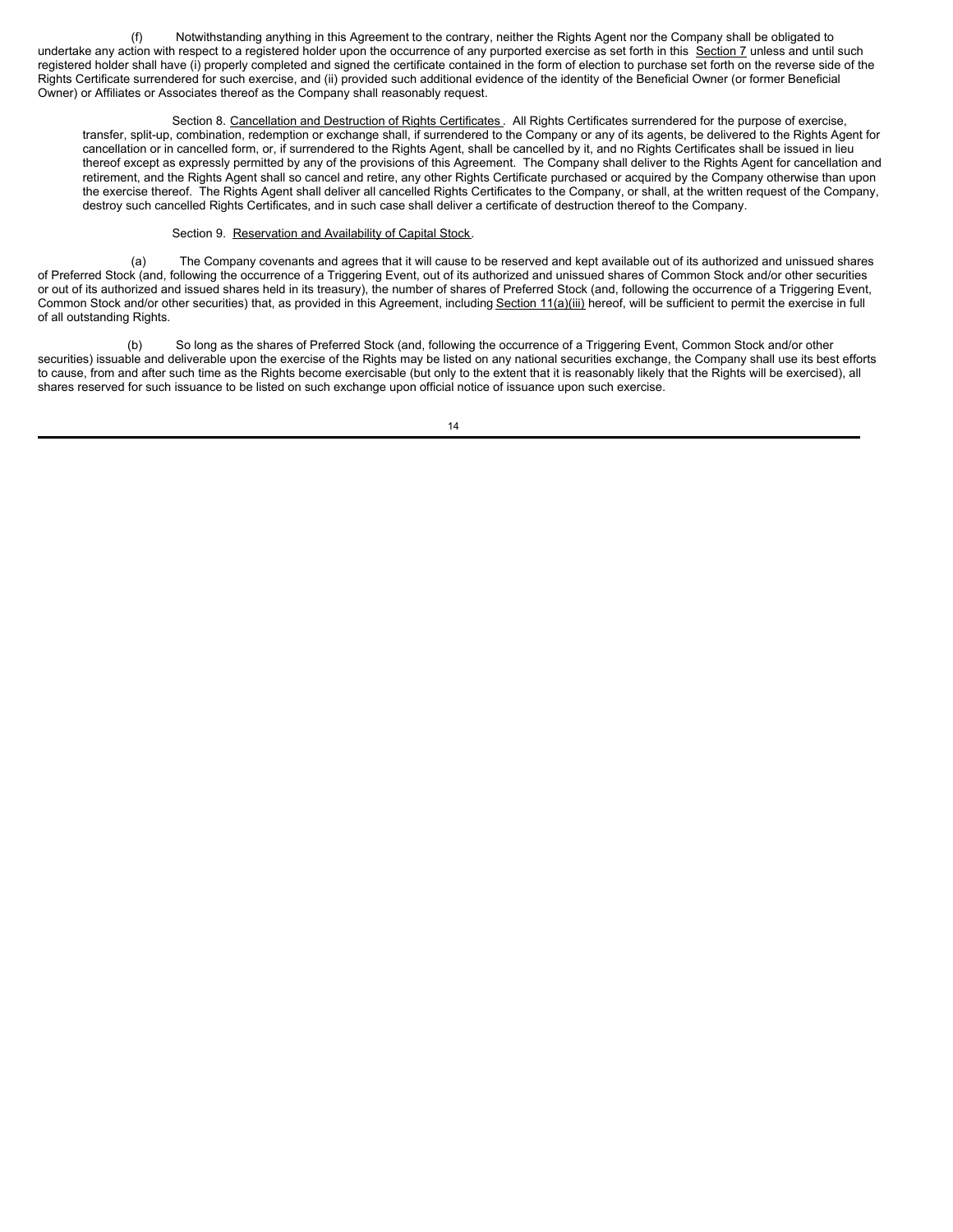(c) The Company shall use its best efforts to (i) file, as soon as practicable following the earliest date after the first occurrence of a Section 11(a)(ii) Event on which the consideration to be delivered by the Company upon exercise of the Rights has been determined in accordance with Section 11(a)(iii) hereof, a registration statement under the Securities Act, with respect to the securities purchasable upon exercise of the Rights on an appropriate form, (ii) cause such registration statement to become effective as soon as practicable after such filing, and (iii) cause such registration statement to remain effective (with a prospectus at all times meeting the requirements of the Securities Act) until the earlier of (A) the date as of which the Rights are no longer exercisable for such securities and (B) the Expiration Date. The Company will also take such action as may be appropriate under, or to ensure compliance with, the securities or " blue sky" laws of the various states in connection with the exercisability of the Rights. The Company may temporarily suspend, for a period of time not to exceed ninety (90) days after the date referenced in clause (i) of the first sentence of this Section 9(c), the exercisability of the Rights in order to prepare and file such registration statement and permit it to become effective. Upon any such suspension, the Company shall issue a public announcement stating that the exercisability of the Rights has been temporarily suspended, and the Company shall issue a public announcement at such time as the suspension has been rescinded. In addition, if the Company shall determine that a registration statement is required following the Distribution Date, the Company may temporarily suspend the exercisability of the Rights until such time as a registration statement has been declared effective. Notwithstanding any provision of this Agreement to the contrary, the Rights shall not be exercisable in any jurisdiction if the requisite qualification in such jurisdiction shall not have been obtained, the exercise thereof shall not be permitted under applicable law, or a registration statement shall not have been declared effective.

The Company covenants and agrees that it will take all such action as may be necessary to ensure that all one one-thousandths of a share of Preferred Stock (and, following the occurrence of a Triggering Event, Common Stock and/or other securities) delivered upon exercise of Rights shall, at the time of delivery of such shares (subject to payment of the Purchase Price), be duly and validly authorized and issued and fully paid and nonassessable.

(e) The Company covenants and agrees that it will pay when due and payable any and all federal and state transfer taxes and charges that may be payable in respect of the issuance or delivery of the Rights Certificates and of any certificates for a number of one one-thousandths of a share of Preferred Stock (or Common Stock and/or other securities, as the case may be) upon the exercise of Rights. The Company shall not, however, be required to pay any transfer tax that may be payable in respect of any transfer or delivery of Rights Certificates to a Person other than, or the issuance or delivery of a number of one one-thousandths of a share of Preferred Stock (or Common Stock and/or other securities, as the case may be) in respect of a name other than, that of the registered holder of the Rights Certificates evidencing Rights surrendered for exercise or to issue or deliver any certificates for a number of one one-thousandths of a share of Preferred Stock (or Common Stock and/or other securities, as the case may be) in a name other than that of the registered holder upon the exercise of any Rights until such tax shall have been paid (any such tax being payable by the holder of such Rights Certificates at the time of surrender) or until it has been established to the Company's and the Rights Agent's satisfaction that no such tax is due.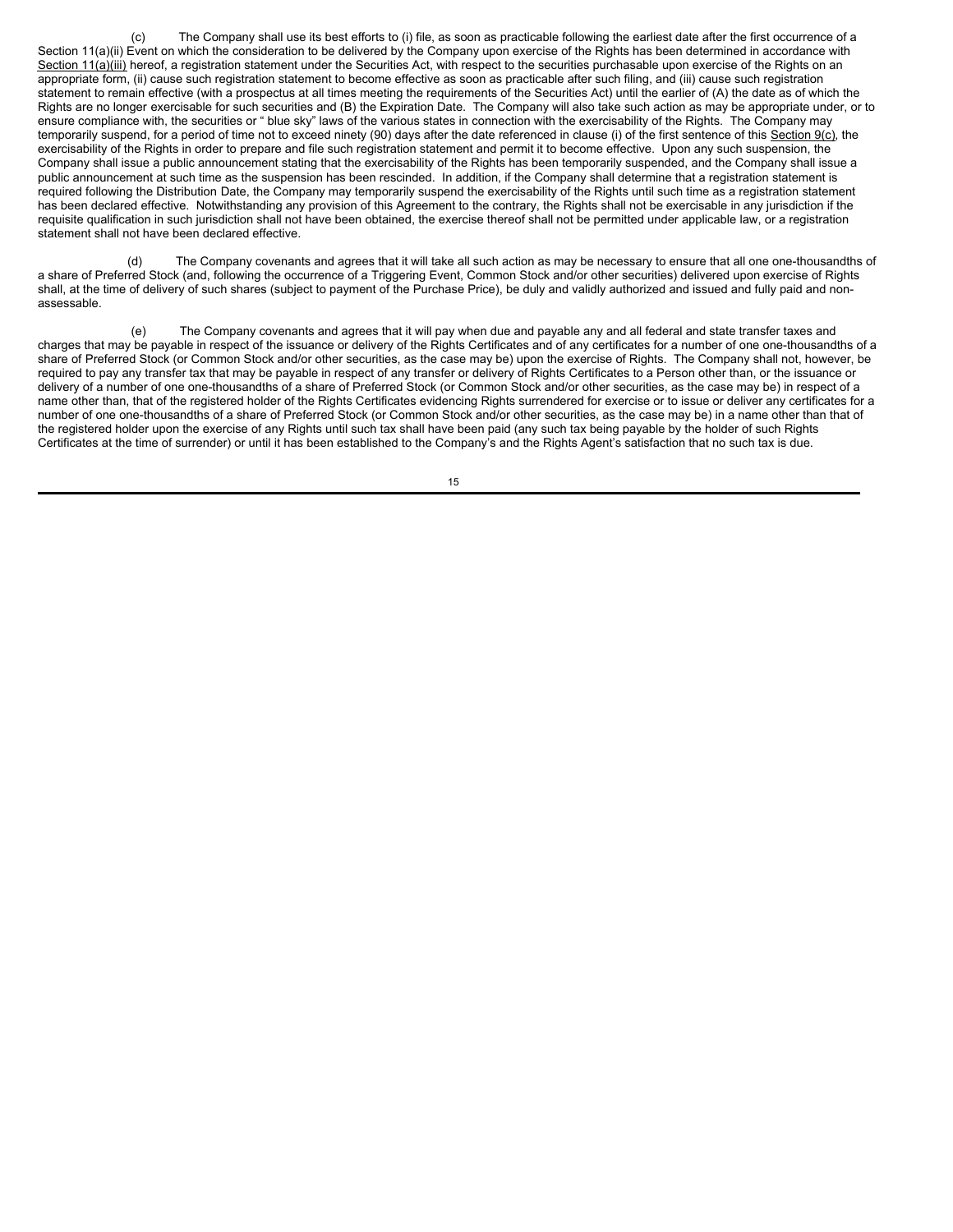Section 10. Preferred Stock Record Date. Each Person in the name of which any certificate for a number of one one-thousandths of a share of Preferred Stock (or Common Stock and/or other securities, as the case may be) is issued upon the exercise of Rights shall for all purposes be deemed to have become the holder of record of such fractional shares of Preferred Stock (or Common Stock and/or other securities, as the case may be) represented thereby on, and such certificate shall be dated, the date upon which the Rights Certificate evidencing such Rights was duly surrendered and payment of the Purchase Price (and all applicable transfer taxes) was made; provided, however, that if the date of such surrender and payment is a date upon which the Preferred Stock (or Common Stock and/or other securities, as the case may be) transfer books of the Company are closed, such Person shall be deemed to have become the record holder of such shares (fractional or otherwise) on, and such certificate shall be dated, the next succeeding Business Day on which the Preferred Stock (or Common Stock and/or other securities, as the case may be) transfer books of the Company are open. Prior to the exercise of the Rights evidenced thereby, the holder of a Rights Certificate shall not be entitled to any rights of a stockholder of the Company with respect to shares for which the Rights shall be exercisable, including the right to vote, to receive dividends or other distributions or to exercise any preemptive rights, and shall not be entitled to receive any notice of any proceedings of the Company, except as provided herein.

Section 11. Adjustment of Purchase Price, Number and Kind of Shares or Number of Rights . The Purchase Price, the number and kind of shares covered by each Right and the number of Rights outstanding are subject to adjustment from time to time as provided in this Section 11.

(a)

(i) In the event the Company shall at any time after the date of this Agreement (A) declare a dividend on the Preferred Stock payable in shares of Preferred Stock, (B) subdivide or split the outstanding shares of Preferred Stock, (C) combine or consolidate the outstanding shares of Preferred Stock into a smaller number of shares, through a reverse stock split or otherwise, or (D) issue any shares of its capital stock in a reclassification of the Preferred Stock (including any such reclassification in connection with a consolidation or merger in which the Company is the continuing or surviving entity), except as otherwise provided in this Section 11(a) and Section 7(e) hereof, the Purchase Price in effect at the time of the record date for such dividend or of the effective date of such subdivision, split, combination, consolidation or reclassification, and the number and kind of shares of Preferred Stock or capital stock, as the case may be, issuable on such date, shall be proportionately adjusted so that the holder of any Right exercised after such time shall be entitled to receive, upon payment of the Purchase Price then in effect, the aggregate number and kind of shares of Preferred Stock or capital stock, as the case may be, that, if such Right had been exercised immediately prior to such date and at a time when the Preferred Stock transfer books of the Company were open, such holder would have owned upon such exercise and been entitled to receive by virtue of such dividend, subdivision, split, combination, consolidation or reclassification. If an event occurs that would require an adjustment under both this Section 11(a)(i) and Section 11(a)(ii) hereof, the adjustment provided for in this Section 11(a)(i) shall be in addition to, and shall be made prior to, any adjustment required pursuant to Section 11(a)(ii) hereof.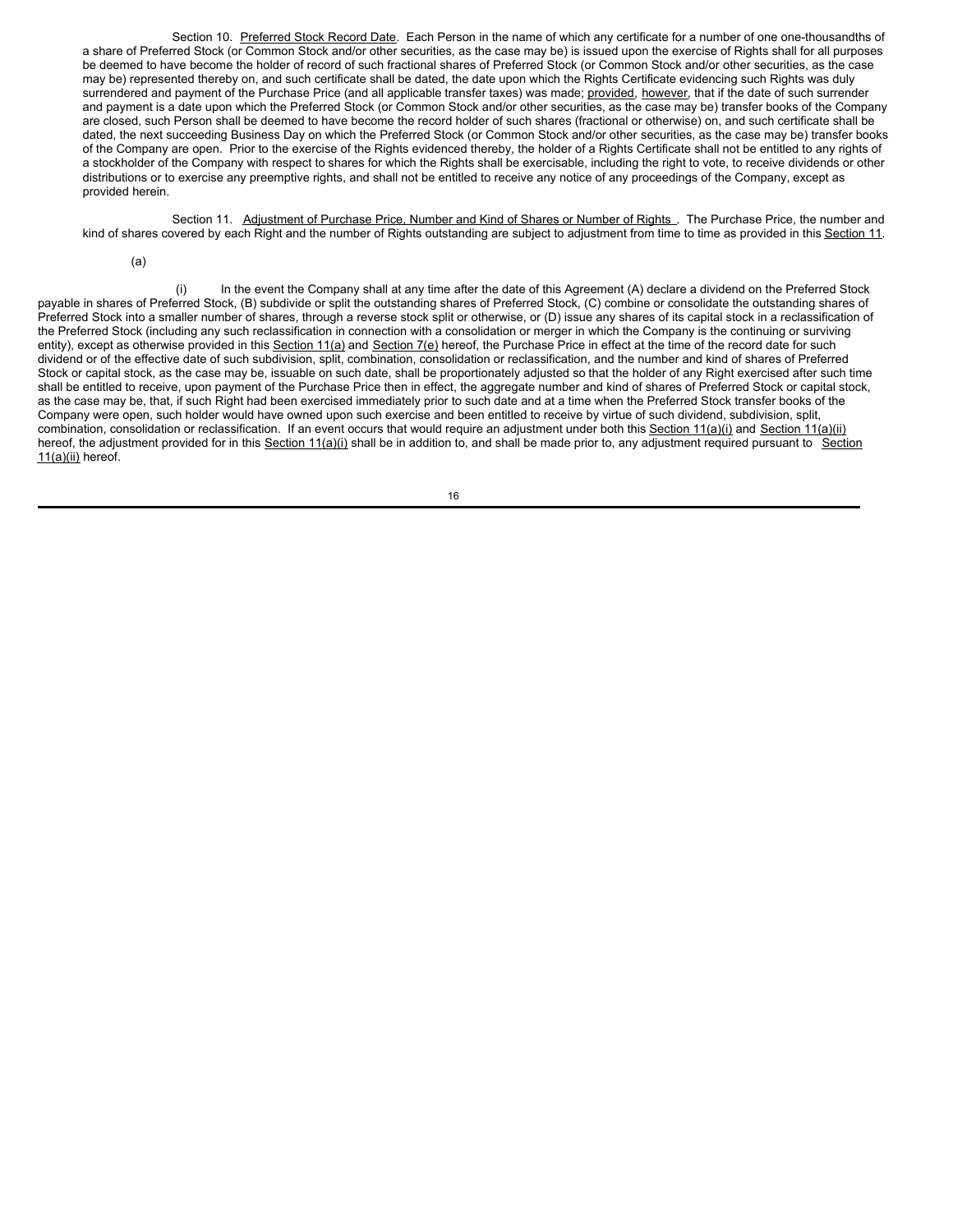(ii) Subject to Section 24 hereof, in the event that any Person shall, at any time after the Rights Dividend Declaration Date, become an Acquiring Person, unless the event causing such Person to become an Acquiring Person is a transaction set forth in Section 13(a) hereof, then, promptly following the occurrence of such event, proper provision shall be made so that each holder of a Right (except as provided below and in Section 7(e) hereof) shall thereafter have the right to receive, upon exercise thereof at the then current Purchase Price in accordance with the terms of this Agreement, in lieu of a number of one one-thousandths of a share of Preferred Stock, such number of shares of Common Stock of the Company as shall equal the result obtained by (x) multiplying the then current Purchase Price by the then number of one one-thousandths of a share of Preferred Stock for which a Right was exercisable immediately prior to the first occurrence of a Section 11(a)(ii) Event, and (y) dividing that product (which, following such first occurrence, shall thereafter be referred to as the "Purchase Price" for each Right and for all purposes of this Agreement) by fifty percent (50%) of the Current Market Price (determined pursuant to Section 11(d) hereof) per share of Common Stock on the date of such first occurrence (such number of shares, the " Adjustment Shares").

(iii) In the event that the number of shares of Common Stock that is authorized by the charter of the Company (the "Charter"), but not outstanding or reserved for issuance for purposes other than upon exercise of the Rights, is not sufficient to permit the exercise in full of the Rights in accordance with the foregoing subparagraph (ii) of this Section 11(a), the Board shall, with respect to such deficiency, to the extent permitted by applicable law and any material agreements then in effect to which the Company is a party shall (A) determine the value of the Adjustment Shares issuable upon the exercise of a Right (the "Current Value"), and (B) with respect to each Right (subject to Section 7(e) hereof), make adequate provision to substitute for the Adjustment Shares, upon the exercise of a Right and payment of the applicable Purchase Price, (1) cash, (2) a reduction in the Purchase Price, (3) Common Stock or other equity securities of the Company (including shares, or units of shares, of preferred stock, such as the Preferred Stock, that the Board has deemed to have essentially the same value or economic rights as shares of Common Stock (such shares of preferred stock being referred to as "Common Stock Equivalents")), (4) debt securities of the Company, (5) other assets, or (6) any combination of the foregoing, having an aggregate value equal to the Current Value (less the amount of any reduction in the Purchase Price), where such aggregate value has been determined by the Board based upon the advice of a nationally recognized investment banking firm selected by the Board; provided, however, that if the Company shall not have made adequate provision to deliver value pursuant to clause (B) above within thirty (30) days following the later of (x) the first occurrence of a Section 11(a)(ii) Event and (y) the date on which the Company's right of redemption pursuant to Section 23(a) expires (the later of (x) and (y) being referred to herein as the "Section 11(a) (ii) Trigger Date"), then the Company shall be obligated to deliver, upon the surrender for exercise of a Right and without requiring payment of the Purchase Price, shares of Common Stock, to the extent permitted by applicable law and any material agreements then in effect to which the Company is a party (to the extent available) and then, if necessary, cash, which shares and/or cash have an aggregate value equal to the Spread. For purposes of the preceding sentence, the term "Spread" shall mean the excess of (i) the Current Value over (ii) the Purchase Price. If the Board determines in good faith that it is likely that sufficient additional shares of Common Stock could be authorized for issuance upon exercise in full of the Rights, the thirty (30) day period set forth above may be extended to the extent necessary, but not more than ninety (90) days after the Section 11(a)(ii) Trigger Date, in order that the Company may seek stockholder approval for the authorization of such additional shares (such thirty (30) day period, as it may be extended, being herein called the "Substitution Period"). To the extent that the Company determines that action should be taken pursuant to the first and/or third sentences of this Section  $11(a)$ (iii), the Company (1) shall provide, subject to Section 7(e) hereof, that such action shall apply uniformly to all outstanding Rights, and (2) may suspend the exercisability of the Rights until the expiration of the Substitution Period in order to seek such stockholder approval for such authorization of additional shares and/or to decide the appropriate form of distribution to be made pursuant to such first sentence and to determine the value thereof. In the event of any such suspension, the Company shall issue a public announcement stating that the exercisability of the Rights has been temporarily suspended, as well as a public announcement at such time as the suspension is no longer in effect. For purposes of this Section 11(a)(iii), the value of each Adjustment Share shall be the Current Market Price per share of the Common Stock on the Section 11(a)(ii) Trigger Date and the per share or per unit value of any Common Stock Equivalent shall be deemed to equal the Current Market Price per share of the Common Stock on such date.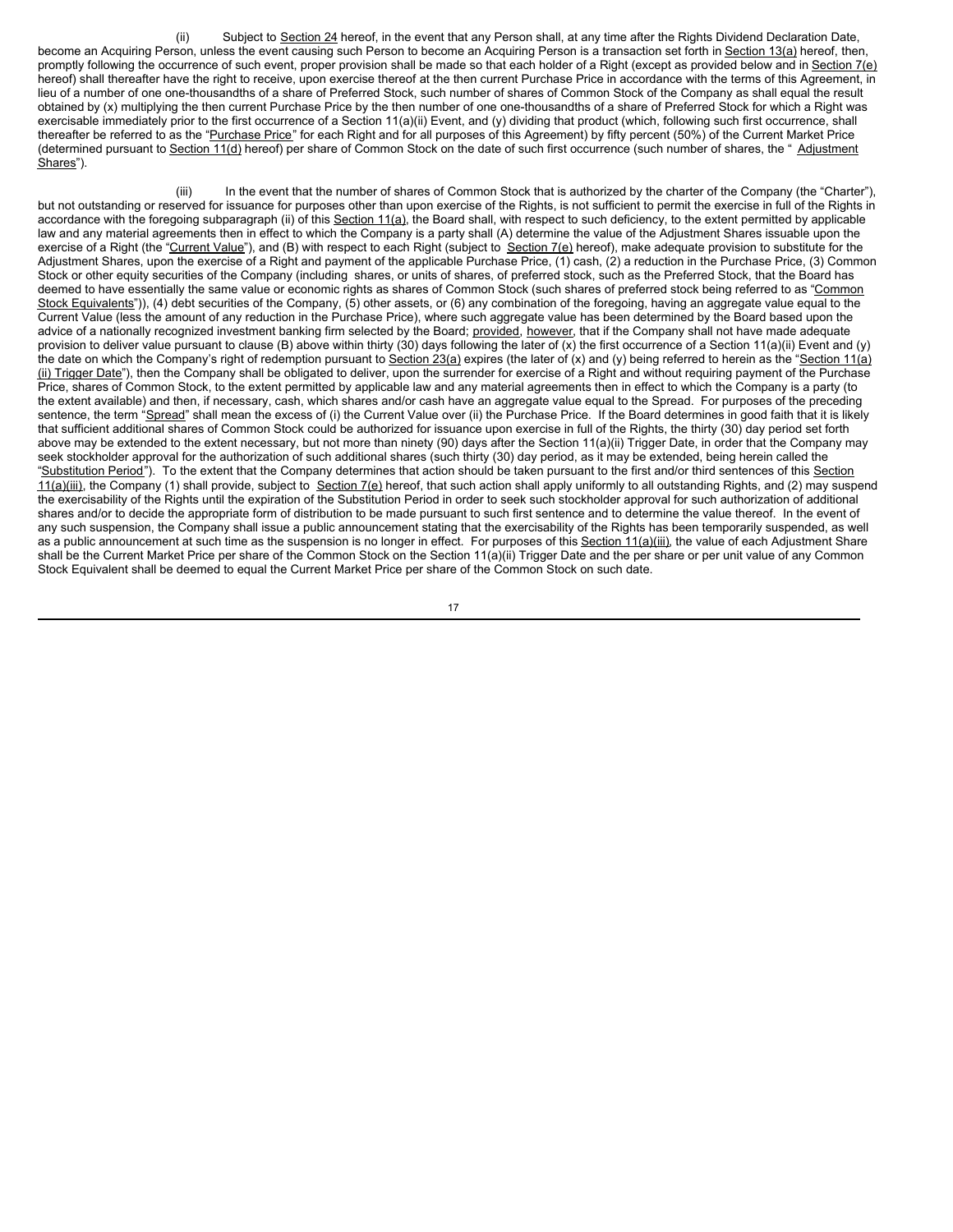(b) In case the Company shall fix a record date for the issuance of rights, options or warrants to all holders of shares of Preferred Stock entitling them to subscribe for or purchase (for a period expiring within forty-five (45) calendar days after such record date) shares of Preferred Stock (or shares having the same rights, privileges and preferences as the shares of Preferred Stock ("Equivalent Preferred Stock")) or securities convertible into Preferred Stock or Equivalent Preferred Stock at a price per share of Preferred Stock or per share of Equivalent Preferred Stock (or having a conversion price per share, if a security convertible into Preferred Stock or Equivalent Preferred Stock) less than the Current Market Price (as determined pursuant to Section 11(d) hereof) per share of Preferred Stock on such record date, the Purchase Price to be in effect after such record date shall be determined by multiplying the Purchase Price in effect immediately prior to such record date by a fraction, the numerator of which shall be the number of shares of Preferred Stock outstanding on such record date, plus the number of shares of Preferred Stock that the aggregate offering price of the total number of shares of Preferred Stock and/or Equivalent Preferred Stock so to be offered (and/or the aggregate initial conversion price of the convertible securities so to be offered) would purchase at such Current Market Price, and the denominator of which shall be the number of shares of Preferred Stock outstanding on such record date, plus the number of additional shares of Preferred Stock and/or Equivalent Preferred Stock to be offered for subscription or purchase (or into which the convertible securities so to be offered are initially convertible). In case such subscription price may be paid by delivery of consideration, part or all of which may be in a form other than cash, the value of such consideration shall be as determined in good faith by the Board, the determination of which shall be described in a written statement filed with the Rights Agent and shall be binding on the Rights Agent and the holders of the Rights. Shares of Preferred Stock owned by or held for the account of the Company shall not be deemed outstanding for the purpose of any such computation. Such adjustment shall be made successively whenever such a record date is fixed, and in the event that such rights, options or warrants are not so issued, the Purchase Price shall be adjusted to be the Purchase Price that would then be in effect if such record date had not been fixed.

| I      |
|--------|
| $\sim$ |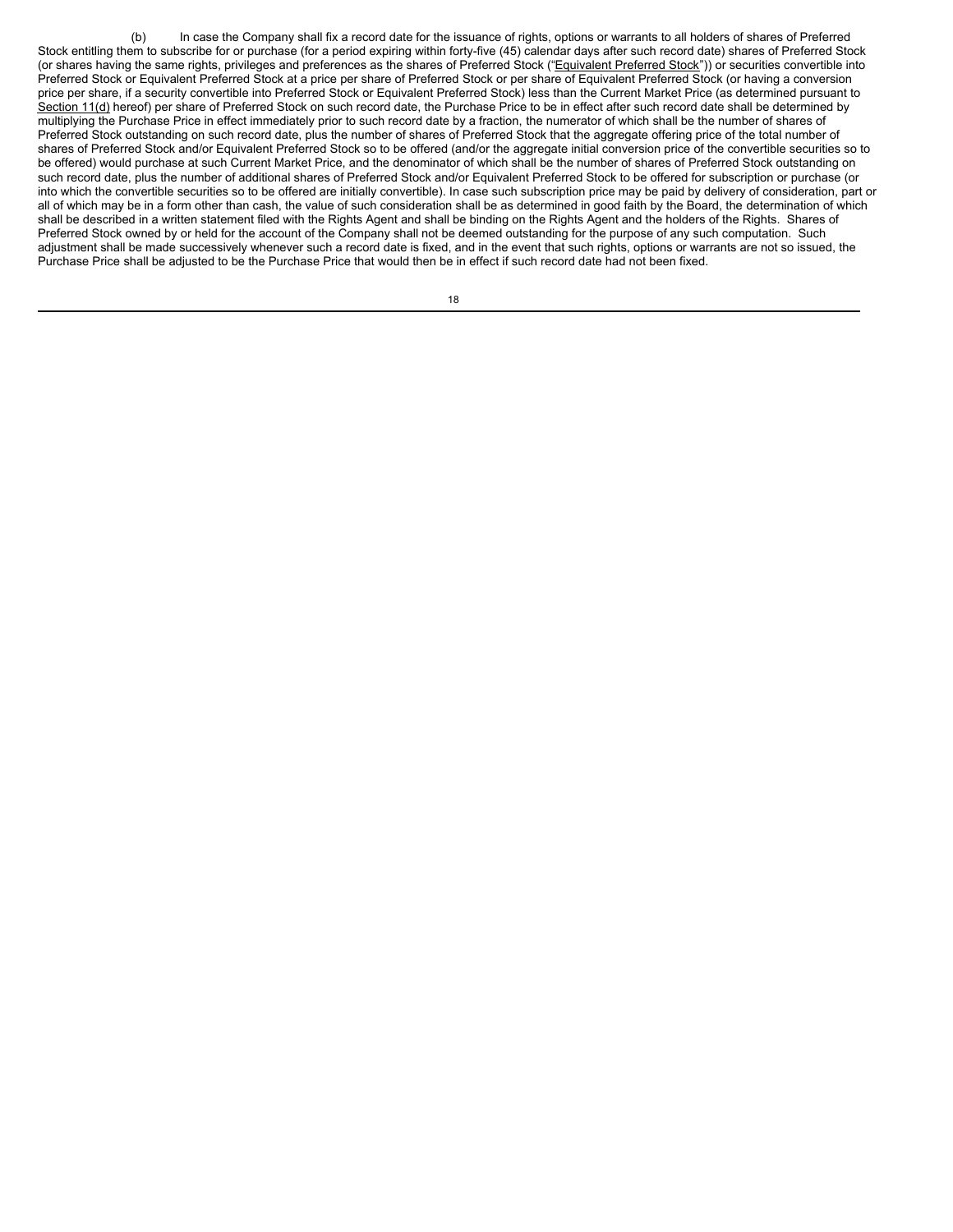(c) In case the Company shall fix a record date for a distribution to all holders of shares of Preferred Stock (including any such distribution made in connection with a consolidation or merger in which the Company is the continuing or surviving entity), of cash (other than a regular quarterly cash dividend out of the earnings or retained earnings of the Company), assets (other than a dividend payable in Preferred Stock, but including any dividend payable in stock other than Preferred Stock) or evidences of indebtedness, or of subscription rights or warrants (excluding those referred to in Section 11(b) hereof), the Purchase Price to be in effect after such record date shall be determined by multiplying the Purchase Price in effect immediately prior to such record date by a fraction, the numerator of which shall be the Current Market Price (as determined pursuant to Section 11(d) hereof) per share of Preferred Stock on such record date, less the fair market value (as determined in good faith by the Board, the determination of which shall be described in a written statement filed with the Rights Agent and shall be binding on the Rights Agent and the holders of the Rights) of the portion of the cash, assets or evidences of indebtedness so to be distributed or of such subscription rights or warrants applicable to a share of Preferred Stock, and the denominator of which shall be such Current Market Price (as determined pursuant to Section 11(d) hereof) per share of Preferred Stock. Such adjustments shall be made successively whenever such a record date is fixed, and in the event that such distribution is not so made, the Purchase Price shall be adjusted to be the Purchase Price that would have been in effect if such record date had not been fixed.

(d)

(i) For the purpose of any computation hereunder, other than computations made pursuant to Section  $11(a)$ (iii) hereof, the "Current Market Price" per share of Common Stock on any date shall be deemed to be the lesser of (A) the average of the daily closing prices per share of Common Stock for the thirty (30) consecutive Trading Days immediately prior to such date and (B) the average of the daily closing prices per share of Common Stock for the five (5) consecutive Trading Days immediately prior to such date, and for purposes of computations made pursuant to Section 11(a) (iii) hereof, the Current Market Price per share of Common Stock on any date shall be deemed to be the average of the daily closing prices per share of Common Stock for the ten (10) consecutive Trading Days immediately following such date; provided, however, that in the event that the Current Market Price per share of Common Stock is determined during a period following the announcement by the issuer of such Common Stock of (A) a dividend or distribution on such Common Stock payable in shares of such Common Stock or securities convertible into shares of such Common Stock (other than the Rights), or (B) any subdivision, combination, consolidation, reverse stock split or reclassification of such Common Stock, and the ex-dividend date for such dividend or distribution, or the record date for such subdivision, combination, consolidation, reverse stock split or reclassification, shall not have occurred prior to the commencement of the requisite trading period, as set forth above, then, and in each such case, the Current Market Price shall be properly adjusted to take into account ex-dividend trading. The closing price for each day shall be the last sale price, regular way, or, in case no such sale takes place on such day, the average of the closing bid and asked prices, regular way, in either case as reported in the principal consolidated transaction reporting system with respect to securities listed or admitted to trading on the NYSE or Nasdaq or, if the shares of Common Stock are not listed or admitted to trading on the NYSE or Nasdaq, as reported in the principal consolidated transaction reporting system with respect to securities listed on the principal national securities exchange on which the shares of Common Stock are listed or admitted to trading or, if the shares of Common Stock are not listed or admitted to trading on any national securities exchange, the last quoted price or, if not so quoted, the average of the high bid and low asked prices in the over-thecounter market, as reported by Nasdaq or such other system then in use, or, if on any such date the shares of Common Stock are not so quoted by any such organization, the average of the closing bid and asked prices as furnished by a professional market maker making a market in the Common Stock selected by the Board. If on any such date no market maker is making a market in the Common Stock, the fair value of such shares on such date as determined in good faith by the Board shall be used. The term "Trading Day" shall mean a day on which the principal national securities exchange on which the shares of Common Stock are listed or admitted to trading is open for the transaction of business or, if the shares of Common Stock are not listed or admitted to trading on any national securities exchange, a Business Day. If the Common Stock is not publicly held or not so listed or traded, the Current Market Price per share shall mean the fair value per share as determined in good faith by the Board, the determination of which shall be described in a written statement filed with the Rights Agent and shall be conclusive for all purposes and shall be binding on the Rights Agent and the holders of the Rights.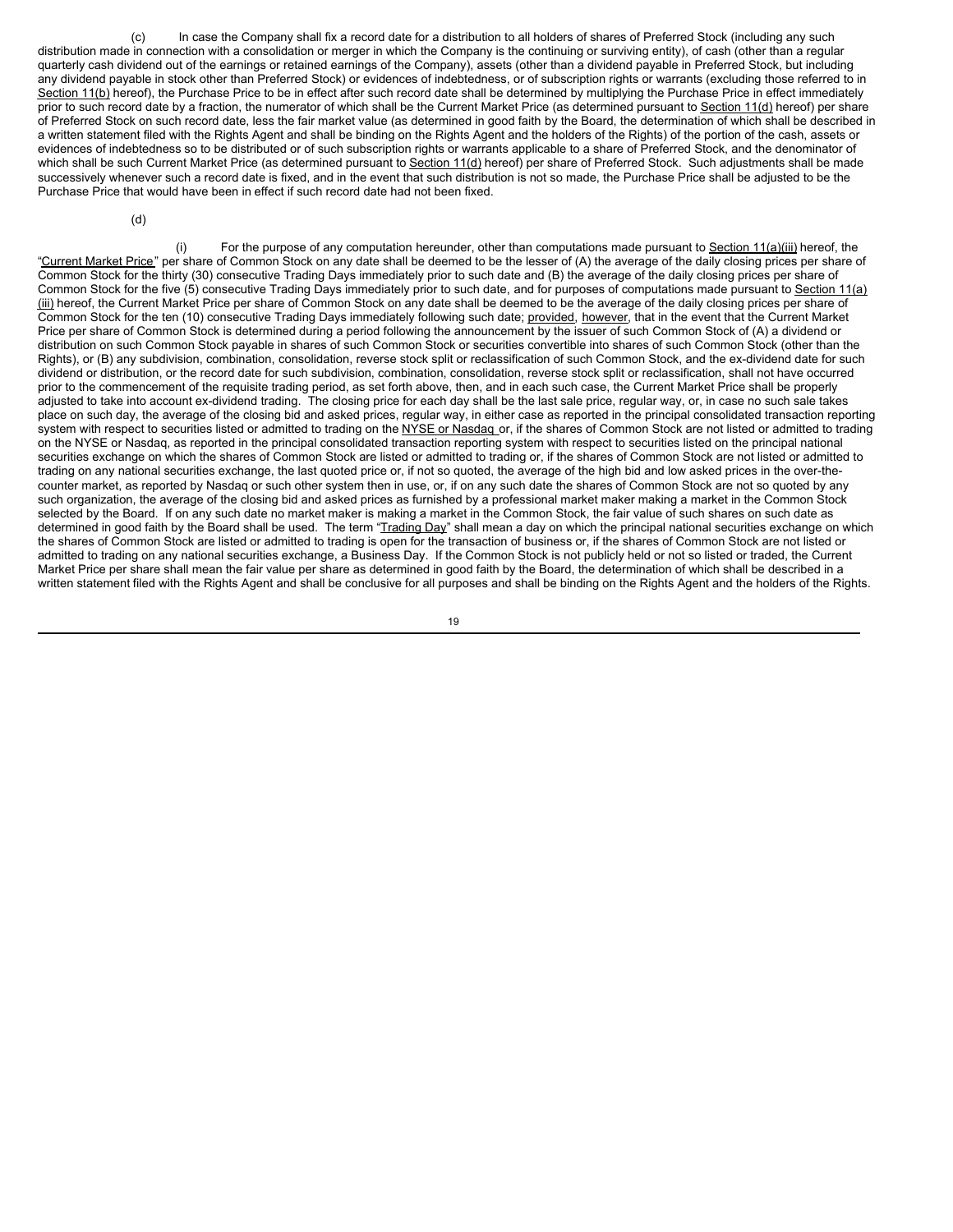(ii) For the purpose of any computation hereunder, the Current Market Price per share of Preferred Stock shall be determined in the same manner as set forth above for the Common Stock in clause (i) of this Section 11(d) (other than the last sentence thereof). If the Current Market Price per share of Preferred Stock cannot be determined in the manner provided above or if the Preferred Stock is not publicly held or listed or traded in a manner described in clause (i) of this Section 11(d), the Current Market Price per share of Preferred Stock shall be conclusively deemed to be an amount equal to one thousand (1,000) (as such number may be appropriately adjusted for such events as stock splits, stock dividends and recapitalizations with respect to the Common Stock occurring after the date of this Agreement) multiplied by the Current Market Price per share of the Common Stock. If neither the Common Stock nor the Preferred Stock is publicly held or so listed or traded, Current Market Price per share of the Preferred Stock shall mean the fair value per share as determined in good faith by the Board, the determination of which shall be described in a written statement filed with the Rights Agent and shall be conclusive for all purposes and shall be binding on the Rights Agent and the holders of the Rights.

(e) Anything herein to the contrary notwithstanding, no adjustment in the Purchase Price shall be required unless such adjustment would require an increase or decrease of at least one percent (1%) in the Purchase Price; provided, however, that any adjustments that by reason of this Section 11(e) are not required to be made shall be carried forward and taken into account in any subsequent adjustment. All calculations under this Section 11 shall be made to the nearest cent or to the nearest ten-thousandth of a share of Common Stock or other share or one-millionth of a share of Preferred Stock, as the case may be. Notwithstanding the first sentence of this Section 11(e), any adjustment required by this Section 11 shall be made no later than the earlier of (i) three (3) years from the date of the transaction that mandates such adjustment and (ii) the Expiration Date.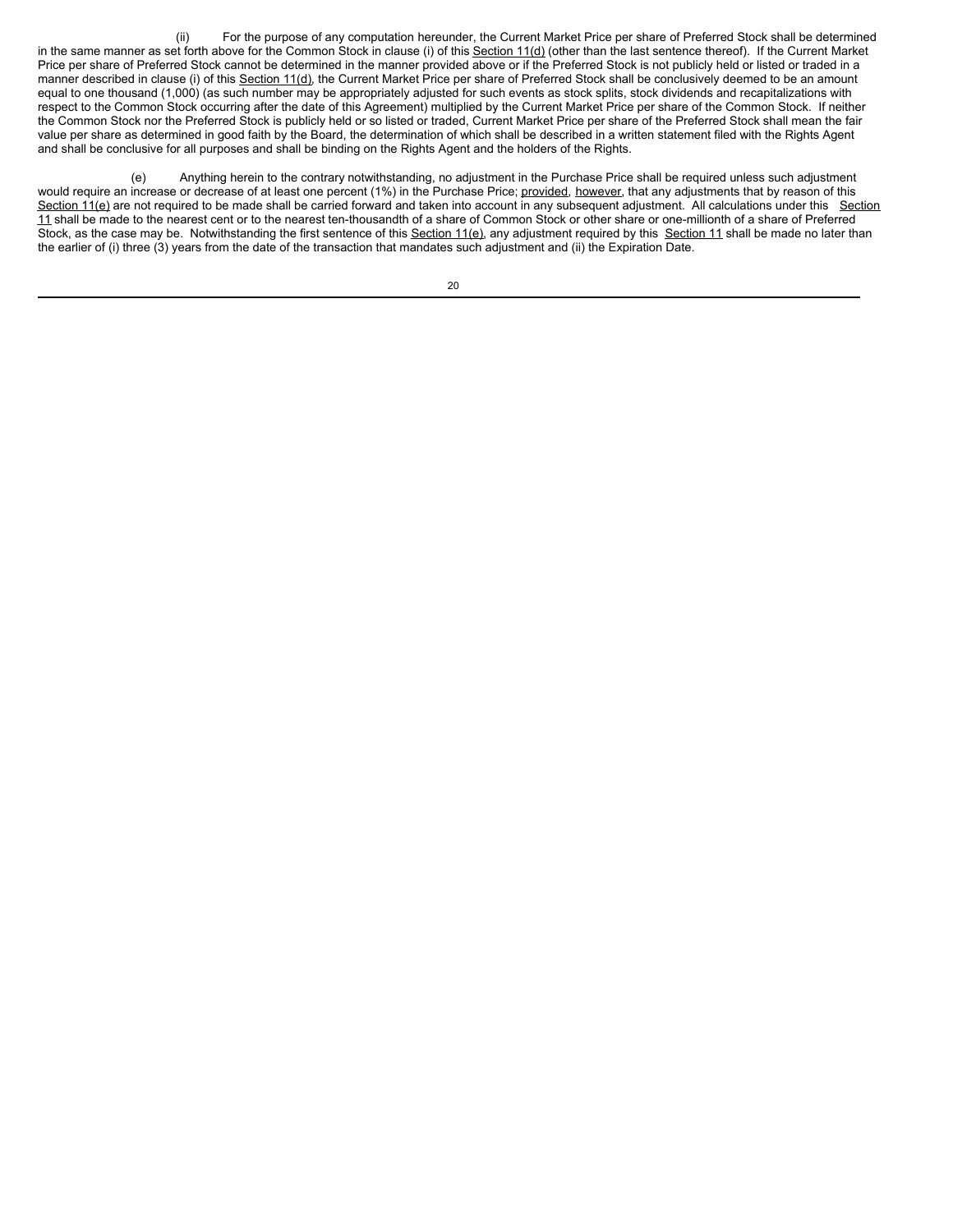(f) If as a result of an adjustment made pursuant to Section  $11(a)(ii)$  or Section  $13(a)$  hereof, the holder of any Right thereafter exercised shall become entitled to receive any shares of capital stock other than Preferred Stock, thereafter the number of such other shares so receivable upon exercise of any Right and the Purchase Price thereof shall be subject to adjustment from time to time in a manner and on terms as nearly equivalent as practicable to the provisions with respect to the Preferred Stock contained in Sections 11(a), (b), (c), (e), (g), (h), (i), (j), (k) and (m) hereof, and the provisions of Sections 7, 9, 10, 13 and 14 hereof with respect to the Preferred Stock shall apply on like terms to any such other shares.

All Rights originally issued by the Company subsequent to any adjustment made to the Purchase Price hereunder shall evidence the right to purchase, at the adjusted Purchase Price, the number of one one-thousandths of a share of Preferred Stock purchasable from time to time hereunder upon exercise of the Rights, all subject to further adjustment as provided herein.

(h) Unless the Company shall have exercised its election as provided in  $Section 11(i)$  hereof, upon each adjustment of the Purchase Price as a result of the calculations made in Sections 11(b) and (c) hereof, each Right outstanding immediately prior to the making of such adjustment shall thereafter evidence the right to purchase, at the adjusted Purchase Price, that number of one one-thousandths of a share of Preferred Stock (calculated to the nearest one-millionth) obtained by (i) multiplying (x) the number of one one-thousandths of a share covered by a Right immediately prior to this adjustment, by (y) the Purchase Price in effect immediately prior to such adjustment of the Purchase Price, and (ii) dividing the product so obtained by the Purchase Price in effect immediately after such adjustment of the Purchase Price.

(i) The Company may elect on or after the date of any adjustment of the Purchase Price to adjust the number of Rights, in lieu of any adjustment in the number of one one-thousandths of a share of Preferred Stock purchasable upon the exercise of a Right. Each of the Rights outstanding after the adjustment in the number of Rights shall be exercisable for the number of one one-thousandths of a share of Preferred Stock for which a Right was exercisable immediately prior to such adjustment. Each Right held of record prior to such adjustment of the number of Rights shall become that number of Rights (calculated to the nearest one-ten-thousandth) obtained by dividing the Purchase Price in effect immediately prior to adjustment of the Purchase Price by the Purchase Price in effect immediately after adjustment of the Purchase Price. The Company shall make a public announcement of its election to adjust the number of Rights, indicating the record date for the adjustment, and, if known at the time, the amount of the adjustment to be made. This record date may be the date on which the Purchase Price is adjusted or any day thereafter, but, if the Rights Certificates have been issued, shall be at least ten (10) days later than the date of the public announcement. If Rights Certificates have been issued, upon each adjustment of the number of Rights pursuant to this Section 11(i), the Company shall, as promptly as practicable, cause to be distributed to holders of record of Rights Certificates on such record date Rights Certificates evidencing, subject to Section 14 hereof, the additional Rights to which such holders shall be entitled as a result of such adjustment, or, at the option of the Company, shall cause to be distributed to such holders of record in substitution and replacement for the Rights Certificates held by such holders prior to the date of adjustment, and upon surrender thereof, if required by the Company, new Rights Certificates evidencing all the Rights to which such holders shall be entitled after such adjustment. Rights Certificates so to be distributed shall be issued, executed and countersigned in the manner provided for herein (and may bear, at the option of the Company, the adjusted Purchase Price) and shall be registered in the names of the holders of record of Rights Certificates on the record date specified in the public announcement.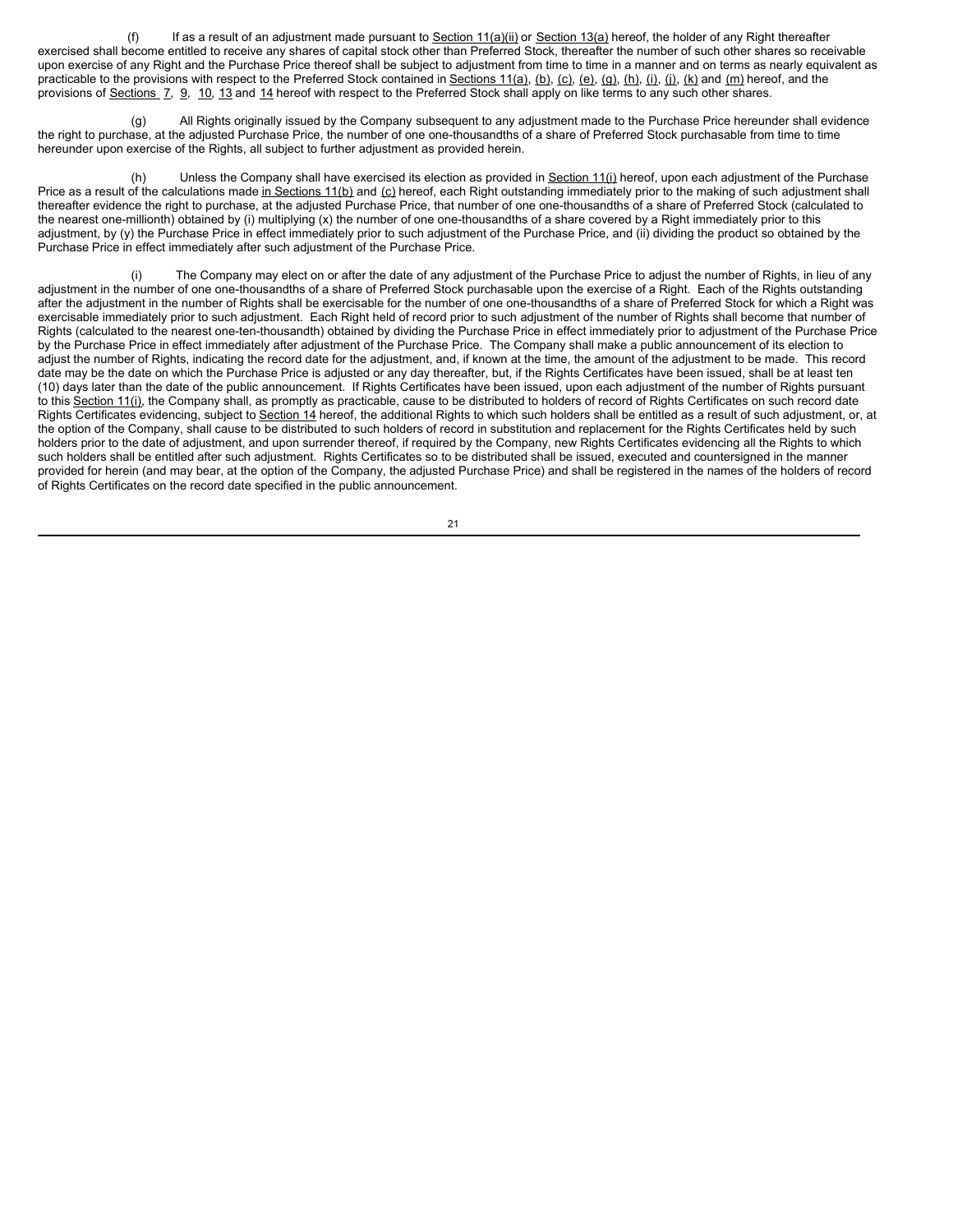(j) Irrespective of any adjustment or change in the Purchase Price or the number of one one-thousandths of a share of Preferred Stock issuable upon the exercise of the Rights, the Rights Certificates theretofore and thereafter issued may continue to express the Purchase Price per one one-thousandth of a share and the number of one one-thousandths of a share that were expressed in the initial Rights Certificates issued hereunder.

Before taking any action that would cause an adjustment reducing the Purchase Price below the then stated value, if any, of the number of one one-thousandths of a share of Preferred Stock issuable upon exercise of the Rights, the Company shall take any corporate action that may, in the opinion of its counsel, be necessary in order that the Company may validly and legally issue fully paid and non-assessable such number of one onethousandths of a share of Preferred Stock at such adjusted Purchase Price.

In any case in which this Section 11 shall require that an adjustment in the Purchase Price be made effective as of a record date for a specified event, the Company may elect to defer until the occurrence of such event the issuance to the holder of any Right exercised after such record date the number of one one-thousandths of a share of Preferred Stock and other capital stock or securities of the Company, if any, issuable upon such exercise over and above the number of one one-thousandths of a share of Preferred Stock and other capital stock or securities of the Company, if any, issuable upon such exercise on the basis of the Purchase Price in effect prior to such adjustment; provided, however, that the Company shall deliver to such holder a due bill or other appropriate instrument evidencing such holder's right to receive such additional shares (fractional or otherwise) or securities upon the occurrence of the event requiring such adjustment.

(m) Anything in this Section 11 to the contrary notwithstanding, the Company shall be entitled to make such reductions in the Purchase Price, in addition to those adjustments expressly required by this Section 11, as and to the extent that in their good faith judgment the Board shall determine to be advisable in order that any (i) consolidation or subdivision of the Preferred Stock, (ii) issuance wholly for cash of any shares of Preferred Stock at less than the Current Market Price per share of Preferred Stock , (iii) issuance wholly for cash of shares of Preferred Stock or securities that by their terms are convertible into or exchangeable for shares of Preferred Stock, (iv) stock dividends or (v) issuance of rights, options or warrants referred to in this Section 11, hereafter made by the Company to holders of its Preferred Stock shall not be taxable to such stockholders.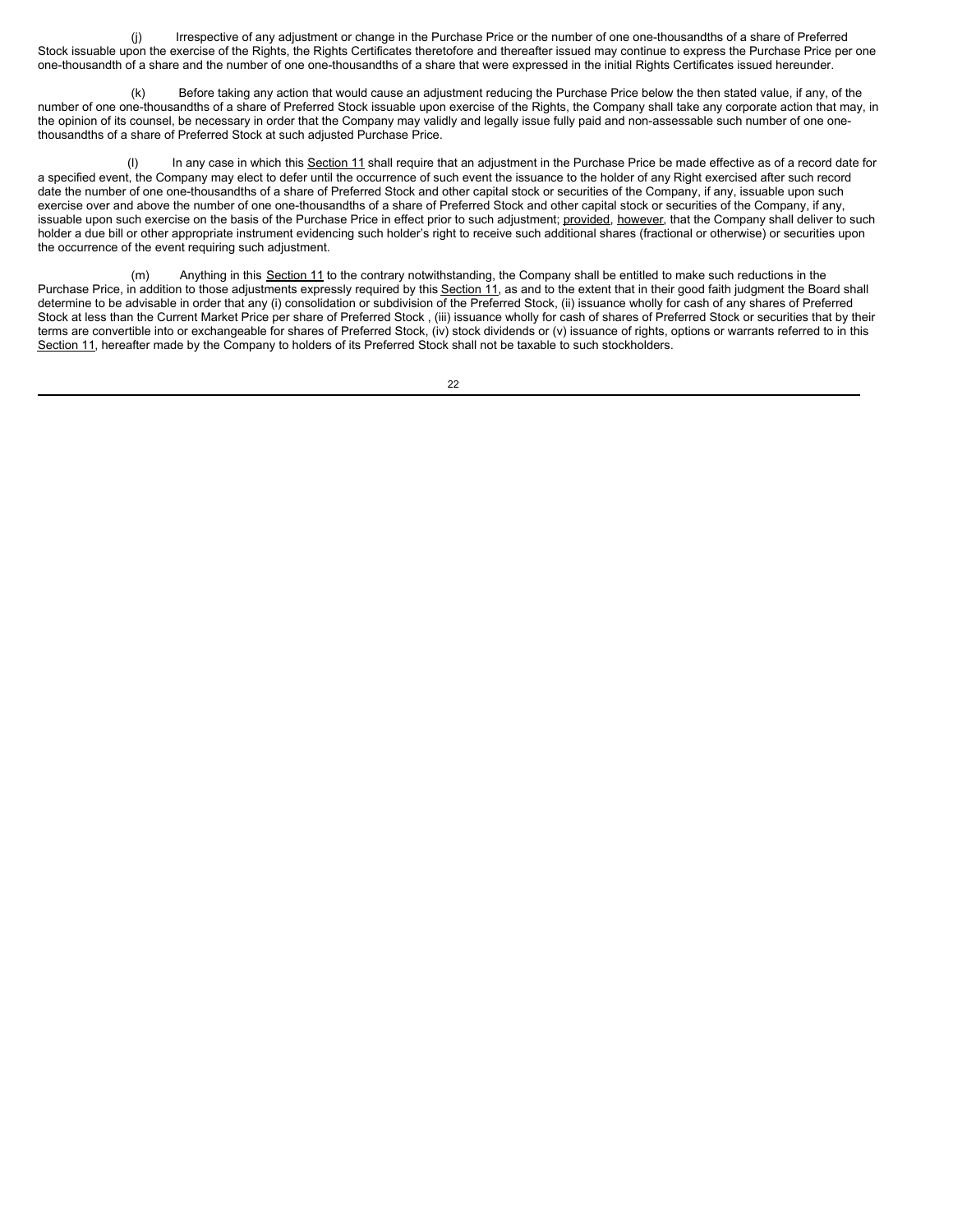(n) The Company covenants and agrees that it shall not, at any time after the Distribution Date, (i) consolidate with any other Person (other than a Subsidiary of the Company in a transaction that complies with Section 11(o) hereof), (ii) merge with or into any other Person (other than a Subsidiary of the Company in a transaction that complies with Section 11(o) hereof), (iii) consummate a share exchange with any other Person or (iv) sell or transfer (or permit any Subsidiary of the Company to sell or transfer), in each case, in one transaction, or a series of related transactions, assets, cash flow or earning power aggregating more than fifty percent (50%) of the assets, cash flow or earning power of the Company and its Subsidiaries (taken as a whole) to any other Person or Persons (other than the Company and/or any of its Subsidiaries in one or more transactions each of which complies with Section  $11$ ( $o$ ) hereof), if (x) at the time of or immediately after such consolidation, merger, share exchange, sale or transfer there are any rights, warrants or other instruments or securities outstanding or agreements in effect that would eliminate or substantially diminish the benefits intended to be afforded by the Rights or (y) prior to, simultaneously with or immediately after such consolidation, merger, share exchange, sale or transfer, the stockholders of the Person that constitutes, or would constitute, the "Principal Party" for purposes of Section 13(a) hereof shall have received a distribution of Rights previously owned by such Person or any of its Affiliates and Associates.

(o) The Company covenants and agrees that, after the Distribution Date, it will not, except as permitted by Section 23, Section 24 or Section 27 hereof, take (or permit any Subsidiary of the Company to take) any action if at the time such action is taken it is reasonably foreseeable that such action will eliminate or diminish substantially the benefits intended to be afforded by the Rights.

Anything in this Agreement to the contrary notwithstanding, in the event that the Company shall at any time after the Rights Dividend Declaration Date and prior to the Distribution Date (i) declare a dividend on the outstanding shares of Common Stock payable in shares of Common Stock, (ii) subdivide the outstanding shares of Common Stock, or (iii) combine or consolidate the outstanding shares of Common Stock into a smaller number of shares, the number of Rights associated with each share of Common Stock then outstanding, or issued or delivered thereafter but prior to the Distribution Date, shall be proportionately adjusted so that the number of Rights thereafter associated with each share of Common Stock following any such event shall equal the result obtained by multiplying the number of Rights associated with each share of Common Stock immediately prior to such event by a fraction, the numerator of which shall be the total number of shares of Common Stock outstanding immediately prior to the occurrence of the event and the denominator of which shall be the total number of shares of Common Stock outstanding immediately following the occurrence of such event.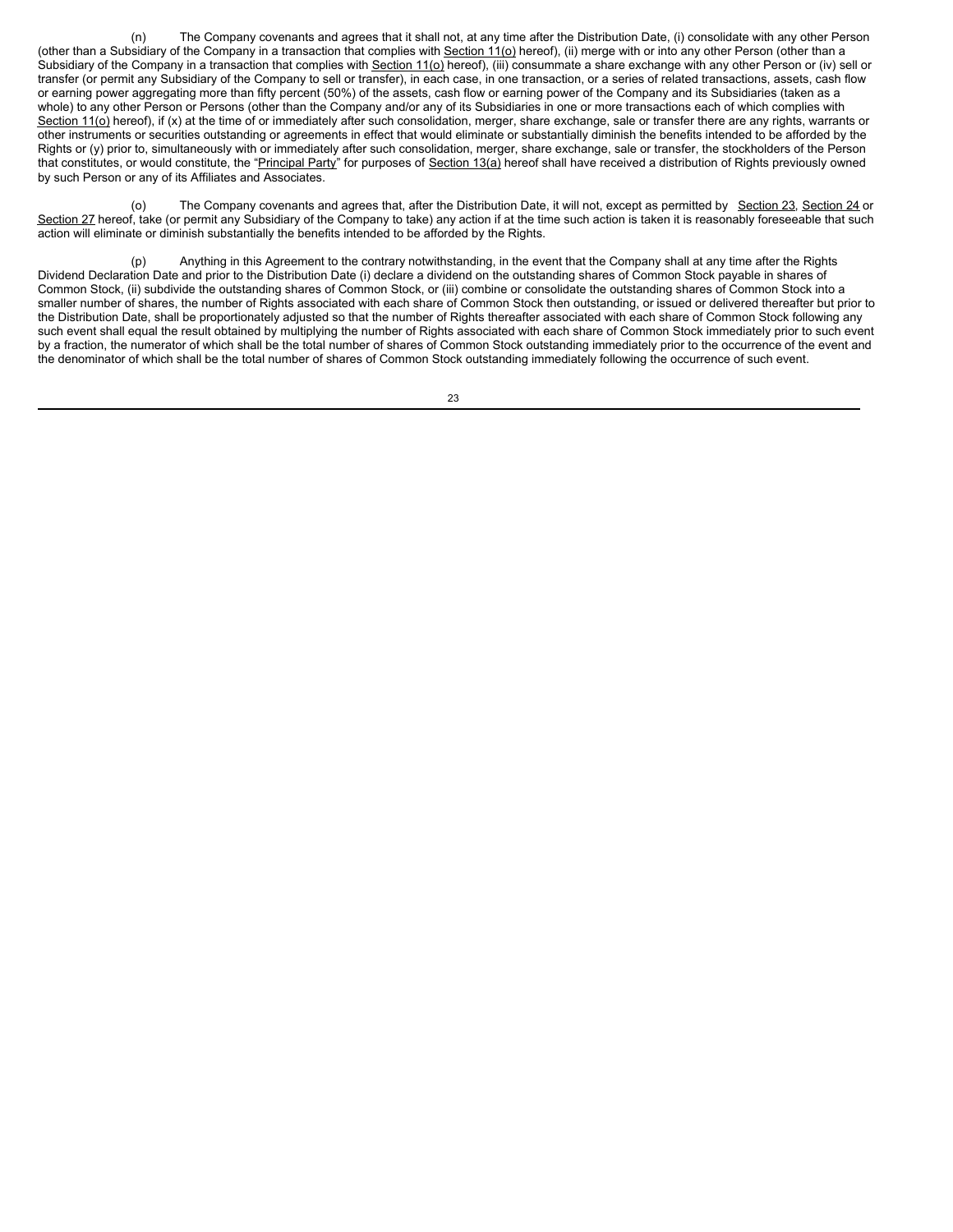Section 12. Certificate of Adjusted Purchase Price or Number of Shares . Whenever an adjustment is made as provided in Section 11 and Section 13 hereof, the Company shall (a) promptly prepare a certificate setting forth such adjustment and a brief statement of the facts accounting for such adjustment, (b) promptly file with the Rights Agent, and with each transfer agent for the Preferred Stock and the Common Stock, a copy of such certificate and (c) if a Distribution Date has occurred, mail or make available a brief summary thereof to each holder of a Rights Certificate in accordance with Section 25 hereof. Notwithstanding the foregoing sentence, the failure of the Company to make such certification or give notice shall not affect the validity of such adjustment or the force or effect of the requirement for such adjustment. The Rights Agent shall be fully protected in relying on any such certificate and on any adjustment or statement therein contained.

### Section 13. Consolidation or Merger, Cash Flow or Earning Power.

(a) In the event that, following the Stock Acquisition Date, directly or indirectly, (x) the Company shall consolidate with, or merge with and into, any other Person (other than a Subsidiary of the Company in a transaction that complies with Section 11(o) hereof), and the Company shall not be the continuing or surviving entity of such consolidation or merger or (y) any Person (other than a Subsidiary of the Company in a transaction that complies with Section 11(o) hereof) shall consolidate with, or merge with or into, the Company, and the Company shall be the continuing or surviving entity of such consolidation or merger and, in connection with such consolidation or merger, all or part of the outstanding shares of Common Stock shall be changed into or exchanged for stock or other securities of any other Person or cash or any other property, then, and in each such case, proper provision shall be made so that: (i) each holder of a Right, except as provided in Section 7(e) hereof, shall thereafter have the right to receive, upon the exercise thereof at the then current Purchase Price in accordance with the terms of this Agreement, such number of validly authorized and issued, fully paid, non-assessable and freely tradeable shares of Common Stock of the Principal Party, not subject to any liens, encumbrances, rights of first refusal or other adverse claims, as shall be equal to the result obtained by (1) multiplying the then current Purchase Price by the number of one one-thousandths of a share of Preferred Stock for which a Right is exercisable immediately prior to the first occurrence of a Section 13 Event (or, if a Section 11(a)(ii) Event has occurred prior to the first occurrence of a Section 13 Event, multiplying the number of such one one-thousandths of a share for which a Right was exercisable immediately prior to the first occurrence of a Section 11(a)(ii) Event by the Purchase Price in effect immediately prior to such first occurrence of a Section 11(a)(ii) Event), and (2) dividing that product (which, following the first occurrence of a Section 13 Event, shall be referred to as the "Purchase Price" for each Right and for all purposes of this Agreement) by fifty percent (50%) of the Current Market Price (determined pursuant to Section 11(d)(i) hereof) per share of the Common Stock of such Principal Party on the date of consummation of such Section 13 Event; (ii) such Principal Party shall thereafter be liable for, and shall assume, by virtue of such Section 13 Event, all the obligations and duties of the Company pursuant to this Agreement; (iii) the term "Company" shall thereafter be deemed to refer to such Principal Party, it being specifically intended that the provisions of Section 11 hereof shall apply only to such Principal Party following the first occurrence of a Section 13 Event; (iv) such Principal Party shall take such steps (including, but not limited to, the reservation of a sufficient number of shares of its Common Stock) in connection with the consummation of any such transaction as may be necessary to assure that the provisions hereof shall thereafter be applicable, as nearly as reasonably may be, in relation to its shares of Common Stock thereafter deliverable upon the exercise of the Rights; and (v) the provisions of Section 11(a)(ii) hereof shall be of no effect following the first occurrence of any Section 13 Event.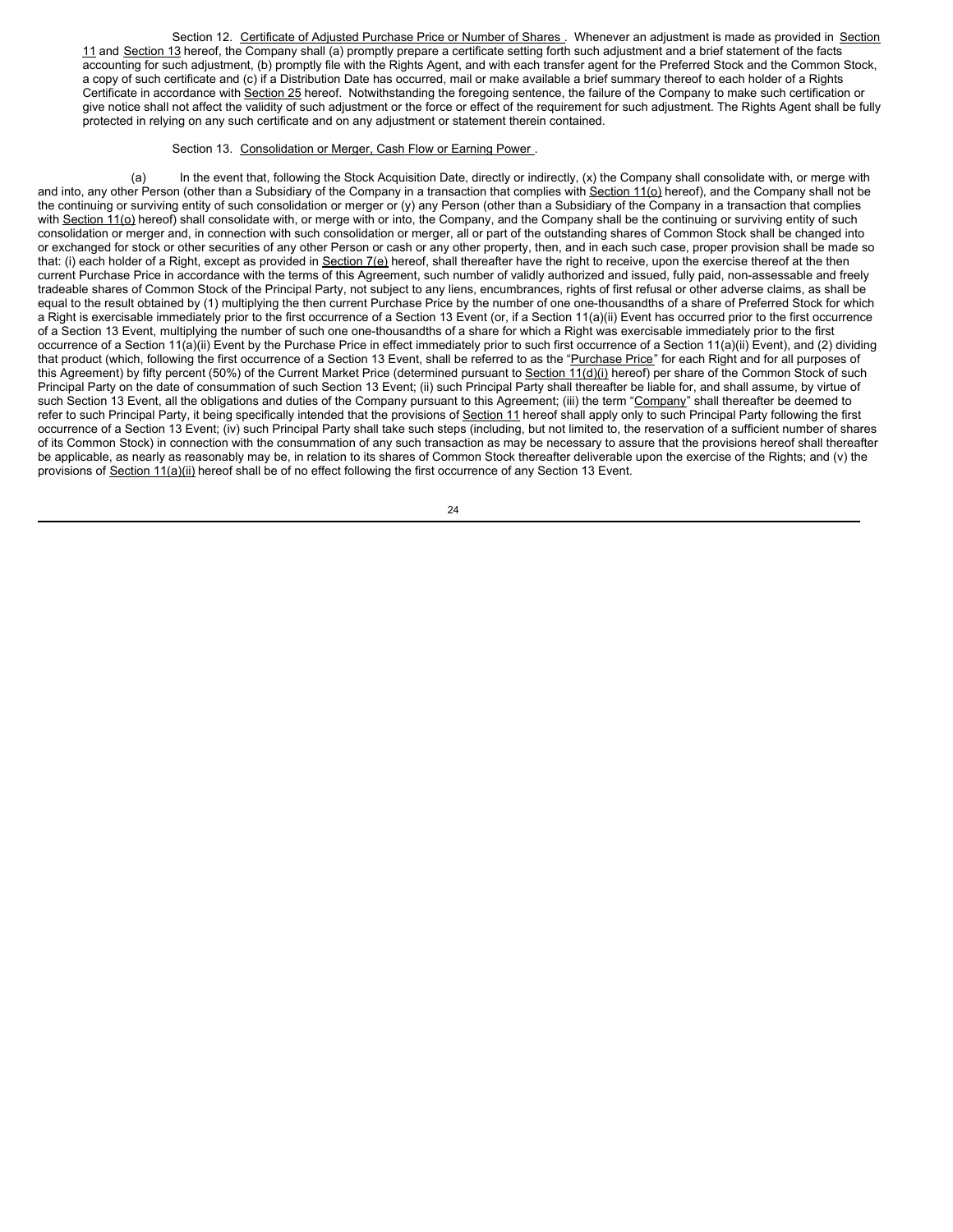(b) "Principal Party" shall mean, in the case of any transaction described in clause  $(x)$  or  $(y)$  of the first sentence of Section 13(a) hereof, the Person that is the issuer of any securities or other equity interests into which shares of Common Stock are converted in such merger, consolidation or share exchange, and if no securities or other equity interests are so issued, the Person that is the other party to such merger, consolidation or share exchange; provided, however, that, (1) if the Common Stock of such Person is not at such time and has not been continuously over the preceding twelve (12) month period registered under Section 12 of the Exchange Act, and such Person is a direct or indirect Subsidiary of another Person the Common Stock of which is and has been so registered, "Principal Party" shall refer to such other Person; and (2) in case such Person is a Subsidiary, directly or indirectly, of more than one Person, the Common Stock of two or more of which is and has been so registered, "Principal Party" shall refer to whichever of such Persons is the issuer of the Common Stock having the greatest aggregate market value.

(c) The Company shall not consummate any such consolidation, merger or share exchange unless the Principal Party shall have a sufficient number of authorized shares of its Common Stock that have not been issued or reserved for issuance to permit the exercise in full of the Rights in accordance with this Section 13 and unless prior thereto the Company and such Principal Party shall have executed and delivered to the Rights Agent a supplemental agreement providing for the terms set forth in paragraphs (a) and (b) of this Section 13 and further providing that, as soon as practicable after the date of any consolidation or merger mentioned in paragraph (a) of this Section 13, the Principal Party will:

(i) prepare and file a registration statement under the Securities Act, with respect to the Rights and the securities purchasable upon exercise of the Rights on an appropriate form and use its best efforts to cause such registration statement to (A) become effective as soon as practicable after such filing and (B) remain effective (with a prospectus at all times meeting the requirements of the Securities Act) until the Expiration Date;

(ii) take all such other action as may be necessary to enable the Principal Party to issue the securities purchasable upon exercise of the Rights, including but not limited to the registration or qualification of such securities under all requisite securities laws or "blue sky" laws of jurisdictions of the various states and the listing of such securities on such exchanges and trading markets as may be necessary or appropriate; and

(iii) deliver to holders of the Rights historical financial statements for the Principal Party and each of its Affiliates that comply in all respects with the requirements for registration on Form 10 (or any successor form) under the Exchange Act.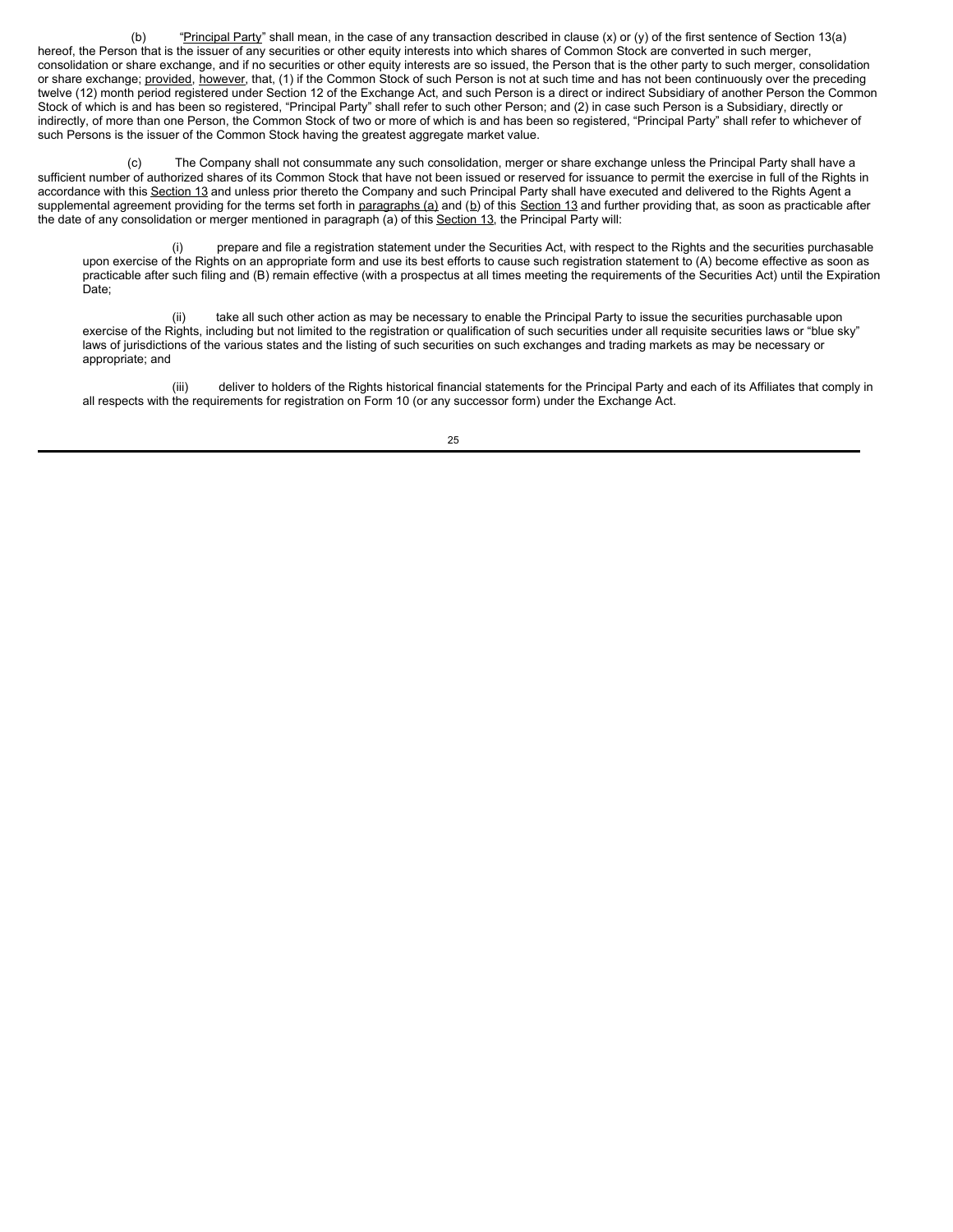The provisions of this Section 13 shall similarly apply to successive mergers or consolidations. In the event that a Section 13 Event shall occur at any time after the occurrence of a Section 11(a)(ii) Event, the Rights that have not theretofore been exercised shall thereafter become exercisable in the manner described in Section 13(a).

### Section 14. Fractional Rights and Fractional Shares.

(a) The Company shall not be required to issue fractions of Rights, except prior to the Distribution Date as provided in Section 11(p) hereof, or to distribute Rights Certificates that evidence fractional Rights. In lieu of such fractional Rights, the Company shall pay to the registered holders of the Rights Certificates with regard to which such fractional Rights would otherwise be issuable, an amount in cash equal to the same fraction of the current market value of a whole Right. For purposes of this Section 14(a), the current market value of a whole Right shall be the closing price of the Rights for the Trading Day immediately prior to the date on which such fractional Rights would have been otherwise issuable. The closing price of the Rights for any Trading Day shall be the last sale price, regular way, or, in case no such sale takes place on such day, the average of the closing bid and asked prices, regular way, in either case as reported in the principal consolidated transaction reporting system with respect to securities listed or admitted to trading on the NYSE or Nasdaq or, if the Rights are not listed or admitted to trading on the NYSE or Nasdaq, as reported in the principal consolidated transaction reporting system with respect to securities listed on the principal national securities exchange on which the Rights are listed or admitted to trading, or if the Rights are not listed or admitted to trading on any national securities exchange, the last quoted price or, if not so quoted, the average of the high bid and low asked prices in the over-the-counter market, as reported by the NYSE or Nasdaq or such other system then in use or, if on any such date the Rights are not quoted by any such organization, the average of the closing bid and asked prices as furnished by a professional market maker making a market in the Rights, selected by the Board. If on any such date no such market maker is making a market in the Rights, the fair value of the Rights on such date as determined in good faith by the Board shall be used.

(b) The Company shall not be required to issue fractions of shares of Preferred Stock (other than fractions that are integral multiples of one one-thousandth of a share of Preferred Stock) upon exercise of the Rights or to distribute certificates that evidence fractional shares of Preferred Stock (other than fractions that are integral multiples of one one-thousandth of a share of Preferred Stock). In lieu of fractional shares of Preferred Stock that are not integral multiples of one one-thousandth of a share of Preferred Stock, the Company may pay to the registered holders of Rights Certificates at the time such Rights are exercised as herein provided an amount in cash equal to the same fraction of the current market value of one one-thousandth of a share of Preferred Stock. For purposes of this Section 14(b), the current market value of one one-thousandth of a share of Preferred Stock shall be one one-thousandth of the closing price of a share of Preferred Stock (determined in the manner in which closing prices would be determined for purposes of determining a Current Market Price per share of Preferred Stock pursuant to Section 11(d)(ii) hereof) on the Trading Day immediately prior to the date of such exercise.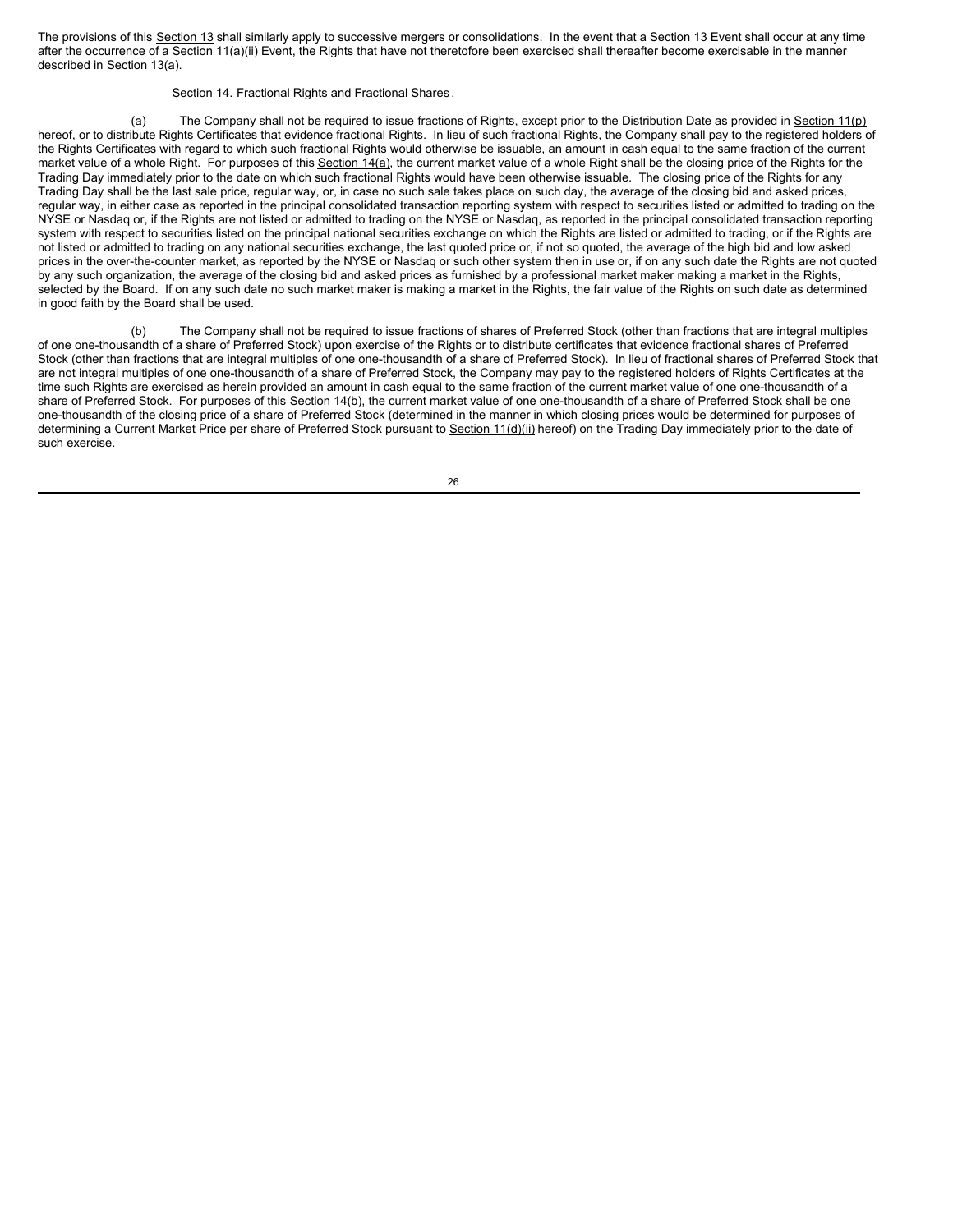(c) Following the occurrence of a Triggering Event, the Company shall not be required to issue fractions of shares of Common Stock upon exercise of the Rights or to distribute certificates that evidence fractional shares of Common Stock. In lieu of fractional shares of Common Stock, the Company may pay to the registered holders of Rights Certificates at the time such Rights are exercised as herein provided an amount in cash equal to the same fraction of the current market value of one (1) share of Common Stock. For purposes of this Section 14(c), the current market value of one (1) share of Common Stock shall be the closing price per share of Common Stock (as determined pursuant to Section 11(d)(i) hereof) on the Trading Day immediately prior to the date of such exercise.

(d) The holder of a Right by the acceptance of the Rights expressly waives such holder's right to receive any fractional Rights or any fractional shares upon exercise or exchange of a Right, except as permitted by this Section 14.

(e) Whenever a payment for fractional Rights or fractional shares is to be made by the Rights Agent under any section of this Agreement, the Company shall (i) promptly prepare and deliver to the Rights Agent a certificate setting forth in reasonable detail the facts related to such payments and the prices and formulas utilized in calculating such payments, and (ii) provide sufficient monies to the Rights Agent in the form of fully collected funds to make such payments. The Rights Agent shall have no obligation to make fractional payments unless the Company shall have provided the necessary funds to pay in full all amounts due and payable with respect thereto. The Rights Agent shall be fully protected in relying upon such a certificate and shall have no duty with respect to, and shall not be deemed to have knowledge of, any payment for fractional Rights or fractional shares under any section of this Agreement relating to the payment of fractional Rights or fractional shares unless and until the Rights Agent shall have received such a certificate and sufficient monies from the Company.

Section 15. Rights of Action. All rights of action in respect of this Agreement, except the rights of action that are given to the Rights Agent under Section 18 hereof, are vested in the respective registered holders of the Rights Certificates (and, prior to the Distribution Date, the registered holders of the Common Stock); and any registered holder of any Rights Certificate (or, prior to the Distribution Date, of the Common Stock), without the consent of the Rights Agent or of the holder of any other Rights Certificate (or, prior to the Distribution Date, of the Common Stock), may, in such holder's own behalf and for such holder's own benefit, enforce, and may institute and maintain any suit, action or proceeding against the Company to enforce, or otherwise act in respect of, such holder's right to exercise the Rights evidenced by such Rights Certificate in the manner provided in such Rights Certificate (or, prior to the Distribution Date, such Common Stock) and in this Agreement. Without limiting the foregoing or any remedies available to the holders of Rights, it is specifically acknowledged that the holders of Rights would not have an adequate remedy at law for any breach of this Agreement and shall be entitled to specific performance of the obligations hereunder and injunctive relief against actual or threatened violations of the obligations hereunder of any Person subject to this Agreement.

Section 16. Agreement of Rights Holders . Every holder of a Right, by accepting such Rights, consents and agrees with the Company and the Rights Agent and with every other holder of a Right that: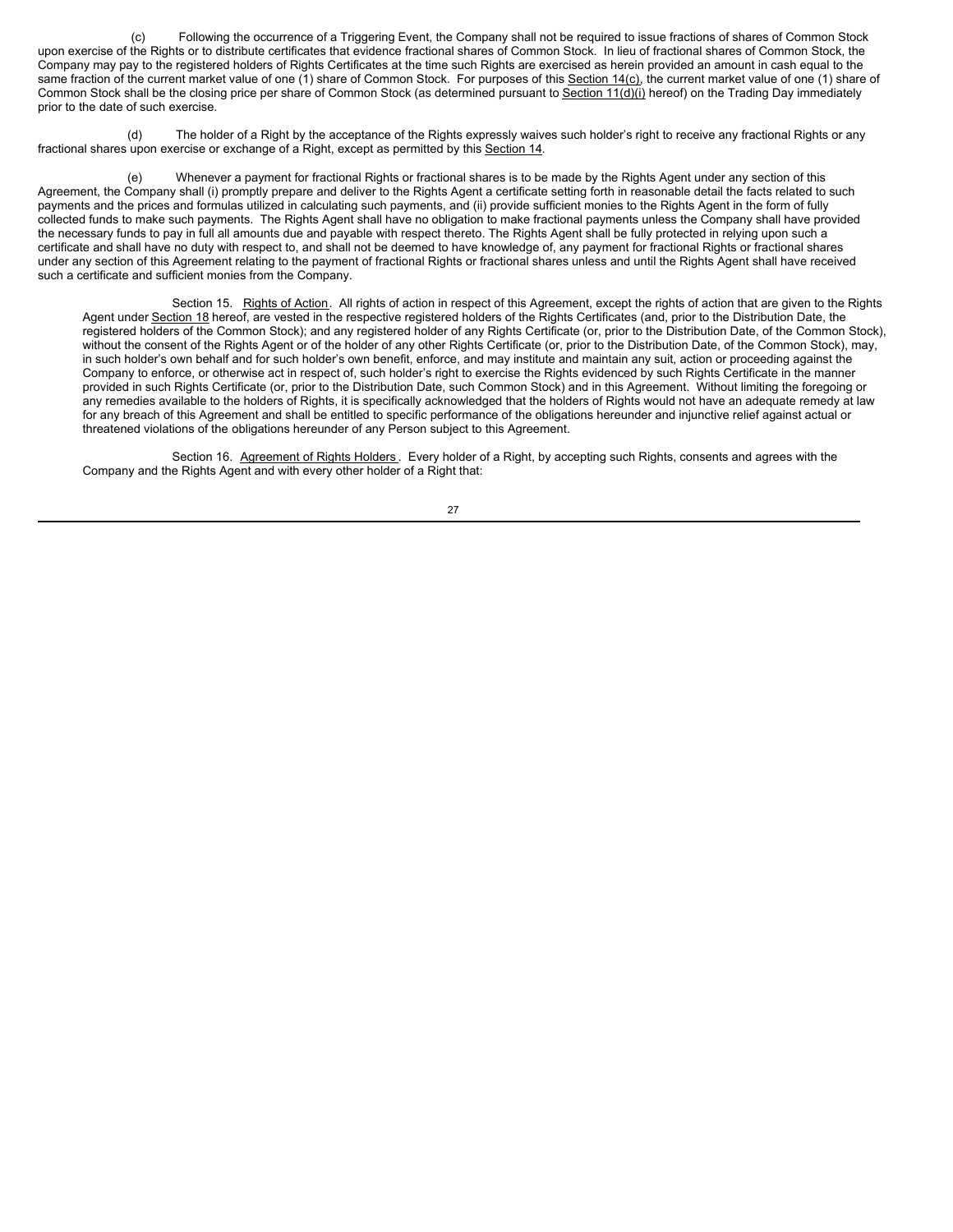(a) prior to the Distribution Date, the Rights will be transferable only in connection with the transfer of shares of Common Stock;

(b) after the Distribution Date, the Rights Certificates are transferable (subject to the provisions of this Agreement) only on the registry books of the Rights Agent if surrendered at the office of the Rights Agent designated for such purposes, duly endorsed or accompanied by a proper instrument of transfer and with the appropriate forms and certificates properly completed and duly executed;

subject to Section 6(a) and Section 7(f) hereof, the Company and the Rights Agent may deem and treat the Person in the name of which a Rights Certificate (or, prior to the Distribution Date, the associated Common Stock certificate (or book entry shares in respect of Common Stock)) is registered as the absolute owner thereof and of the Rights evidenced thereby (notwithstanding any notations of ownership or writing on the Rights Certificates or the associated Common Stock certificate (or notices provided to holders of book entry shares of Common Stock) made by anyone other than the Company or the Rights Agent) for all purposes whatsoever, and neither the Company nor the Rights Agent, subject to the last sentence of Section 7(e) hereof, shall be required to be affected by any notice to the contrary; and

(d) notwithstanding anything in this Agreement to the contrary, neither the Company nor the Rights Agent, nor any of their respective directors, officers, employees or agents, shall have any liability to any holder of a Right or other Person as a result of its inability to perform any of its obligations under this Agreement by reason of any preliminary or permanent injunction or other order, decree, judgment or ruling (whether interlocutory or final) issued by a court of competent jurisdiction or by a governmental, regulatory or administrative agency or commission, or any statute, rule, regulation or executive order promulgated or enacted by any governmental authority, prohibiting or otherwise restraining performance of such obligation; provided, however, the Company shall use its best efforts to have any such injunction, order, decree, judgment or ruling lifted or otherwise overturned as soon as possible.

Section 17. Rights Certificate Holder Not Deemed a Stockholder. No holder, as such, of any Rights Certificate shall be entitled to vote, receive dividends or be deemed for any purpose to be the holder of the number of one one-thousandths of a share of Preferred Stock or any other securities of the Company that may at any time be issuable on the exercise or exchange of the Rights represented thereby, nor shall anything contained herein or in any Rights Certificate be construed to confer upon the holder of any Rights Certificate, as such, any of the rights of a stockholder of the Company or any right to vote for the election of directors or upon any matter submitted to stockholders at any meeting thereof, or to give or withhold consent with respect to any corporate action, or to receive notice of meetings or other actions affecting stockholders (except as provided in Section 25 hereof), or to receive dividends or subscription rights, or otherwise, until the Right or Rights evidenced by such Rights Certificate shall have been exercised or exchanged in accordance with the provisions hereof.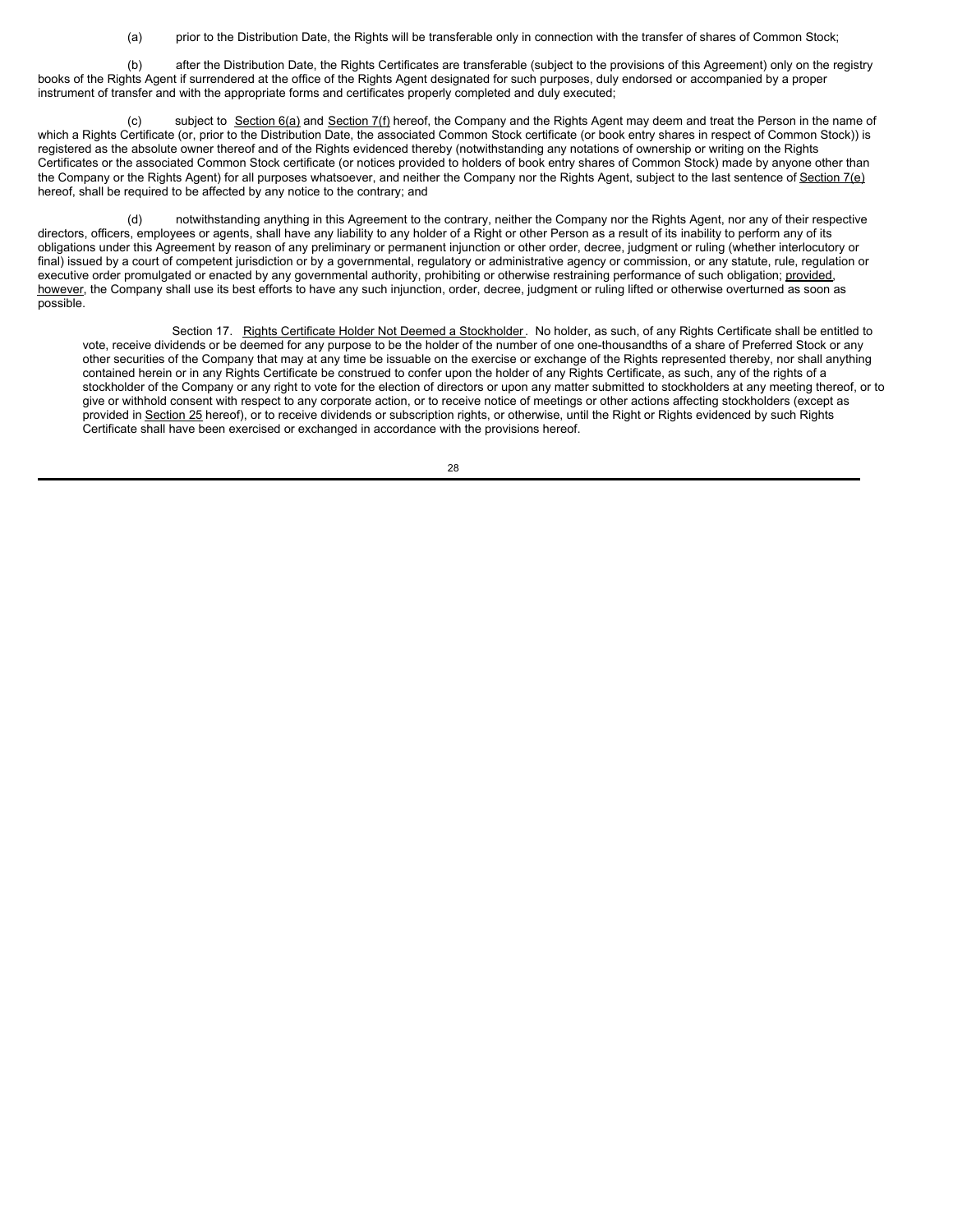### Section 18. Concerning the Rights Agent.

(a) The Company agrees to pay to the Rights Agent reasonable compensation for all services rendered by it hereunder and, from time to time, on demand of the Rights Agent, its reasonable expenses and counsel fees and disbursements and other disbursements incurred in the administration and execution of this Agreement and the exercise and performance of its duties hereunder. The Company also agrees to indemnify the Rights Agent and its employees, directors and its officers for, and to hold it harmless against, any loss, liability or expense that may be paid, incurred or suffered by it without gross negligence, bad faith or willful misconduct on the part of the Rights Agent (as determined by a court of competent jurisdiction in a final non-appealable judgment), for anything done or omitted by the Rights Agent in connection with the acceptance and administration of this Agreement and performance of its obligations hereunder, including the costs and expenses of defending against any claim of liability.

(b) The Rights Agent shall be protected and shall incur no liability for or in respect of any action taken, suffered or omitted by it in connection with its administration of this Agreement and performance of its obligations hereunder in reliance upon any Rights Certificate or certificate for Common Stock or for other securities of the Company (including in the case of uncertificated securities, by notation in book entry accounts reflecting ownership), instrument of assignment or transfer, power of attorney, endorsement, affidavit, letter, notice, direction, consent, certificate, statement, or other paper or document believed by it to be genuine and to be signed, executed and, where necessary, verified or acknowledged, by the proper Person or Persons.

# Section 19. Merger or Consolidation or Change of Name of Rights Agent.

(a) Any Person into which the Rights Agent or any successor Rights Agent may be merged or with which it may be consolidated, or any Person resulting from any merger or consolidation to which the Rights Agent or any successor Rights Agent shall be a party, or any Person succeeding to the corporate trust, stock transfer or other stockholder services business of the Rights Agent or any successor Rights Agent, shall be the successor to the Rights Agent under this Agreement without the execution or filing of any paper or any further act on the part of any of the parties hereto; but only if such Person would be eligible for appointment as a successor Rights Agent under the provisions of Section 21 hereof. In case at the time such successor Rights Agent shall succeed to the agency created by this Agreement, any of the Rights Certificates shall have been countersigned but not delivered, any such successor Rights Agent may adopt the countersignature of a predecessor Rights Agent and deliver such Rights Certificates so countersigned; and in case at that time any of the Rights Certificates shall not have been countersigned, any successor Rights Agent may countersign such Rights Certificates either in the name of the predecessor or in the name of the successor Rights Agent; and in all such cases such Rights Certificates shall have the full force provided in the Rights Certificates and in this Agreement.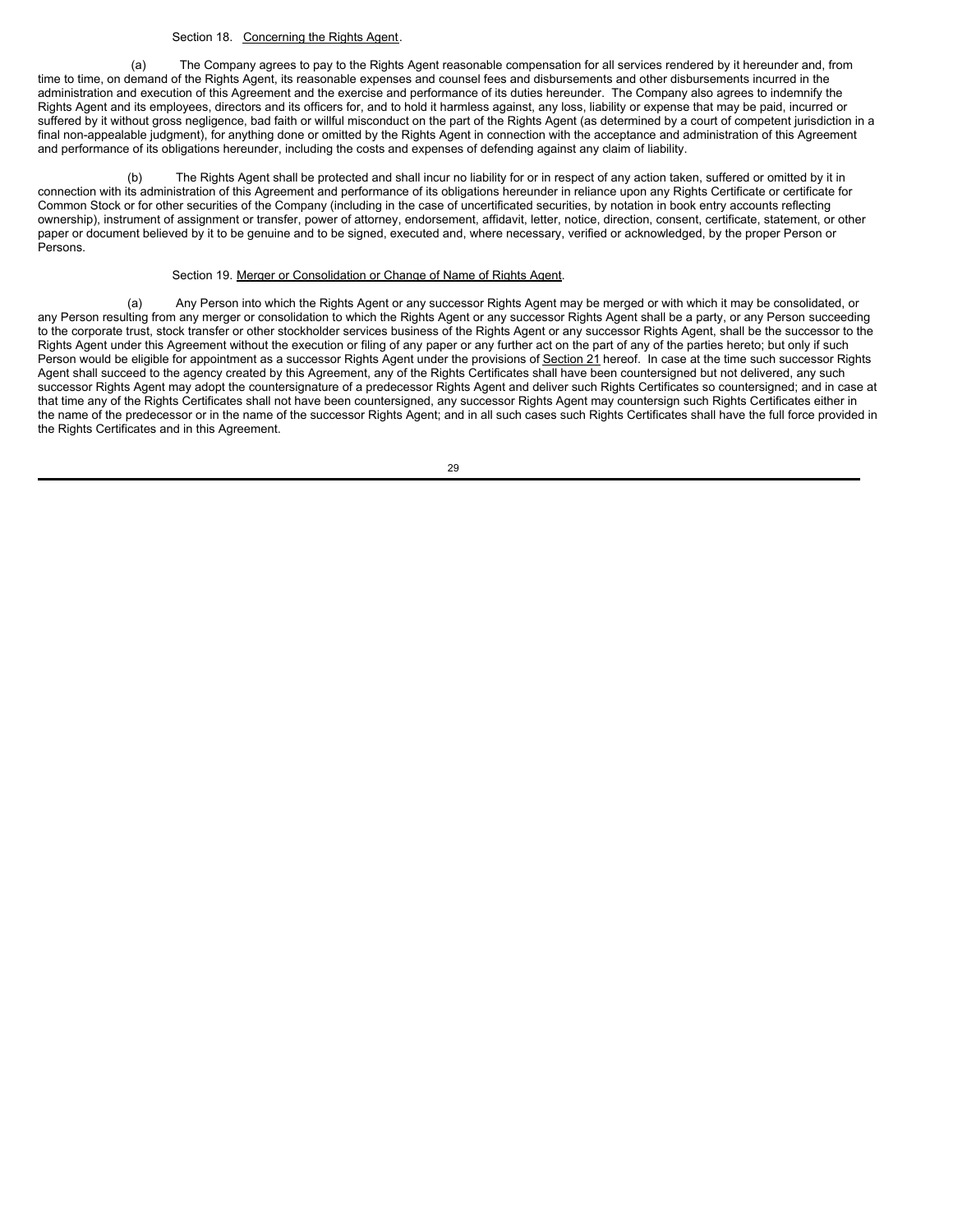(b) In case at any time the name of the Rights Agent shall be changed and at such time any of the Rights Certificates shall have been countersigned but not delivered, the Rights Agent may adopt the countersignature under its prior name and deliver Rights Certificates so countersigned; and in case at that time any of the Rights Certificates shall not have been countersigned, the Rights Agent may countersign such Rights Certificates either in its prior name or in its changed name; and in all such cases such Rights Certificates shall have the full force provided in the Rights Certificates and in this Agreement.

Section 20. Duties of Rights Agent. The Rights Agent undertakes the duties and obligations imposed by this Agreement upon the following terms and conditions, by all of which the Company and the holders of Rights Certificates, by their acceptance thereof, shall be bound:

(a) The Rights Agent may consult with legal counsel (who may be legal counsel for the Rights Agent or the Company) and the opinion of such counsel shall be full and complete authorization and protection to the Rights Agent as to any action taken or omitted by it in good faith and in accordance with such opinion.

(b) Whenever in the performance of its duties under this Agreement the Rights Agent shall deem it necessary or desirable that any fact or matter (including the identity of any Acquiring Person and the determination of Current Market Price) be proved or established by the Company prior to taking or suffering any action hereunder, such fact or matter (unless other evidence in respect thereof be herein specifically prescribed) may be deemed to be conclusively proved and established by a certificate signed by an Appropriate Officer and delivered to the Rights Agent; and such certificate shall be full authorization to the Rights Agent for any action taken or suffered in good faith by it under the provisions of this Agreement in reliance upon such certificate.

(c) The Rights Agent shall not be liable for or by reason of any of the statements of fact or recitals contained in this Agreement or in the Rights Certificates or be required to verify the same (except as to its countersignature on such Rights Certificates), but all such statements and recitals are and shall be deemed to have been made by the Company only.

The Rights Agent shall not be under any responsibility in respect of the validity of this Agreement or the execution and delivery hereof (except the due execution hereof by the Rights Agent) or in respect of the validity or execution of any Rights Certificate (except its countersignature thereof); shall not be responsible for any breach by the Company of any covenant or condition contained in this Agreement or in any Rights Certificate; shall not be responsible for any adjustment required under the provisions of Section 11, Section 13 or Section 24 hereof or responsible for the manner, method or amount of any such adjustment or the ascertaining of the existence of facts that would require any such adjustment (except with respect to the exercise of Rights evidenced by Rights Certificates after actual written notice of any such adjustment); shall not by any act hereunder be deemed to make any representation or warranty as to the authorization or reservation of any shares of Preferred Stock or Common Stock or other securities to be issued pursuant to this Agreement or any Rights Certificate or as to whether any shares of Preferred Stock or Common Stock will, when so issued, be validly authorized and issued, fully paid and non-assessable; and shall not be responsible for the independent investigation of the accuracy of any information, certificate, instrument or written instruction delivered to the Rights Agent by the Company.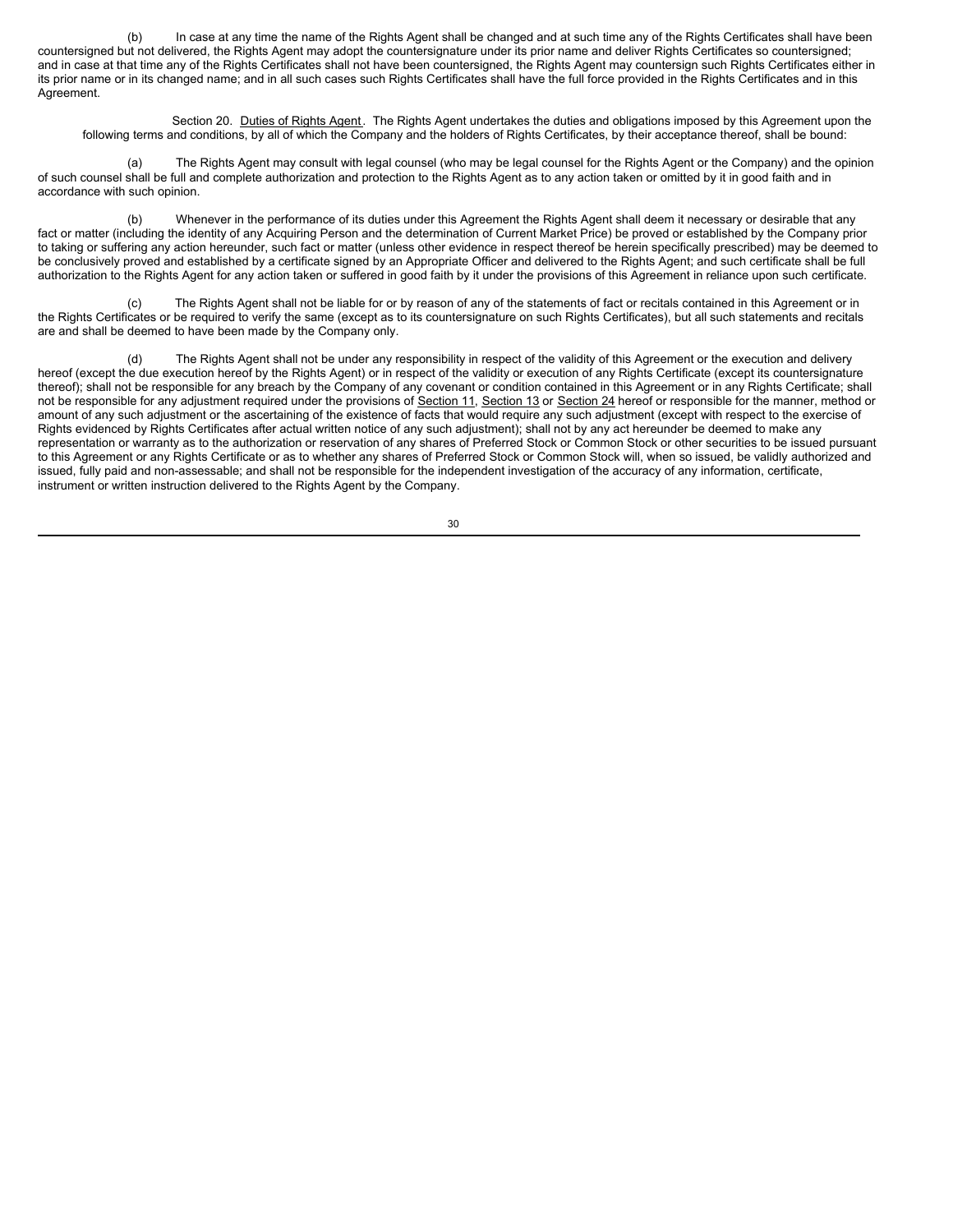(e) The Company agrees that it will perform, execute, acknowledge and deliver or cause to be performed, executed, acknowledged and delivered all such further and other acts, instruments and assurances as may reasonably be required by the Rights Agent for the carrying out or performing by the Rights Agent of the provisions of this Agreement.

The Rights Agent is hereby authorized and directed to accept instructions with respect to the performance of its duties hereunder from any Appropriate Officer, the Secretary or any Assistant Secretary of the Company, and to apply to such officers for advice or instructions in connection with its duties, and it shall not be liable for any action taken, suffered or omitted to be taken by it in good faith in accordance with instructions of any such officer.

(g) The Rights Agent and any stockholder, director, officer or employee of the Rights Agent may buy, sell or deal in any of the Rights or other securities of the Company or become pecuniarily interested in any transaction in which the Company may be interested, or contract with or lend money to the Company or otherwise act as fully and freely as though it were not Rights Agent under this Agreement. Nothing herein shall preclude the Rights Agent from acting in any other capacity for the Company or for any other Person.

(h) The Rights Agent may execute and exercise any of the rights or powers hereby vested in it or perform any duty hereunder either itself (through its directors, officers and employees) or by or through its attorneys or agents, and the Rights Agent shall not be liable, answerable or accountable for any act, default, neglect or misconduct of any such attorneys or agents or for any loss to the Company resulting from any such act, default, neglect or misconduct, absent gross negligence bad faith or willful misconduct in the selection and continued employment thereof.

(i) No provision of this Agreement shall require the Rights Agent to expend or risk its own funds or otherwise incur any financial liability in the performance of any of its duties hereunder (other than internal costs incurred by the Rights Agent in providing services to the Company in the ordinary course of its business as Rights Agent and for which it shall be compensated pursuant to Section 18(a)) or in the exercise of its rights if it reasonably believes that repayment of such funds or adequate indemnification against such risk or liability is not reasonably assured to it.

(j) If, with respect to any Rights Certificate surrendered to the Rights Agent for exercise or transfer, the certificate attached to the form of assignment or form of election to purchase, as the case may be, has either not been completed or indicates an affirmative response to clause 1 and/or 2 thereof, the Rights Agent shall not take any further action with respect to such requested exercise or transfer without first consulting with the Company.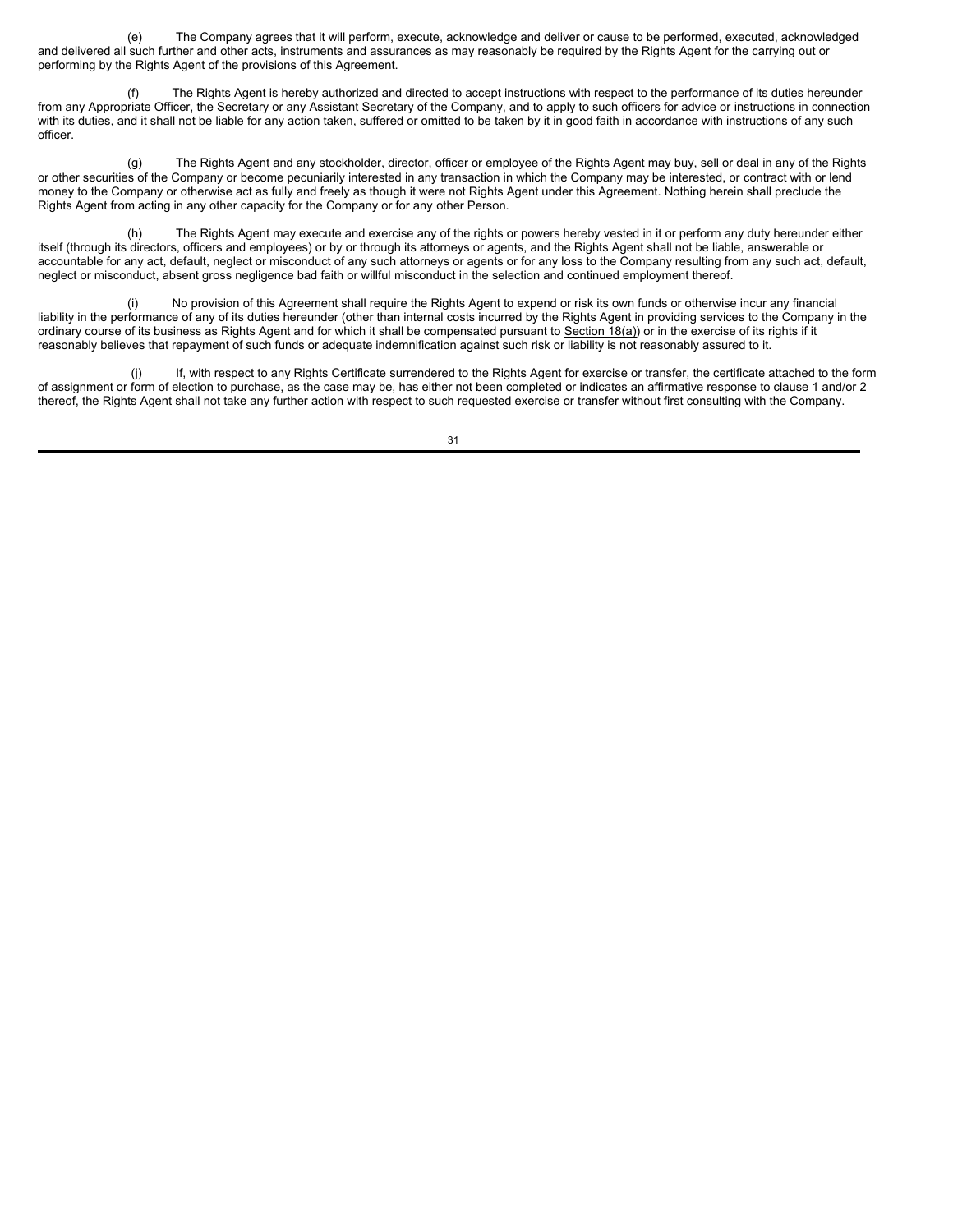Section 21. Change of Rights Agent. The Rights Agent or any successor Rights Agent may resign and be discharged from its duties under this Agreement upon thirty (30) days' notice in writing mailed to the Company, and to each transfer agent of the Common Stock and Preferred Stock, by first class mail, and, if such resignation occurs after the Distribution Date, the Company shall notify the registered holders of the Rights Certificates by first-class mail. The Company may, in its sole discretion, remove the Rights Agent or any successor Rights Agent upon thirty (30) days' notice in writing, mailed to the Rights Agent or successor Rights Agent, as the case may be, and to each transfer agent of the Common Stock and Preferred Stock, by registered or certified mail, and, if such removal occurs after the Distribution Date, to the holders of the Rights Certificates by first-class mail. If the Rights Agent shall resign or be removed or shall otherwise become incapable of acting, the Company shall appoint a successor to the Rights Agent. If the Company shall fail to make such appointment within a period of thirty (30) days after giving notice of such removal or after it has been notified in writing of such resignation or incapacity by the resigning or incapacitated Rights Agent or by the holder of a Rights Certificate (who shall, with such notice, submit his, her or its Rights Certificate for inspection by the Company), then any registered holder of any Rights Certificate may apply to any court of competent jurisdiction for the appointment of a new Rights Agent. Any successor Rights Agent, whether appointed by the Company or by such a court, shall be (a) a legal business entity organized and doing business under the laws of the United States, in good standing, having an office in the State of New York, that is authorized under such laws to exercise corporate trust or stock transfer or stockholders services powers and which has at the time of its appointment as Rights Agent a combined capital (including its direct and indirect parents and Subsidiaries) and surplus of at least \$100,000,000 or (b) an affiliate of a legal business entity described in clause (a) of this sentence. After appointment, the successor Rights Agent shall be vested with the same powers, rights, duties and responsibilities as if it had been originally named as Rights Agent without further act or deed; but the predecessor Rights Agent shall deliver and transfer to the successor Rights Agent any property at the time held by it hereunder, and execute and deliver any further assurance, conveyance, act or deed necessary for the purpose. Not later than the effective date of any such appointment, the Company shall file notice thereof in writing with the predecessor Rights Agent and each transfer agent of the Common Stock and the Preferred Stock, and, if such appointment occurs after the Distribution Date, mail a notice thereof in writing to the registered holders of the Rights Certificates. Failure to give any notice provided for in this Section 21, however, or any defect therein, shall not affect the legality or validity of the resignation or removal of the Rights Agent or the appointment of the successor Rights Agent, as the case may be.

Section 22. **Issuance of New Rights Certificates**. Notwithstanding any of the provisions of this Agreement or of the Rights to the contrary, the Company may, at its option, issue new Rights Certificates evidencing Rights in such form as may be approved by the Board to reflect any adjustment or change in the Purchase Price and the number or kind or class of shares or other securities or property purchasable under the Rights Certificates made in accordance with the provisions of this Agreement. In addition, in connection with the issuance or sale of shares of Common Stock following the Distribution Date and prior to the redemption, exchange or expiration of the Rights, the Company (a) shall, with respect to shares of Common Stock so issued or sold (x) pursuant to the exercise of stock options or pursuant to awards under any employee plan or arrangement, which stock options or awards are outstanding as of the Distribution Date (unless the Board or a duly authorized committee thereof has determined to make other equitable adjustments or the agreements underlying such stock options or awards provide otherwise), or (y) upon the exercise, conversion or exchange of securities issued by the Company after the date of this Agreement (except as may otherwise be provided in the instrument(s) governing such securities), and (b) may, in any other case, if deemed necessary or appropriate by the Board, issue Rights Certificates representing the appropriate number of Rights in connection with such issuance or sale; provided, however, that (i) no such Rights Certificate shall be issued if, and to the extent that, the Company shall be advised by counsel that such issuance would create a significant risk of material adverse tax consequences to the Company or the Person to whom such Rights Certificate would be issued, and (ii) no such Rights Certificate shall be issued if, and to the extent that, appropriate adjustment shall otherwise have been made in lieu of the issuance thereof.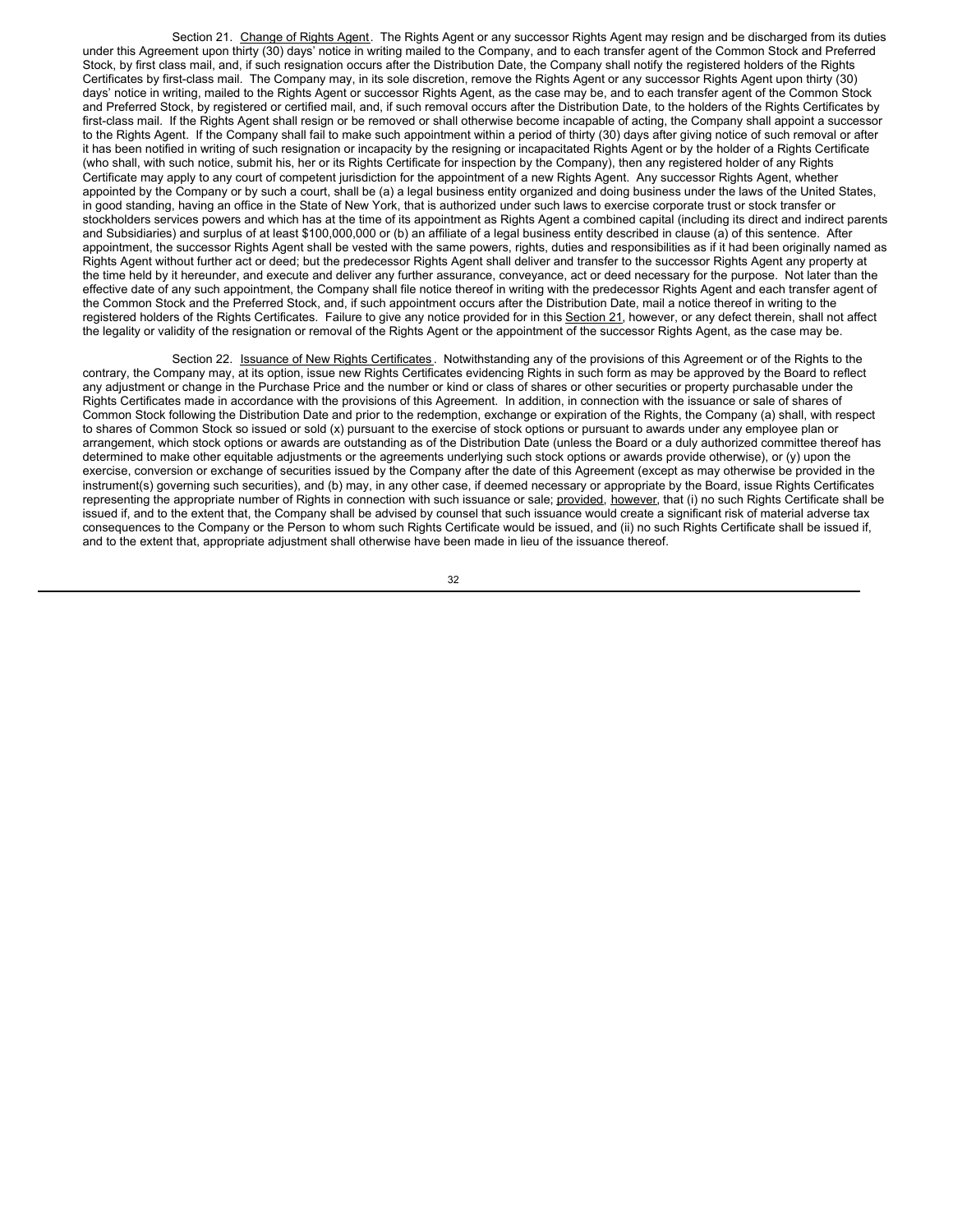### Section 23. Redemption and Termination.

(a) The Board may, at its option, at any time prior to the earlier of (i) the close of business on the tenth (10th) Business Day following the Stock Acquisition Date (or, if the Stock Acquisition Date shall have occurred prior to the Record Date, the close of business on the tenth (10th) Business Day following the Record Date) and (ii) the Final Expiration Date, direct the Company to, and, if so directed, the Company shall, redeem all but not less than all of the then outstanding Rights at a redemption price of \$0.001 per Right, as such amount may be appropriately adjusted to reflect any stock split, stock dividend or similar transaction occurring after the date hereof (such redemption price being hereinafter referred to as the "Redemption Price"). Notwithstanding anything contained in this Agreement to the contrary, the Rights shall not be exercisable after the first occurrence of a Section 11(a)(ii) Event until such time as the Company's right of redemption hereunder has expired. The Company may, at its option, pay the Redemption Price in cash, shares of Common Stock (based on the Current Market Price of the Common Stock at the time of redemption) or any other form of consideration deemed appropriate by the Board. The redemption of the Rights may be made effective at such time, on such basis and with such conditions as the Board in its sole discretion may establish.

(b) Immediately upon the action of the Board ordering the redemption of the Rights, written evidence of which shall have been filed with the Rights Agent and without any further action and without any notice, the right to exercise the Rights will terminate and the only right thereafter of the holders of Rights shall be to receive the Redemption Price for each Right so held. Promptly after the action of the Board ordering the redemption of the Rights, the Company shall give written notice of such redemption to the Rights Agent and the holders of the then outstanding Rights by mailing such notice to all such holders at each holder's last address as it appears upon the registry books of the Rights Agent or, prior to the Distribution Date, on the registry books of the transfer agent for the Common Stock. Any notice that is mailed in the manner herein provided shall be deemed given, whether or not the holder receives such notice. The failure to give, or any defect in, such notice shall not affect the validity of such redemption. Each such notice of redemption will state the method by which the payment of the Redemption Price will be made.

(c) Neither the Company nor any of its Affiliates or Associates may redeem, acquire or purchase for value any Rights at any time in any manner other than that specifically set forth in this Section 23 and other than in connection with the purchase or repurchase by any of them of Common Stock prior to the Distribution Date.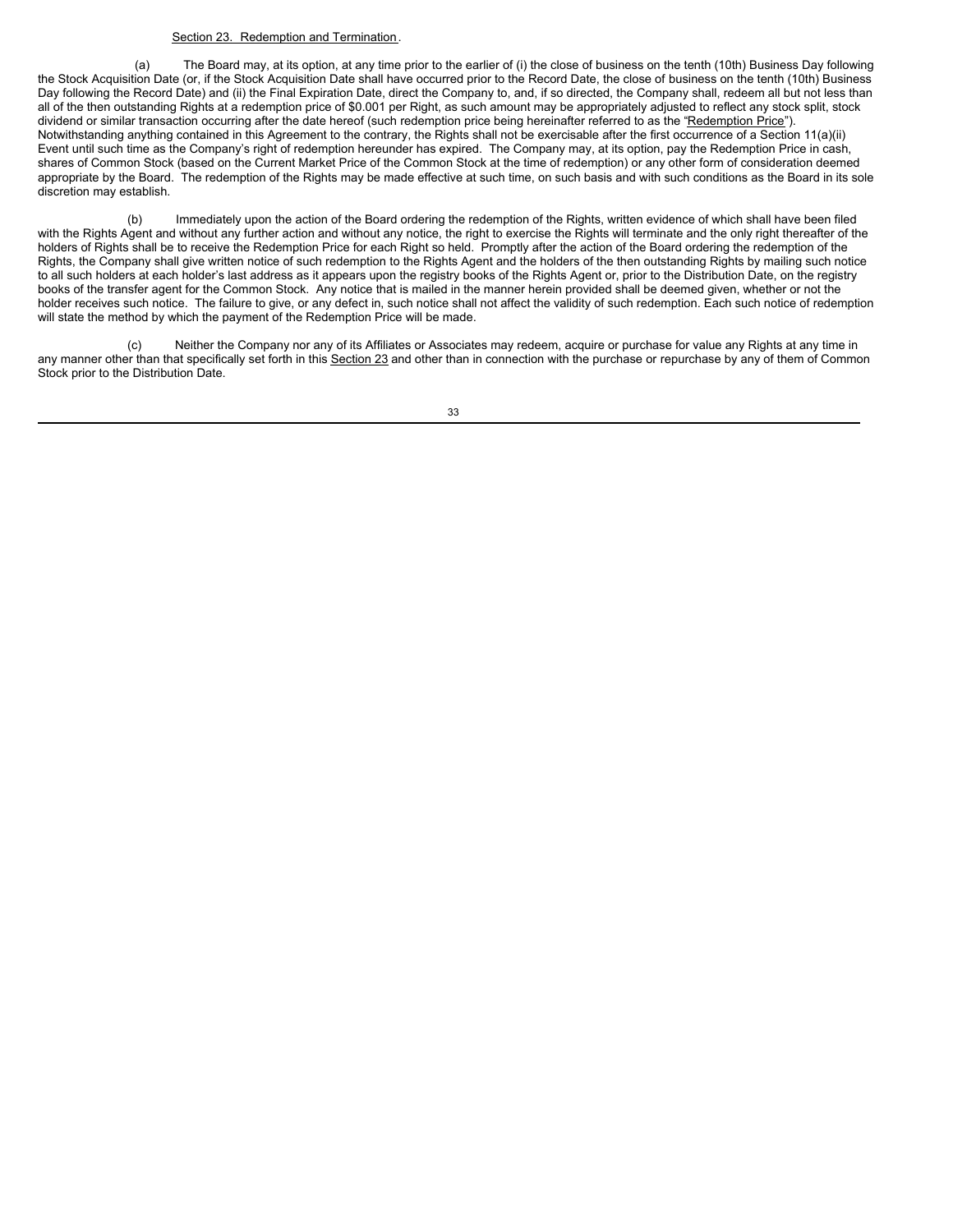### Section 24. Exchange.

(a) The Board may, at its option, at any time after any Person becomes an Acquiring Person, exchange all or part of the then outstanding and exercisable Rights (which shall not include Rights that have become null and void pursuant to the provisions of Section 7(e) hereof) for shares of Common Stock at an exchange ratio of one (1) share of Common Stock per Right, appropriately adjusted to reflect any stock split, stock dividend or similar transaction occurring after the date hereof (such exchange ratio being hereinafter referred to as the "Exchange Ratio"). Notwithstanding the foregoing, the Board shall not be empowered to effect such exchange at any time after (i) any Person (other than the Company, any Subsidiary of the Company, any employee benefit plan of the Company or any such Subsidiary, or any entity holding shares of Common Stock for or pursuant to the terms of any such plan), together with all Affiliates and Associates of such Person, becomes the Beneficial Owner of fifty percent (50%) or more of the Common Stock then outstanding or (ii) the occurrence of a Section 13 Event.

(b) Immediately upon the action of the Board ordering the exchange of any Rights pursuant to subsection (a) of this Section 24 and without any further action and without any notice, the right to exercise such Rights shall terminate and the only right thereafter of a holder of such Rights shall be to receive that number of shares of Common Stock equal to the number of such Rights held by such holder multiplied by the Exchange Ratio. The Company shall promptly give public notice of any such exchange; provided, however, that the failure to give, or any defect in, such notice shall not affect the validity of such exchange. The Company promptly shall mail a notice of any such exchange to all of the holders of such Rights at their last addresses as they appear upon the registry books of the Rights Agent. Any notice that is mailed in the manner herein provided shall be deemed given, whether or not the holder receives the notice. Each such notice of exchange will state the method by which the exchange of the Common Stock for Rights will be effected and, in the event of any partial exchange, the number of Rights that will be exchanged. Any partial exchange shall be effected pro rata based on the number of Rights (other than Rights that have become null and void pursuant to the provisions of Section 7(e) hereof) held by each holder of Rights.

(c) Following the action of the Board ordering the exchange of any Rights pursuant to subsection (a) of this Section 24, the Company may implement such procedures in its sole discretion as it deems appropriate for the purpose of ensuring that the Common Stock (or such other consideration) issuable upon an exchange pursuant to this Section 24 not be received by holders of Rights that have become null and void pursuant to Section 7(e) hereof. In furtherance thereof, if so directed by the Company, shares of Common Stock (or other consideration) potentially issuable upon an exchange pursuant to this Section 24 to holders of Rights that have not verified to the satisfaction of the Company, in its sole discretion, that they are not Acquiring Persons may be deposited in a trust established by the Company pending receipt of appropriate verification. To the extent that such trust is established, holders of Rights entitled to receive such shares of Common Stock (or other consideration) pursuant to an exchange pursuant to this Section 24 that have not previously received such shares of Common Stock (or other consideration) shall be entitled to receive such shares of Common Stock (or other consideration) (and any dividends paid or distributions made thereon after the date on which such shares of Common Stock (or other consideration) are deposited in the trust) only from the trust and solely upon compliance with the relevant terms and provisions of the applicable trust agreement.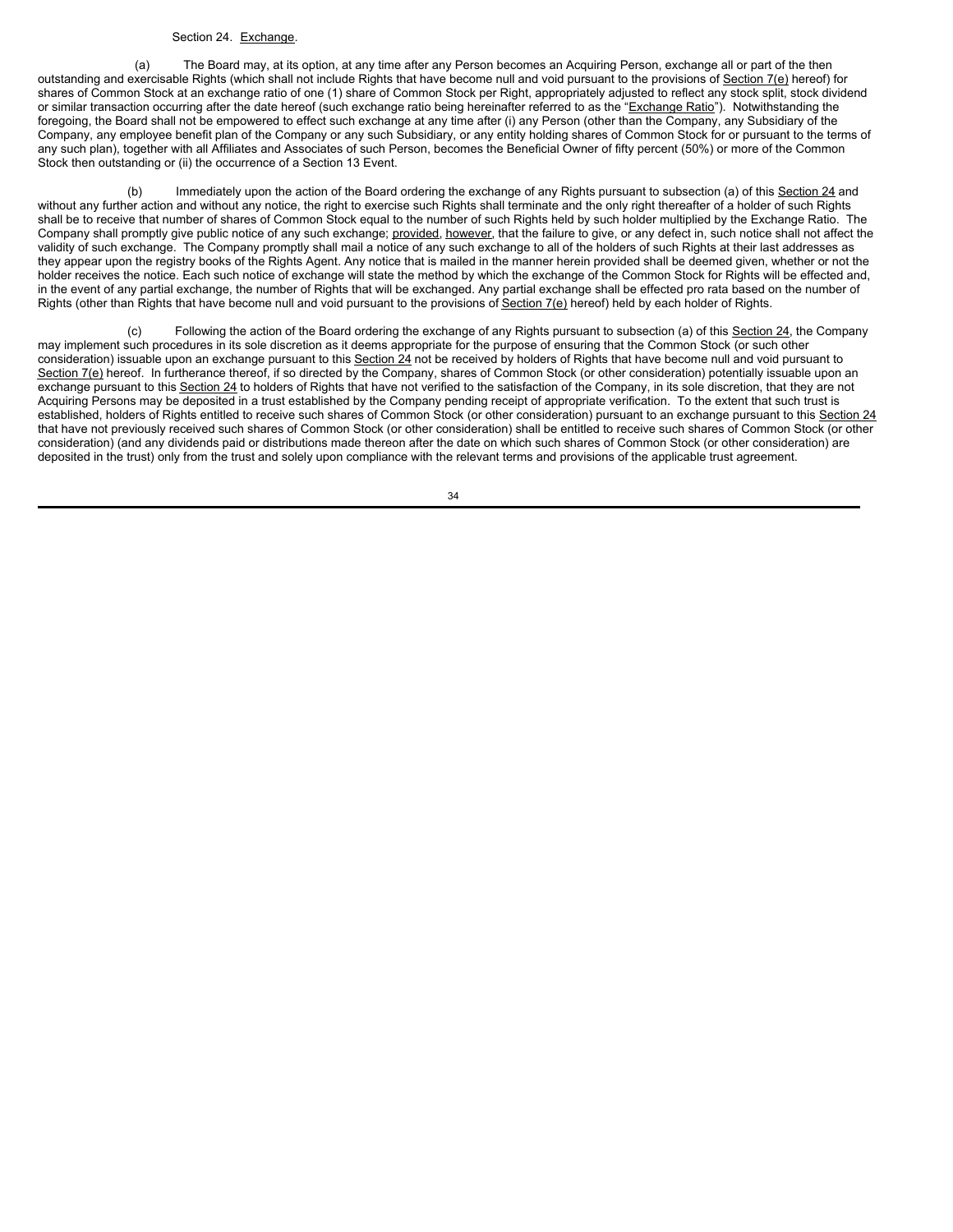(d) In any exchange pursuant to this Section 24, the Company, at its option, may substitute Preferred Stock (or Equivalent Preferred Stock) for Common Stock exchangeable for Rights, at the initial rate of one one-thousandth of a share of Preferred Stock (or Equivalent Preferred Stock) for each share of Common Stock, as appropriately adjusted to reflect stock splits, stock dividends and other similar transactions after the date hereof.

In the event that there shall not be sufficient shares of Common Stock issued but not outstanding or authorized but unissued to permit any exchange of Rights as contemplated in accordance with this Section 24, the Company shall take all such action as may be necessary to authorize additional shares of Common Stock for issuance upon exchange of the Rights.

The Company shall not be required to issue fractions of shares of Common Stock or to distribute certificates that evidence fractional shares of Common Stock. In lieu of such fractional shares of Common Stock, there shall be paid to the registered holders of the Rights Certificates with regard to which such fractional shares of Common Stock would otherwise be issuable, an amount in cash equal to the same fraction of the current market value of a whole share of Common Stock. For the purposes of this subsection (f), the current market value of a whole share of Common Stock shall be the closing price of a share of Common Stock (as determined pursuant to the second sentence of Section 11(d)(i) hereof) for the Trading Day immediately prior to the date of exchange pursuant to this Section 24.

Section 25. Notice of Certain Events.

(a) In case the Company shall propose, at any time after the earlier of the Distribution Date, or the Stock Acquisition Date, (i) to pay any dividend payable in stock of any class to the holders of Preferred Stock or to make any other distribution to the holders of Preferred Stock (other than a regular quarterly cash dividend out of earnings or retained earnings of the Company), or (ii) to offer to the holders of Preferred Stock rights or warrants to subscribe for or to purchase any additional shares of Preferred Stock or shares of stock of any class or any other securities, rights or options, or (iii) to effect any reclassification of its Preferred Stock (other than a reclassification involving only the subdivision of outstanding shares of Preferred Stock), or (iv) to effect any consolidation or merger into or with any other Person (other than a Subsidiary of the Company in a transaction that complies with Section 11(o) hereof), to effect any share exchange with, or to effect any sale or other transfer (or to permit one or more of its Subsidiaries to effect any sale or other transfer), in one transaction or a series of related transactions, of more than fifty percent (50%) of the assets, cash flow or earning power of the Company and its Subsidiaries (taken as a whole) to any other Person or Persons (other than the Company and/or any of its Subsidiaries in one or more transactions each of which complies with Section 11(o) hereof), or (v) to effect the liquidation, dissolution or winding up of the Company, then, in each such case, the Company shall give to each holder of a Rights Certificate, to the extent feasible and in accordance with Section 26 hereof, a notice of such proposed action, which shall specify the record date for the purposes of such stock dividend, distribution of rights or warrants, or the date on which such reclassification, consolidation, merger, sale, share exchange, transfer, liquidation, dissolution, or winding up is to take place and the date of participation therein by the holders of the shares of Preferred Stock, if any such date is to be fixed, and such notice shall be so given in the case of any action covered by clause (i) or (ii) above at least twenty (20) days prior to the record date for determining holders of the shares of Preferred Stock for purposes of such action, and in the case of any such other action, at least twenty (20) days prior to the date of the taking of such proposed action or the date of participation therein by the holders of the shares of Preferred Stock, whichever shall be the earlier.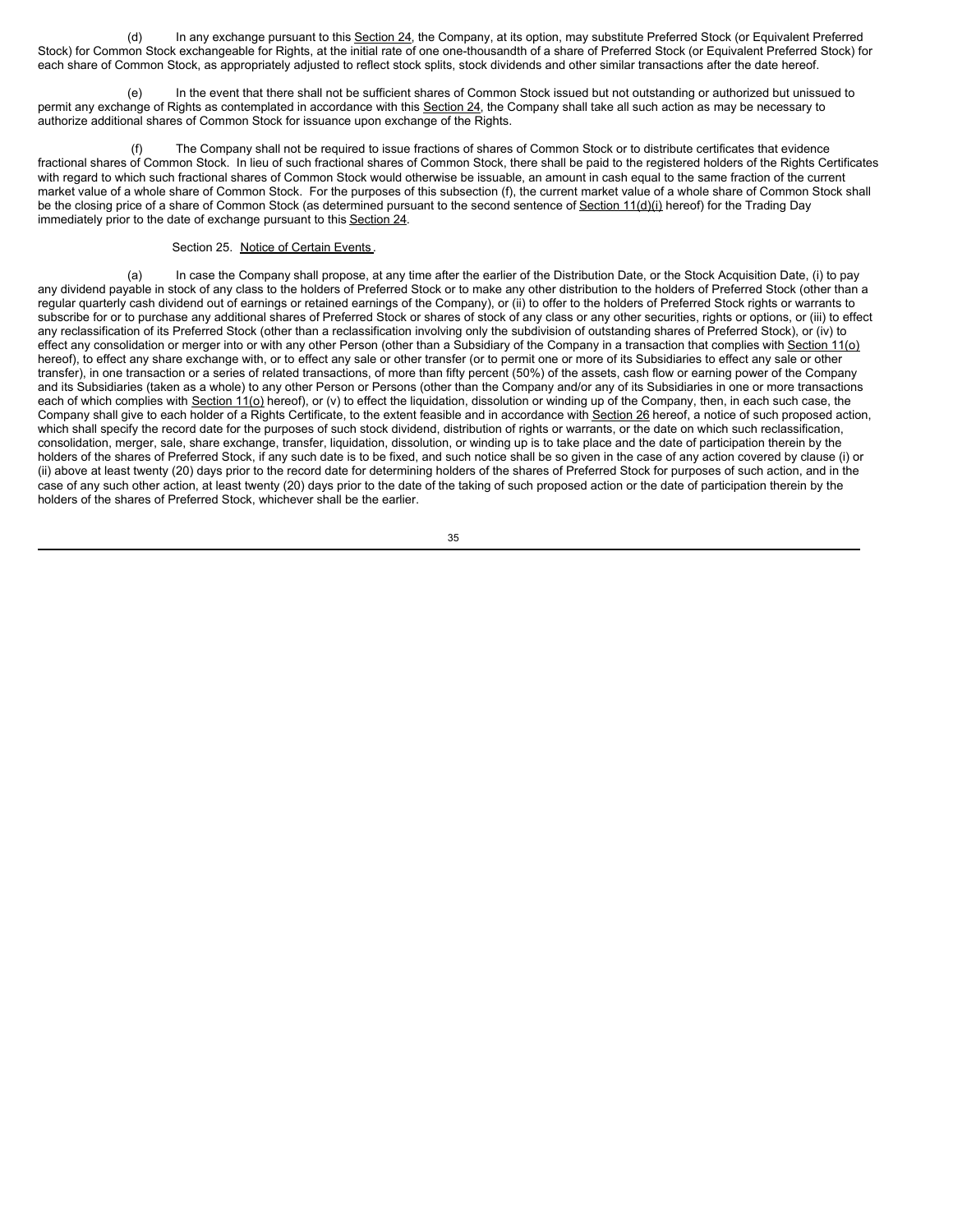(b) In the event that any Section 11(a)(ii) Event shall occur, (i) the Company shall as soon as practicable thereafter give to each holder of a Rights Certificate, to the extent feasible and in accordance with Section 26 hereof, a notice of the occurrence of such event, which shall specify the event and the consequences of the event to holders of Rights under Section 11(a)(ii) hereof, and (ii) all references in the preceding paragraph to Preferred Stock shall be deemed thereafter to refer to Common Stock and/or, if appropriate, other securities.

### Section 26. Notices.

(a) Notices or demands authorized by this Agreement to be given or made by the Rights Agent or by the holder of any Rights Certificate to or on the Company shall be sufficiently given or made if in writing and when sent by recognized national overnight delivery service or by firstclass mail, postage prepaid, addressed (until another address is filed in writing with the Rights Agent by the Company) as follows:

> Drive Shack Inc. 10670 N. Central Expressway, Suite 700 Dallas, TX 75231 Attention: Corporate Secretary

(b) Subject to the provisions of Section 21, any notice or demand authorized by this Agreement to be given or made by the Company or by the holder of any Rights Certificate to or on the Rights Agent shall be sufficiently given if in writing and when sent by first-class mail, postage prepaid, addressed (until another address is filed in writing by the Rights Agent with the Company) as follows:

> American Stock Transfer & Trust Company, LLC 6201 15th Avenue Brooklyn, New York 11219 Attention: Corporate Trust Department

With a copy to:

American Stock Transfer & Trust Company, LLC 48 Wall Street, 22nd Floor New York, New York 10005 Attention: Legal Department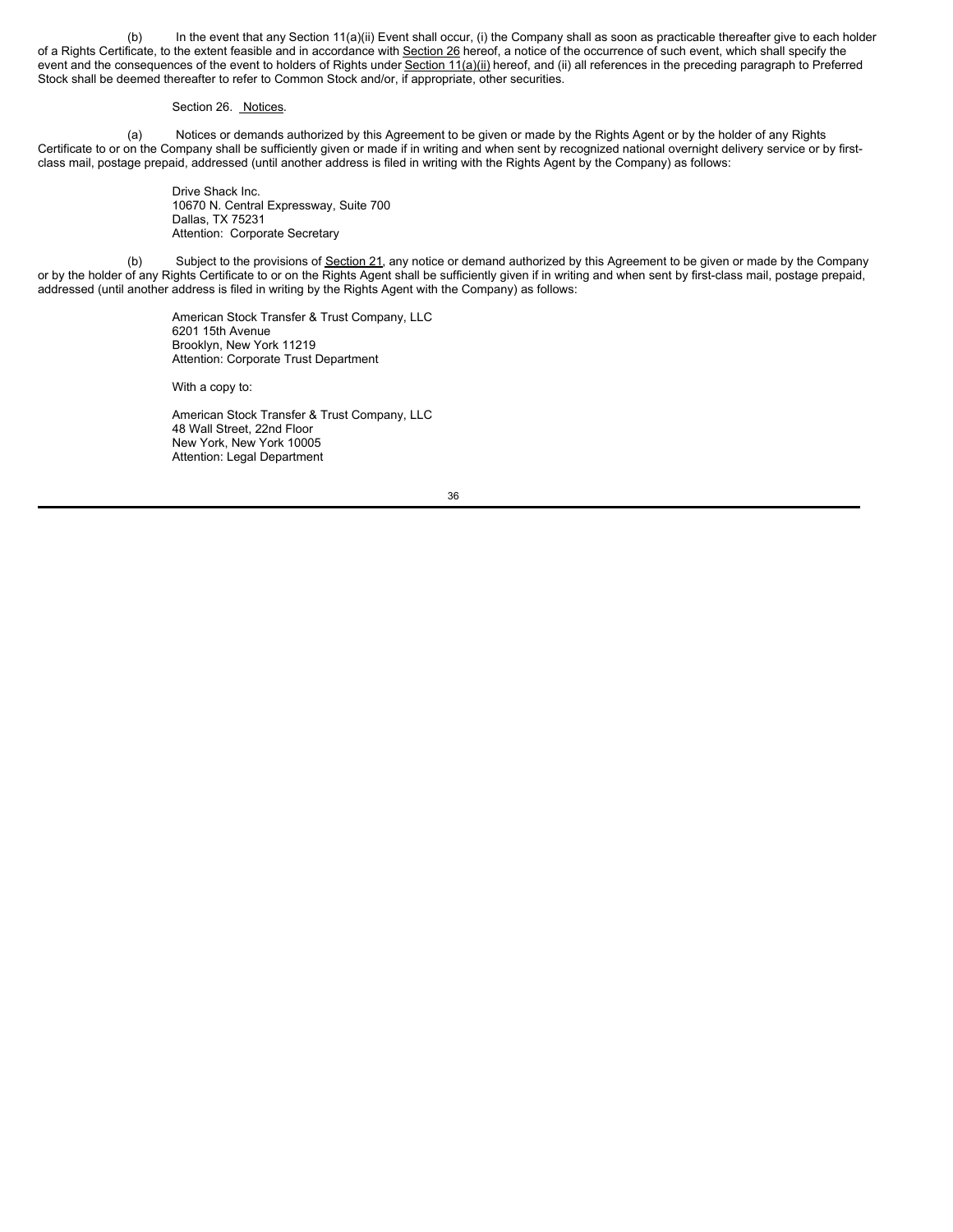(c) Notices or demands authorized by this Agreement to be given or made by the Company or the Rights Agent to the holder of any Rights Certificate (or, if prior to the Distribution Date, to the holder of shares of Common Stock) shall be sufficiently given or made if sent or delivered by recognized national overnight delivery service or by first-class mail, postage prepaid, addressed to such holder at the address of such holder as shown on the registry books of the Company. Notwithstanding anything in this Agreement to the contrary, prior to the Distribution Date, a filing by the Company with the Securities and Exchange Commission shall constitute sufficient notice to the holders of securities of the Company, including the Rights, for all purposes of this Agreement and no additional notice need be given.

Section 27. Supplements and Amendments. Prior to the Distribution Date, the Company and the Rights Agent shall, if the Company so directs, supplement or amend any provision of this Agreement without the approval of any holders of shares of Common Stock; provided, however, that the Company shall not extend the Final Expiration Date beyond 11:59 P.M., New York City time, on May 16, 2023, unless such extension is approved by the stockholders of the Company as provided in Section 1(v) hereof. From and after the Distribution Date, the Company and the Rights Agent shall, if the Company so directs, supplement or amend this Agreement without the approval of any holders of Rights Certificates in order (i) to cure any ambiguity, (ii) to correct or supplement any provision contained herein that may be defective or inconsistent with any other provisions herein, (iii) to shorten or lengthen any time period hereunder or (iv) to change or supplement the provisions hereunder in any manner that the Company may deem necessary or desirable and that shall not adversely affect the interests of the holders of Rights Certificates (other than an Acquiring Person or an Affiliate or Associate of an Acquiring Person). Upon the delivery of a certificate from an Appropriate Officer of the Company that states that the proposed supplement or amendment is in compliance with the terms of this Section 27, the Rights Agent shall execute such supplement or amendment; provided that any supplement or amendment other than to Sections 18, 19, 20, 22, 27 or 32 hereof that does not supplement or amend this Agreement in a manner adverse to the Rights Agent shall become effective immediately upon execution by the Company, whether or not also executed by the Rights Agent. Notwithstanding anything herein to the contrary, this Agreement may not be amended (other than pursuant to clauses (i) or (ii) of the second sentence of this Section 27) at a time when the Rights are not redeemable. Prior to the Distribution Date, the interests of the holders of Rights shall be deemed coincident with the interests of the holders of shares of Common Stock.

Section 28. Successors. All the covenants and provisions of this Agreement by or for the benefit of the Company or the Rights Agent shall bind and inure to the benefit of their respective successors and assigns hereunder; provided, however, that this Agreement shall not be assignable by either party without prior written consent of the other party.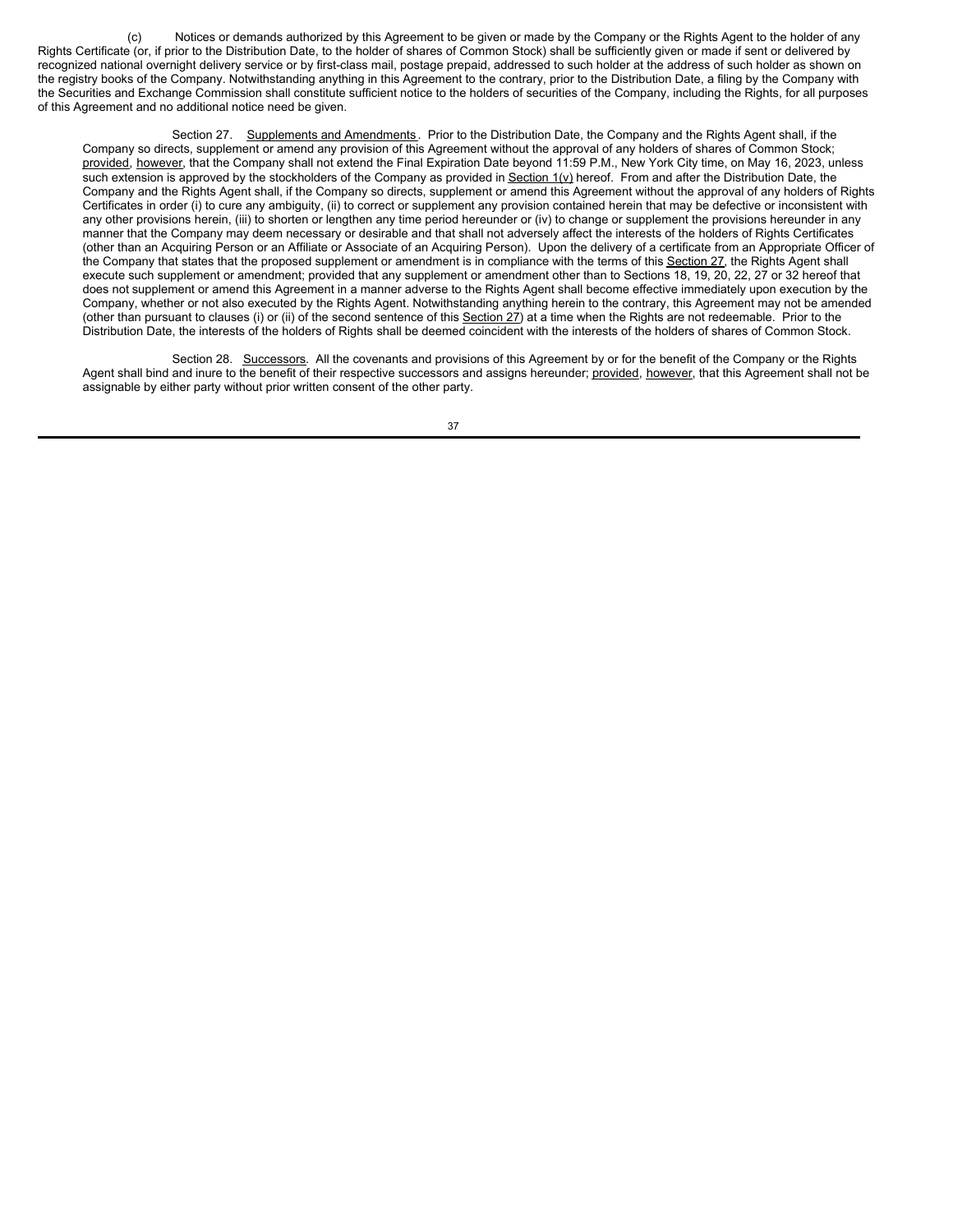Section 29. Determinations and Actions by the Board, etc. For all purposes of this Agreement, any calculation of the number of shares of Common Stock or any other class of capital stock outstanding at any particular time, including for purposes of determining the particular percentage of such outstanding shares of Common Stock of which any Person is the Beneficial Owner, shall be made in accordance with the last sentence of Rule 13d-3(d)(1)(i) of the General Rules and Regulations under the Exchange Act. Without limiting the rights and immunities or expanding the duties or obligations of the Rights Agent, the Board shall have the exclusive power and authority to administer this Agreement and to exercise all rights and powers specifically granted to the Board or to the Company, or as may be necessary or advisable in the administration of this Agreement, including the right and power to (i) interpret the provisions of this Agreement and the provisions of Section 382 of the Code, or any successor provision or replacement provision, and the Treasury Regulations promulgated thereunder, and (ii) make all determinations deemed necessary or advisable for the administration of this Agreement (including a determination to redeem or not redeem the Rights or to amend this Agreement). All such actions, calculations, interpretations and determinations (including, for purposes of clause (y) below, all omissions with respect to the foregoing) that are done or made by the Board in good faith, shall (x) be final, conclusive and binding on the Company, the Rights Agent, the holders of the Rights and all other Persons, and (y) not subject the Board or any of the directors on the Board to any liability to the holders of the Rights.

Section 30. Benefits of this Agreement. Nothing in this Agreement shall be construed to give to any Person other than the Company, the Rights Agent and the registered holders of the Rights Certificates (and, prior to the Distribution Date, registered holders of the Common Stock) any legal or equitable right, remedy or claim under this Agreement. This Agreement shall be for the sole and exclusive benefit of the Company, the Rights Agent and the registered holders of the Rights Certificates (and, prior to the Distribution Date, registered holders of the Common Stock).

Section 31. Severability. If any term, provision, covenant or restriction of this Agreement is held by a court of competent jurisdiction or other authority to be invalid, void or unenforceable, the remainder of the terms, provisions, covenants and restrictions of this Agreement shall remain in full force and effect and shall in no way be affected, impaired or invalidated; provided, however, that notwithstanding anything in this Agreement to the contrary, if any such term, provision, covenant or restriction is held by such court or authority to be invalid, void or unenforceable and the Board determines in its good faith judgment that severing the invalid language from this Agreement would adversely affect the purpose or effect of this Agreement, the right of redemption set forth in Section 23 hereof shall be reinstated and shall not expire until the close of business on the tenth Business Day following the date of such determination by the Board. Without limiting the foregoing, if any provision requiring a specific group of directors of the Company to act is held by any court of competent jurisdiction or other authority to be invalid, void or unenforceable, such determination shall then be made by the Board in accordance with applicable law and the Charter.

Section 32. Governing Law. This Agreement, each Right and each Rights Certificate issued hereunder shall be deemed to be a contract made under the laws of the State of New York (without giving effect to the conflicts of laws principles thereof) and for all purposes shall be governed by and construed in accordance with the laws of such State applicable to contracts made and to be performed entirely within such State.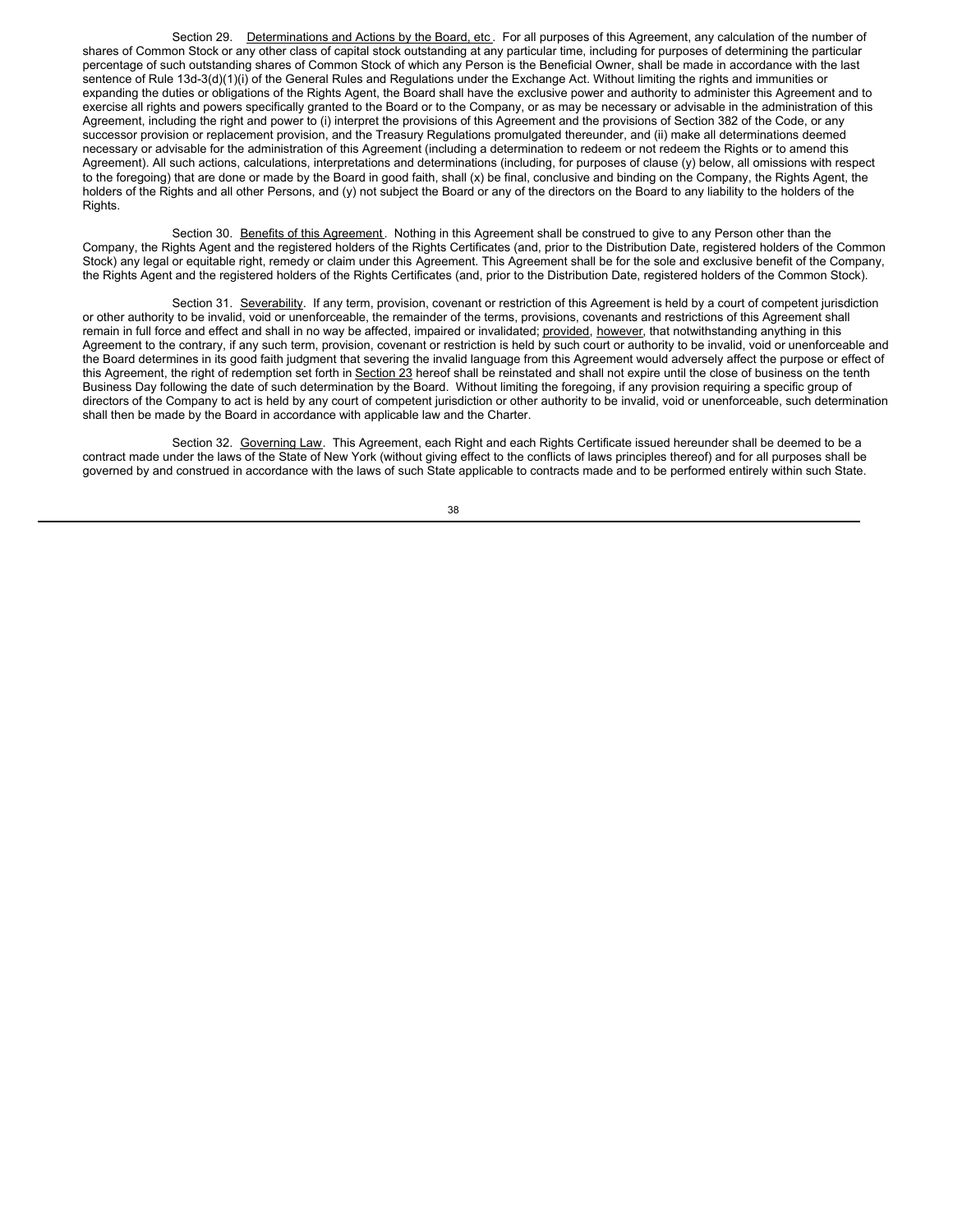Section 33. Counterparts. This Agreement may be executed in any number of counterparts and each of such counterparts shall for all purposes be deemed to be an original, and all such counterparts shall together constitute but one and the same instrument. A signature to this Agreement executed or transmitted electronically shall have the same authority, effect and enforceability as an original signature.

Section 34. Descriptive Headings; Interpretation. Descriptive headings of the several sections of this Agreement are inserted for convenience only and shall not control or affect the meaning or construction of any of the provisions hereof. Wherever the words "include," "includes" or "including" are used in this Agreement, they shall be deemed to be followed by the words "without limitation."

# [*Signature page follows.*]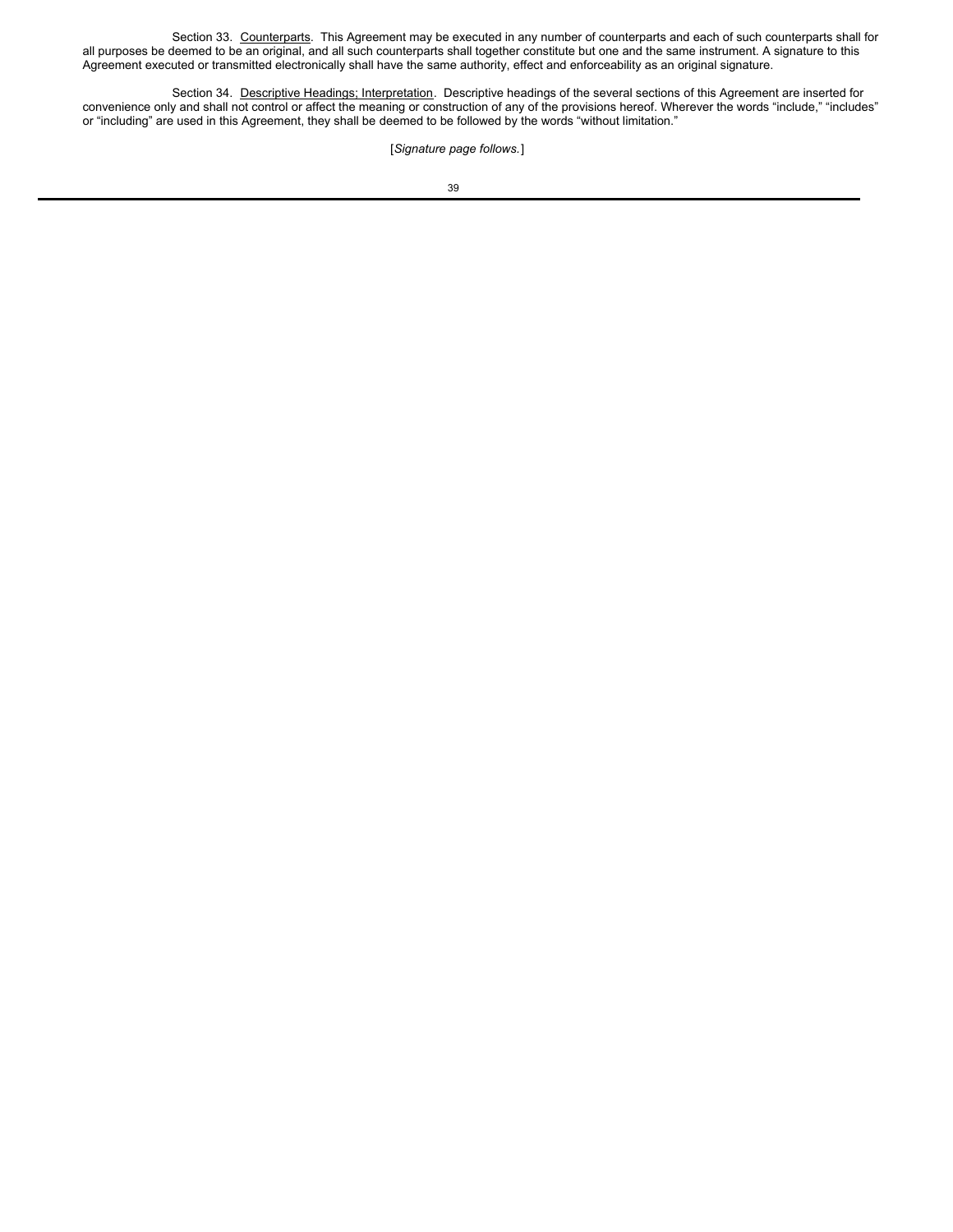IN WITNESS WHEREOF, the parties hereto have caused this Agreement to be duly executed as of the day and year first above written.

DRIVE SHACK INC.

By /s/ Nicholas M. Foley Name: Nicholas M. Foley Title: Secretary and General Counsel

AMERICAN STOCK TRANSFER & TRUST COMPANY, LLC

By /s/ Barbara J. Robbins Name: Barbara J. Robbins Title: Sr. Vice President

[*Signature Page to Tax Benefits Preservation Plan* ]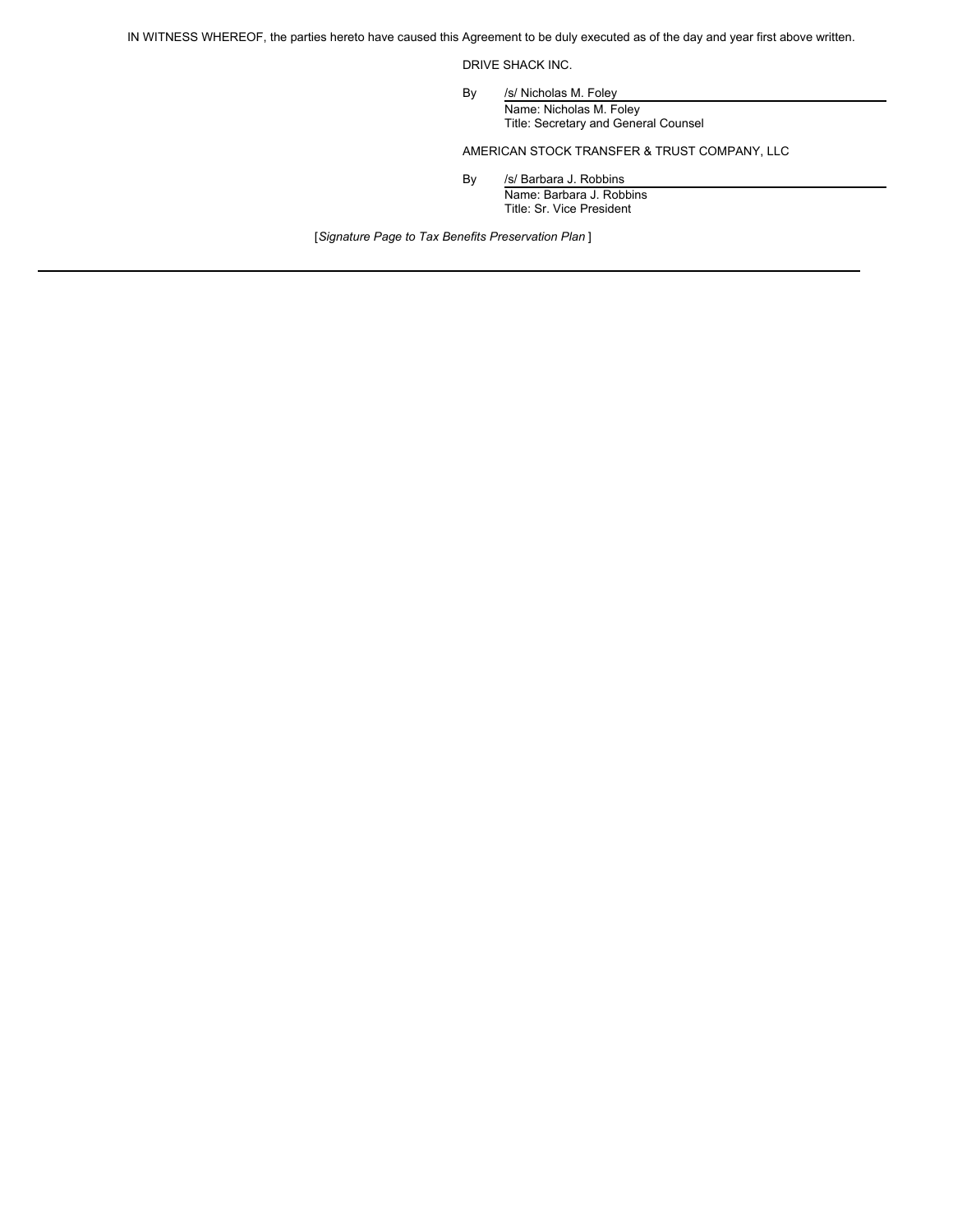#### **ARTICLES SUPPLEMENTARY OF SERIES E JUNIOR PARTICIPATING PREFERRED STOCK**

**OF**

# **NEWCASTLE INVESTMENT CORP.**

### **ARTICLES SUPPLEMENTARY**

Newcastle Investment Corp., a corporation organized and existing under the General Corporation Law of the State of Maryland (the "Corporation"), hereby certifies to the State Department of Assessments and Taxation of Maryland that:

FIRST: Under a power contained in Article VI of the charter of the Corporation (the "Charter"), the Board of Directors of the Corporation (the "Board of Directors"), by resolution duly adopted at a meeting duly called held on December 7, 2016, classified and designated one million (1,000,000) shares (the "Shares") of authorized but unissued Preferred Stock (as defined in the Charter) as shares of Series E Junior Participating Preferred Stock, with the preferences, conversion and other rights, voting powers, restrictions, limitations as to dividends and other distributions, qualifications and terms and conditions of redemption as set forth below.

### **SERIES E JUNIOR PARTICIPATING PREFERRED STOCK**

Section 1. Designation and Amount. The shares of such series shall be designated as "Series E Junior Participating Preferred Stock" (the "Series E Preferred Stock") and the number of shares constituting such series shall be one million (1,000,000). Such number of shares may be increased or decreased by resolution of the Board of Directors; provided, that no decrease shall reduce the number of shares of Series E Preferred Stock to a number less than the number of shares then outstanding plus the number of shares reserved for issuance upon the exercise of outstanding options, rights or warrants or upon the exercise of any options, rights or warrants issuable upon conversion of any outstanding securities issued by the Corporation convertible into Series E Preferred Stock.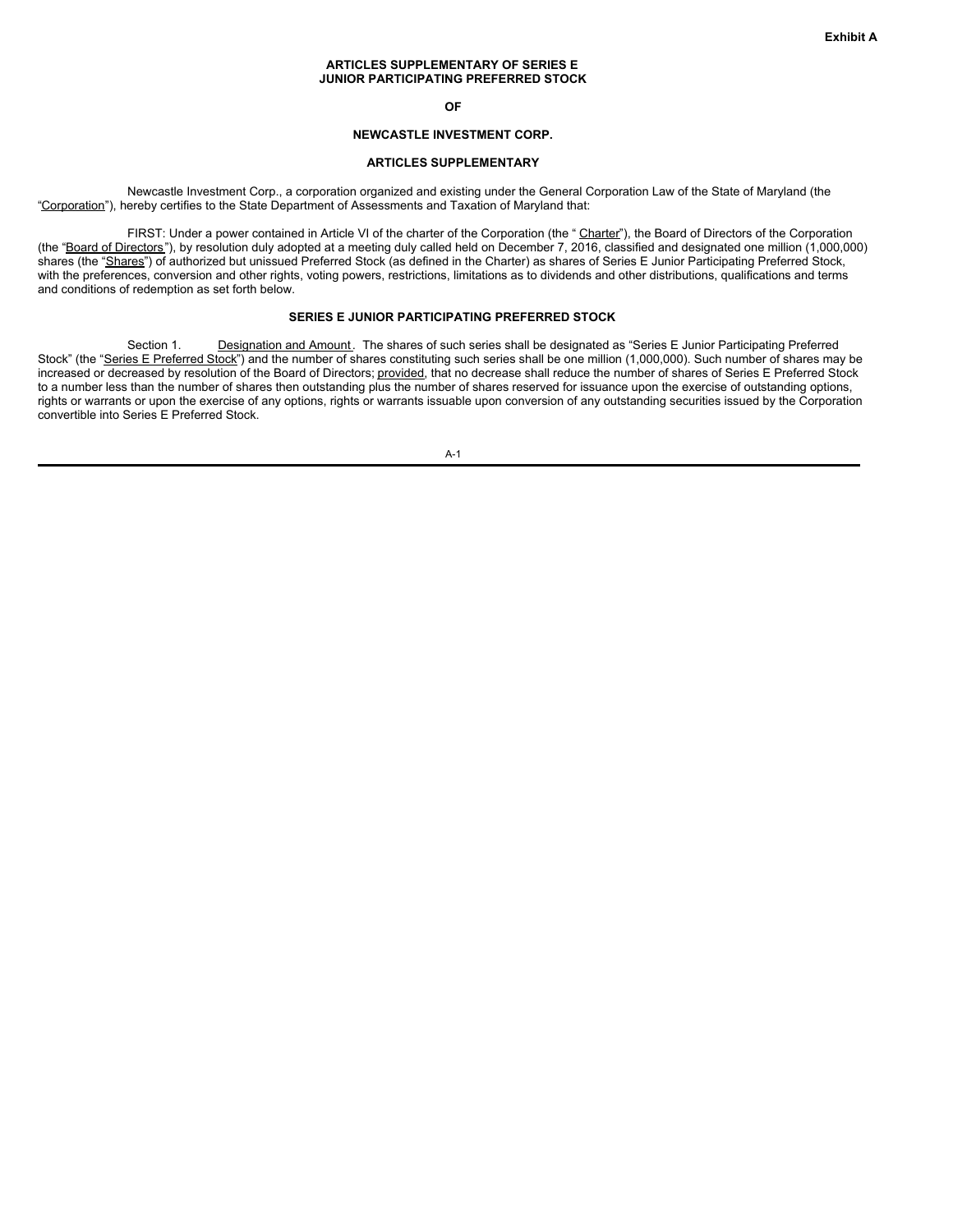### Section 2. Dividends and Distributions.

(A) Subject to the prior and superior rights of the holders of any shares of any series of Preferred Stock (or any similar stock) ranking prior and superior to the shares of Series E Preferred Stock with respect to dividends, the holders of shares of Series E Preferred Stock, in preference to the holders of common stock, par value \$0.01 per share, of the Corporation ("Common Stock"), and of any other junior stock, shall be entitled to receive, when, as and if declared by the Board of Directors out of funds legally available for the purpose, quarterly dividends payable in cash on the 1<sup>st</sup> March, June, September and December in each year (each such date being referred to herein as a "Quarterly Dividend Payment Date"), commencing on the first Quarterly Dividend Payment Date after the first issuance of a share or fraction of a share of Series E Preferred Stock, in an amount per share (rounded to the nearest cent) equal to the greater of (a) \$1.00 or (b) subject to the provision for adjustment hereinafter set forth, 1,000 times the aggregate per share amount of all cash dividends, and 1,000 times the aggregate per share amount (payable in kind) of all non-cash dividends or other distributions other than a dividend payable in shares of Common Stock or a subdivision of the outstanding shares of Common Stock (by reclassification or otherwise), declared on the Common Stock since the immediately preceding Quarterly Dividend Payment Date, or, with respect to the first Quarterly Dividend Payment Date, since the first issuance of any share or fraction of a share of Series E Preferred Stock. In the event the Corporation shall at any time after December 20, 2016 (the "Rights Record Date") (i) declare any dividend on Common Stock payable in shares of Common Stock, (ii) subdivide the outstanding Common Stock, or (iii) combine or consolidate the outstanding shares of Common Stock into a smaller number of shares through a reverse stock split or otherwise, then in each such case the amount to which holders of shares of Series E Preferred Stock were entitled immediately prior to such event under clause (b) of the preceding sentence shall be adjusted by multiplying such amount by a fraction the numerator of which is the number of shares of Common Stock outstanding immediately after such event and the denominator of which is the number of shares of Common Stock that were outstanding immediately prior to such event.

(B) The Corporation shall declare a dividend or distribution on the Series E Preferred Stock as provided in Paragraph (A) above immediately after it declares a dividend or distribution on the Common Stock (other than a dividend payable in shares of Common Stock); provided that, in the event no dividend or distribution shall have been declared on the Common Stock during the period between any Quarterly Dividend Payment Date and the next subsequent Quarterly Dividend Payment Date, a dividend of \$1.00 per share on the Series E Preferred Stock shall nevertheless be payable on such subsequent Quarterly Dividend Payment Date.

Dividends, to the extent payable as provide in paragraphs (A) and (B) of this Section, shall begin to accrue and be cumulative on outstanding shares of Series E Preferred Stock from the Quarterly Dividend Payment Date next preceding the date of issue of such shares of Series E Preferred Stock, unless the date of issue of such shares is prior to the record date for the first Quarterly Dividend Payment Date, in which case dividends on such shares shall begin to accrue from the date of issue of such shares, or unless the date of issue is a Quarterly Dividend Payment Date or is a date after the record date for the determination of holders of shares of Series E Preferred Stock entitled to receive a quarterly dividend and before such Quarterly Dividend Payment Date, in either of which events such dividends shall begin to accrue and be cumulative from such Quarterly Dividend Payment Date. Accrued but unpaid dividends shall not bear interest. Dividends paid on the shares of Series E Preferred Stock in an amount less than the total amount of such dividends at the time accrued and payable on such shares shall be allocated pro rata on a share-by-share basis among all such shares at the time outstanding. The Board of Directors may fix a record date for the determination of holders of shares of Series E Preferred Stock entitled to receive payment of a dividend or distribution declared thereon, which record date shall be no more than thirty (30) days prior to the date fixed for the payment thereof.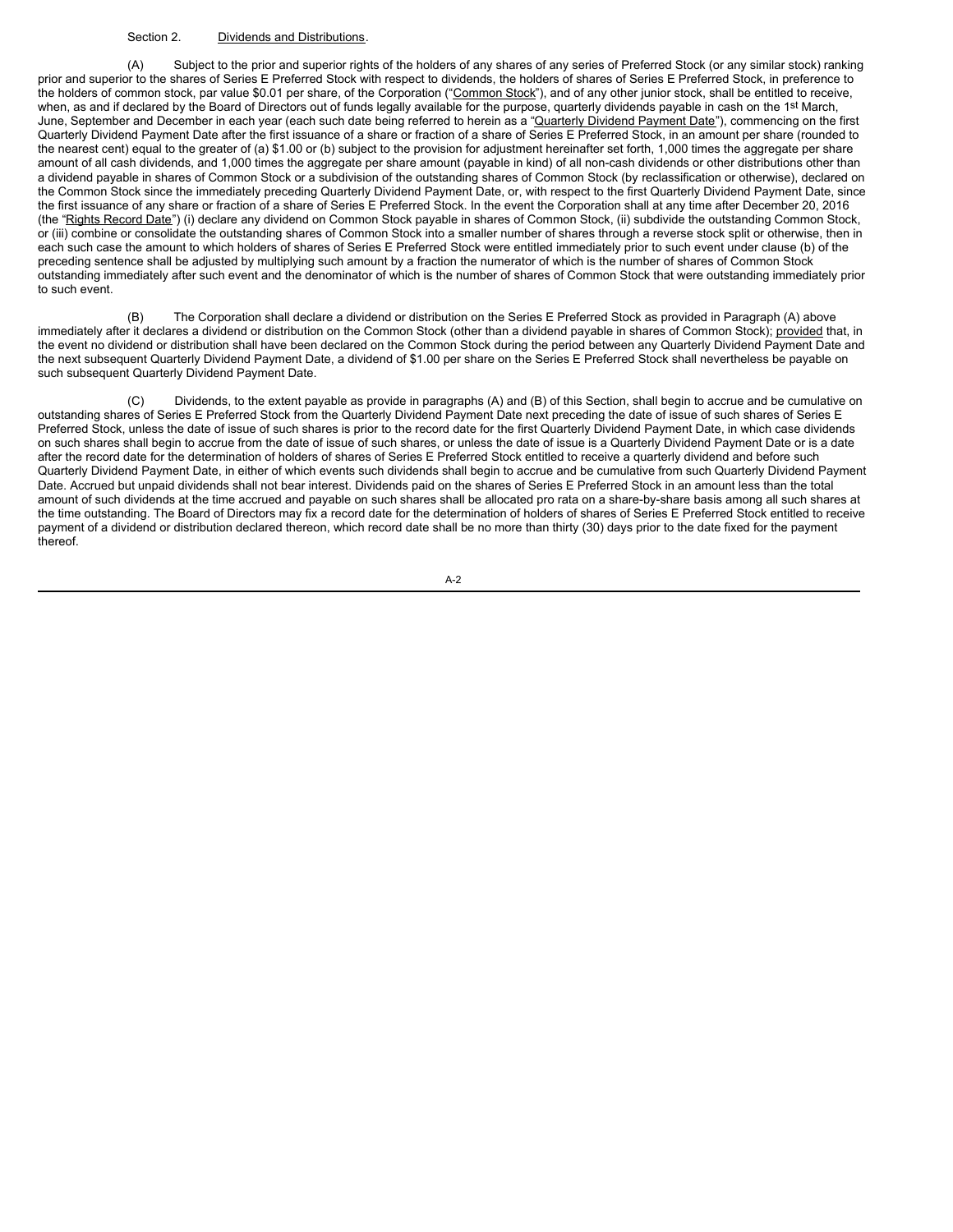Section 3. Voting Rights. The holders of shares of Series E Preferred Stock shall have the following voting rights:

(A) Subject to the provision for adjustment hereinafter set forth, each share of Series E Preferred Stock shall entitle the holder thereof to 1,000 votes on all matters submitted to a vote of the stockholders of the Corporation. In the event the Corporation shall at any time after the Rights Record Date (i) declare or pay any dividend on Common Stock payable in shares of Common Stock, (ii) subdivide the outstanding Common Stock, or (iii) combine or consolidate the outstanding shares of Common Stock into a smaller number of shares through a reverse stock split or otherwise, then in each such case the number of votes per share to which holders of shares of Series E Preferred Stock were entitled immediately prior to such event shall be adjusted by multiplying such number by a fraction the numerator of which is the number of shares of Common Stock outstanding immediately after such event and the denominator of which is the number of shares of Common Stock that were outstanding immediately prior to such event.

(B) Except as otherwise provided herein, in any other Articles Supplementary creating a series of Preferred Stock (or any similar stock), or by law, the holders of shares of Series E Preferred Stock and the holders of shares of Common Stock shall vote together as one class on all matters submitted to a vote of stockholders of the Corporation.

(C)

(i) If at any time dividends on any Series E Preferred Stock shall be in arrears in an amount equal to six (6) quarterly dividends thereon, the occurrence of such contingency shall mark the beginning of a period (herein called a "default period") which shall extend until such time when all accrued and unpaid dividends for all previous quarterly dividend periods and for the current quarterly dividend period on all shares of Series E Preferred Stock then outstanding shall have been authorized and declared and paid or set apart for payment. During each default period, all holders of Preferred Stock (including holders of the Series E Preferred Stock) with dividends in arrears in an amount equal to six (6) quarterly dividends thereon, voting as a class, irrespective of series, shall have the right to elect two (2) directors.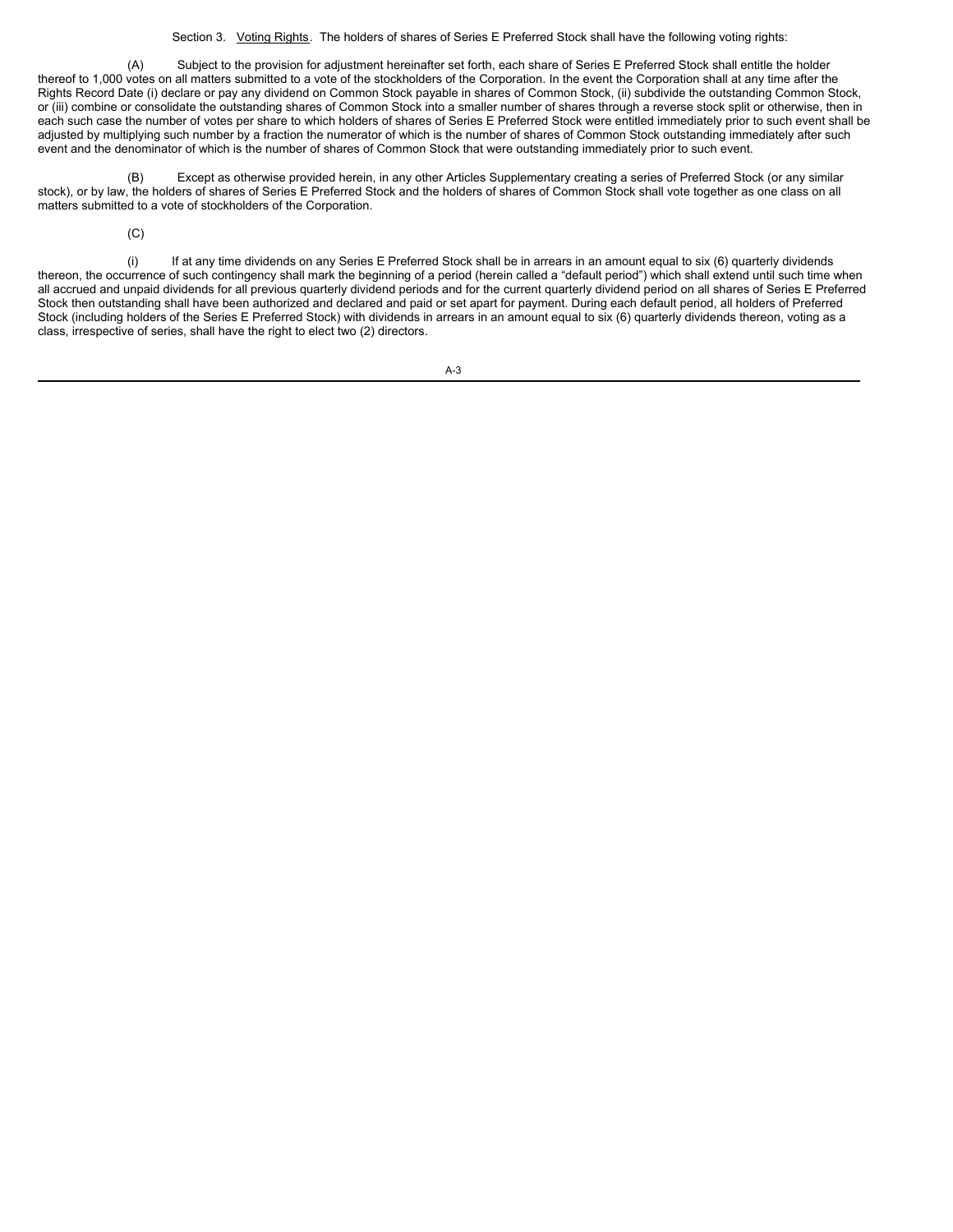(ii) During any default period, such voting right of the holders of Series E Preferred Stock may be exercised initially at a special meeting called pursuant to subparagraph (iii) of this Section 3(C) or at any annual meeting of stockholders, and thereafter at annual meetings of stockholders, provided that neither such voting right nor the right of the holders of any other series of Preferred Stock, if any, to increase, in certain cases, the authorized number of directors shall not be exercised unless the holders of ten percent (10%) in number of shares of Preferred Stock outstanding shall be present in person or by proxy. The absence of a quorum of the holders of Common Stock shall not affect the exercise by the holders of Preferred Stock of such voting right. At any meeting at which the holders of Preferred Stock shall exercise such voting right initially during an existing default period, they shall have the right, voting as a class, to elect directors to fill such vacancies, if any, in the Board of Directors as may then exist up to two (2) directors or, if such right is exercised at an annual meeting, to elect two (2) directors. If the number that may be so elected at any special meeting does not amount to the required number, the holders of the Preferred Stock shall have the right to make such increase in the number of directors as shall be necessary to permit the election by them of the required number. After the holders of the Preferred Stock shall have exercised their right to elect directors in any default period and during the continuance of such period, the number of directors shall not be increased or decreased except by vote of the holders of Preferred Stock as herein provided or pursuant to the rights of any equity securities ranking senior to or pari passu with the Series E Preferred Stock.

Unless the holders of Preferred Stock shall, during an existing default period, have previously exercised their right to elect directors, the Board of Directors may order, or any stockholder or stockholders owning in the aggregate not less than ten percent (10%) of the total number of shares of Preferred Stock outstanding, irrespective of series, may request, the calling of a special meeting of the holders of Preferred Stock, which meeting shall thereupon be called by the President, a Vice President or the Secretary of the Corporation. Notice of such meeting and of any annual meeting at which holders of Preferred Stock are entitled to vote pursuant to this Paragraph (C)(iii) shall be given to each holder of record of Preferred Stock by mailing a copy of such notice to him at his last address as the same appears on the books of the Corporation. Such meeting shall be called for a time not earlier than twenty (20) days and not later than sixty (60) days after such order or request or in default of the calling of such meeting within sixty (60) days after such order or request, such meeting may be called on similar notice by any stockholder or stockholders owning in the aggregate not less than ten percent (10%) of the total number of shares of Preferred Stock outstanding. Notwithstanding the provisions of this Paragraph (C)(iii), no such special meeting shall be called during the period within sixty (60) days immediately preceding the date or the first day of the period, as the case may be, fixed by the bylaws of the Corporation (the "Bylaws") for the next annual meeting of the stockholders.

(iv) In any default period, the holders of Common Stock, and other classes of stock of the Corporation if applicable, shall continue to be entitled to elect the whole number of directors until the holders of Preferred Stock shall have exercised their right to elect two (2) directors voting as a class, after the exercise of which right (x) the directors so elected by the holders of Preferred Stock shall continue in office until their successors shall have been elected by such holders or until the expiration of the default period, whichever happens first, and (y) any vacancy in the Board of Directors may (except as provided in Paragraph (C)(ii) of this Section 3) be filled by vote of a majority of the remaining directors theretofore elected by the holders of the class of stock that elected the director whose office shall have become vacant. References in this Paragraph (C) to directors elected by the holders of a particular class of stock shall include directors elected by such directors to fill vacancies as provided in clause (y) of the foregoing sentence.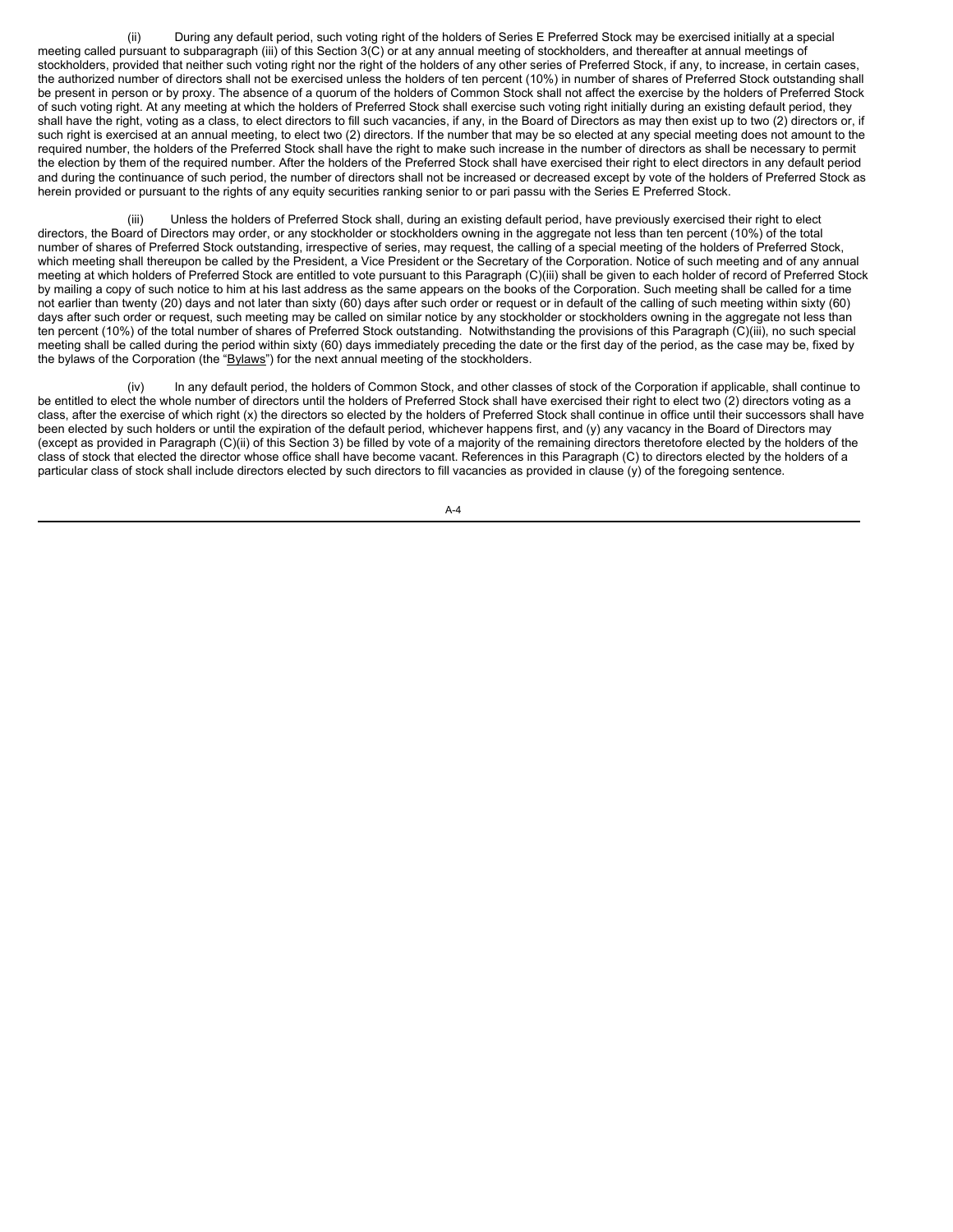(v) Immediately upon the expiration of a default period, (x) the right of the holders of Preferred Stock as a class to elect directors shall cease, (y) the term of any directors elected by the holders of Preferred Stock as a class shall terminate, and (z) the number of directors shall be such number as may be provided for in the Charter or Bylaws irrespective of any increase made pursuant to the provisions of Paragraph (C)(ii) of this Section 3 (such number being subject, however, to change thereafter in any manner provided by law or in the Charter or Bylaws). Any vacancies in the Board of Directors effected by the provisions of clauses (y) and (z) in the preceding sentence may be filled by a majority of the remaining directors.

(D) Except as set forth herein, or as otherwise provided by law, holders of Series E Preferred Stock shall have no special voting rights and their consent shall not be required (except to the extent they are entitled to vote with holders of Common Stock as set forth herein) for authorizing or taking any corporate action.

# Section 4. Certain Restrictions.

(A) Whenever quarterly dividends or other dividends or distributions payable on the Series E Preferred Stock as provided in Section 2 are in arrears, thereafter and until all accrued and unpaid dividends and distributions, whether or not declared, on shares of Series E Preferred Stock outstanding shall have been paid in full, the Corporation shall not:

declare or pay dividends on, make any other distributions on, or redeem or purchase or otherwise acquire for consideration any shares of stock ranking junior (either as to dividends or upon liquidation, dissolution or winding up) to the Series E Preferred Stock;

(ii) declare or pay dividends on or make any other distributions on any shares of stock ranking on a parity (either as to dividends or upon liquidation, dissolution or winding up) with the Series E Preferred Stock, except dividends paid ratably on the Series E Preferred Stock and all such parity stock on which dividends are payable or in arrears in proportion to the total amounts to which the holders of all such shares are then entitled;

redeem or purchase or otherwise acquire for consideration shares of any stock ranking junior (either as to dividends or upon liquidation, dissolution or winding up) with the Series E Preferred Stock, provided that the Corporation may at any time redeem, purchase or otherwise acquire shares of any such junior stock in exchange for shares of any stock of the Corporation ranking junior (either as to dividends or upon dissolution, liquidation or winding up) to the Series E Preferred Stock; or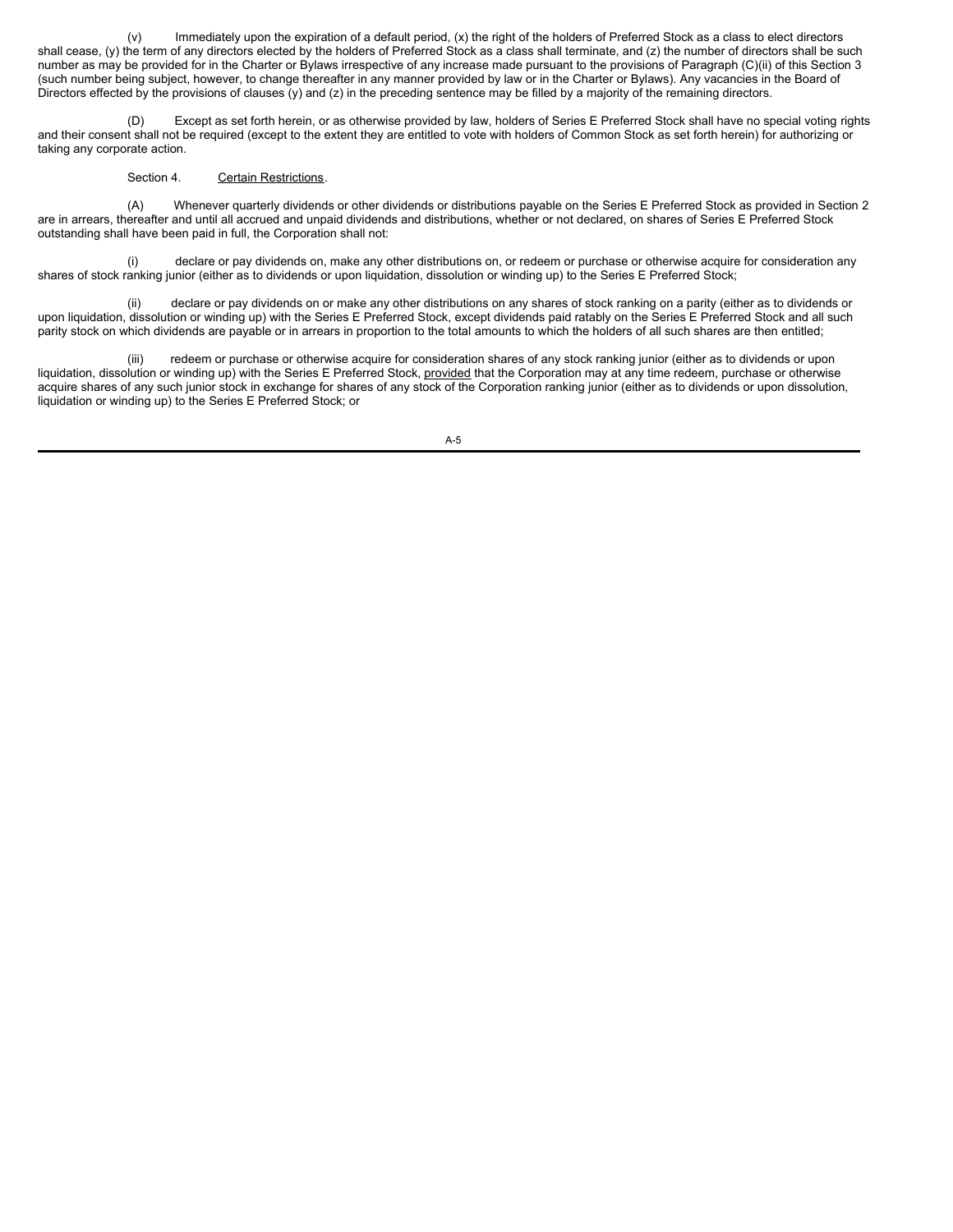(iv) redeem or purchase or otherwise acquire for consideration any shares of Series E Preferred Stock, or any shares of stock ranking on a parity with the Series E Preferred Stock, except in accordance with a purchase offer made in writing or by publication (as determined by the Board of Directors) to all holders of such shares upon such terms as the Board of Directors, after consideration of the respective annual dividend rates and other relative rights and preferences of the respective series and classes, shall determine in good faith will result in fair and equitable treatment among the respective series or classes.

(B) The Corporation shall not permit any subsidiary of the Corporation to purchase or otherwise acquire for consideration any shares of stock of the Corporation unless the Corporation could, under Paragraph (A) of this Section 4, purchase or otherwise acquire such shares at such time and in such manner.

Section 5. Reacquired Shares. Any shares of Series E Preferred Stock purchased or otherwise acquired by the Corporation in any manner whatsoever shall be retired and cancelled promptly after the acquisition thereof. All such shares shall upon their cancellation become authorized but unissued shares of Preferred Stock and may be reissued as part of a new series of Preferred Stock to be created by resolution or resolutions of the Board of Directors, subject to the conditions and restrictions on issuance set forth herein, in the Charter, or in any other Articles Supplementary creating a series of Preferred Stock (or any similar stock) or as otherwise required by law.

Section 6. Liquidation, Dissolution or Winding Up.

(A) Upon any liquidation (voluntary or otherwise), dissolution or winding up of the Corporation, no distribution shall be made to the holders of shares of stock ranking junior (either as to dividends or upon liquidation, dissolution or winding up) to the Series E Preferred Stock unless, prior thereto, the holders of shares of Series E Preferred Stock shall have received an amount equal to \$1,000 per share of Series E Preferred Stock, plus an amount equal to accrued and unpaid dividends and distributions thereon, whether or not declared, to the date of such payment (the "Series E Liquidation Preference"). Following the payment of the full amount of the Series E Liquidation Preference, no additional distributions shall be made to the holders of shares of Series E Preferred Stock unless, prior thereto, the holders of shares of Common Stock shall have received an amount per share (the "Common Adjustment") equal to the quotient obtained by dividing (i) the Series E Liquidation Preference by (ii) 1,000 (as appropriately adjusted as set forth in subparagraph (C) below to reflect such events as stock splits, stock dividends and recapitalizations with respect to the Common Stock) (such number in clause (ii), the "Adjustment Number"). Following the payment of the full amount of the Series E Liquidation Preference and the Common Adjustment in respect of all outstanding shares of Series E Preferred Stock and Common Stock, respectively, holders of Series E Preferred Stock and holders of shares of Common Stock shall receive their ratable and proportionate share of the remaining assets to be distributed in the ratio of the Adjustment Number to 1 with respect to such Preferred Stock and Common Stock, on a per share basis, respectively. The merger or consolidation of the Corporation, regardless of whether the Corporation is the surviving entity in such merger or consolidation, shall not be deemed to be the liquidation, dissolution or winding up of the Corporation.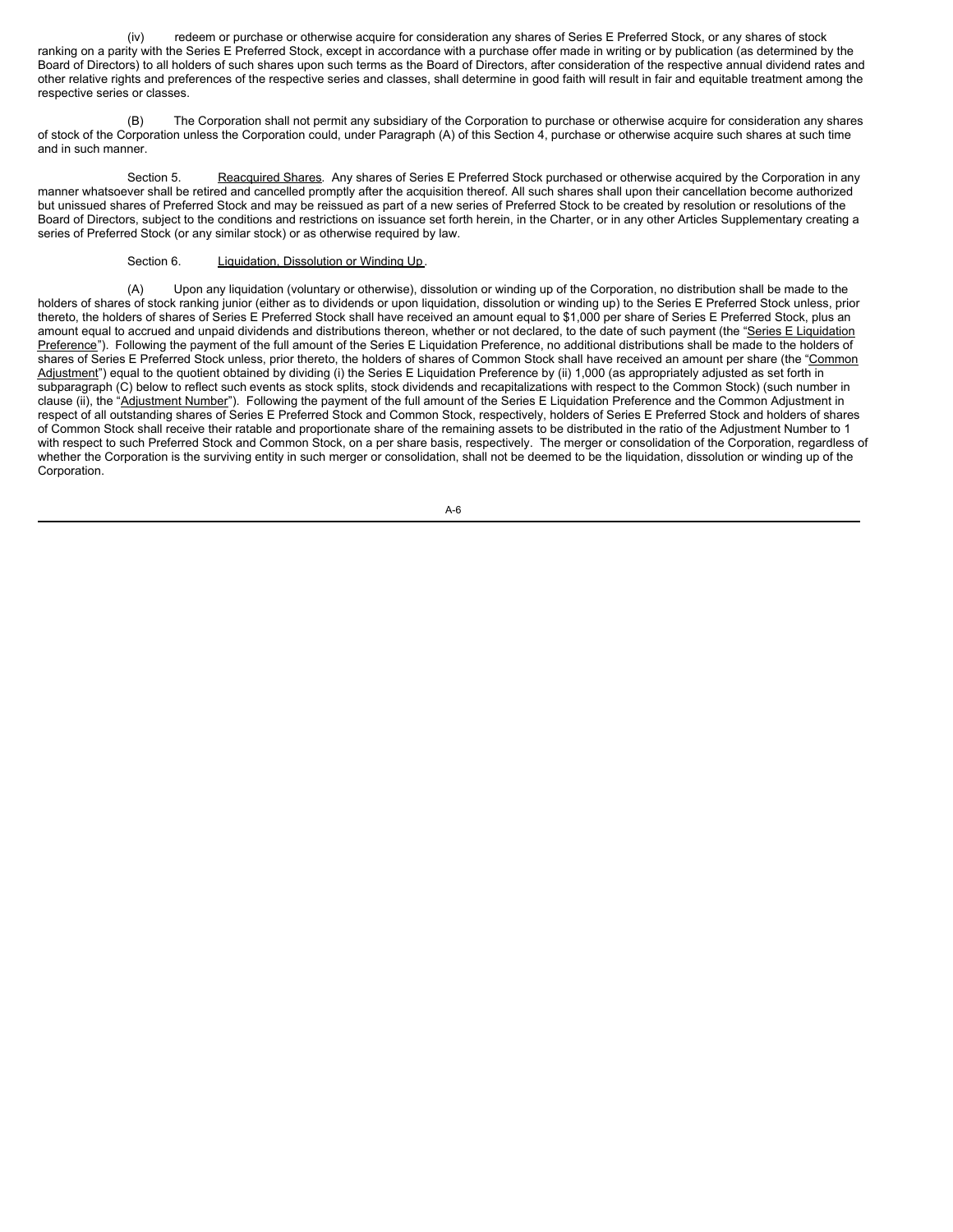(B) In the event, however, that there are not sufficient assets available to permit payment in full of the Series E Liquidation Preference and the liquidation preferences of all other series of preferred stock, if any, which rank on a parity with the Series E Preferred Stock, then such remaining assets shall be distributed ratably to the holders of such parity shares in proportion to their respective liquidation preferences. In the event, however, that there are not sufficient assets available to permit payment in full of the Common Adjustment, then such remaining assets shall be distributed ratably to the holders of Common Stock.

(C) In the event the Corporation shall at any time after the Rights Record Date (i) declare any dividend on Common Stock payable in shares of Common Stock, (ii) subdivide the outstanding Common Stock, or (iii) combine or consolidate the outstanding shares of Common Stock into a smaller number of shares through a reverse stock split or otherwise, then in each such case the Adjustment Number in effect immediately prior to such event shall be adjusted by multiplying such Adjustment Number by a fraction the numerator of which is the number of shares of Common Stock outstanding immediately after such event and the denominator of which is the number of shares of Common Stock that were outstanding immediately prior to such event.

Section 7. Consolidation, Merger, etc. If the Corporation shall enter into any consolidation, merger, share exchange, combination or other transaction in which the shares of Common Stock are exchanged for or changed into other stock or securities, cash and/or any other property, then in any such case each share of Series E Preferred Stock shall at the same time be similarly exchanged or changed into an amount per share (subject to the provision for adjustment hereinafter set forth) equal to 1,000 times the aggregate amount of stock, securities, cash and/or any other property (payable in kind), as the case may be, into which or for which each share of Common Stock is changed or exchanged. In the event the Corporation shall at any time after the Rights Record Date (i) declare or pay any dividend on Common Stock payable in shares of Common Stock, (ii) subdivide the outstanding Common Stock, or (iii) combine or consolidate the outstanding shares of Common Stock into a smaller number of shares through a reverse stock split or otherwise, then in each such case the amount set forth in the preceding sentence with respect to the exchange or change of shares of Series E Preferred Stock shall be adjusted by multiplying such amount by a fraction the numerator of which is the number of shares of Common Stock outstanding immediately after such event and the denominator of which is the number of shares of Common Stock that were outstanding immediately prior to such event.

Section 8. No Redemption. The shares of Series E Preferred Stock shall not be redeemable.

Section 9. Ranking.

(A) The Series E Preferred Stock shall rank junior to all other series of the Corporation's Preferred Stock as to the payment of dividends and the distribution of assets, unless the terms of any such series shall provide otherwise.

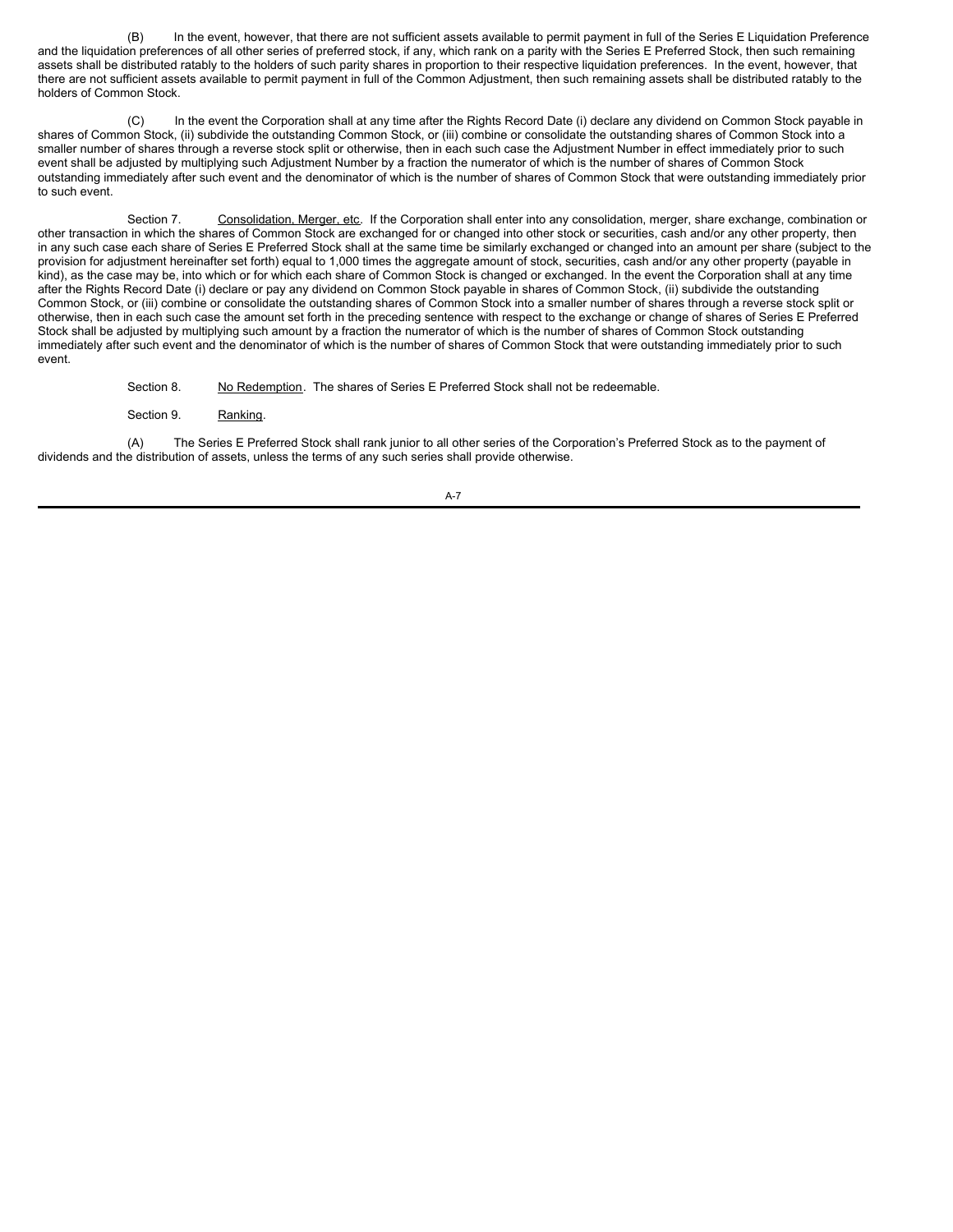(B) The liquidation preference of the outstanding shares of Series E Preferred Stock will not be added to the liabilities of the Corporation for the purpose of determining whether under the Maryland General Corporation Law a distribution may be made to stockholders of the Corporation whose preferential rights upon dissolution of the Corporation are junior to those of holders of Series E Preferred Stock.

Section 10. Amendment. At any time when any shares of Series E Preferred Stock are outstanding, neither the Charter nor these Articles Supplementary shall be amended in any manner which would materially alter or change the powers, preferences or special rights of the Series E Preferred Stock so as to affect them adversely without the affirmative vote of the holders of a majority of the outstanding shares of Series E Preferred Stock, voting separately as a class; provided that none of (i) the creation or issuance of (A) additional shares of Series E Preferred Stock or (B) shares of any class or series of Preferred Stock ranking junior to or on parity with the Series E Preferred Stock as to the payment of dividends and the distribution of assets, (ii) a merger or consolidation in which the Corporation is the surviving entity and the Series E Preferred Stock remains outstanding with no material adverse change in its powers, preferences and special rights, or (iii) a merger or consolidation in which the Corporation is not the surviving entity and the holders of the Series E Preferred Stock receive in exchange therefor a substantially identical security of the surviving entity, shall be considered to materially adversely alter or change the powers, preferences or special powers of the Series E Preferred Stock.

Section 11. Fractional Shares. Series E Preferred Stock may be issued in fractions of a share that shall entitle the holder, in proportion to such holder's fractional shares, to exercise voting rights, receive dividends, participate in distributions and to have the benefit of all other rights of holders of Series E Preferred Stock.

SECOND: The Shares have been classified and designated by the Board of Directors under authority contained in the Charter.

THIRD: These Articles Supplementary have been approved by the Board of Directors in the manner and by the vote required by law.

FOURTH: The undersigned Chief Executive Officer of the Corporation acknowledges these Articles Supplementary to be the corporate act of the Corporation and, as to all matters or facts required to be verified under oath, the undersigned Chief Executive Officer acknowledges that to the best of her knowledge, information and belief, these matters and facts are true in all material respects and that this statement is made under the penalties for perjury.

IN WITNESS WHEREOF, the Corporation has caused these Articles Supplementary to be executed under seal in its name and on its behalf by its Chief Executive Officer and attested to by its Secretary on this 8th day of December, 2016.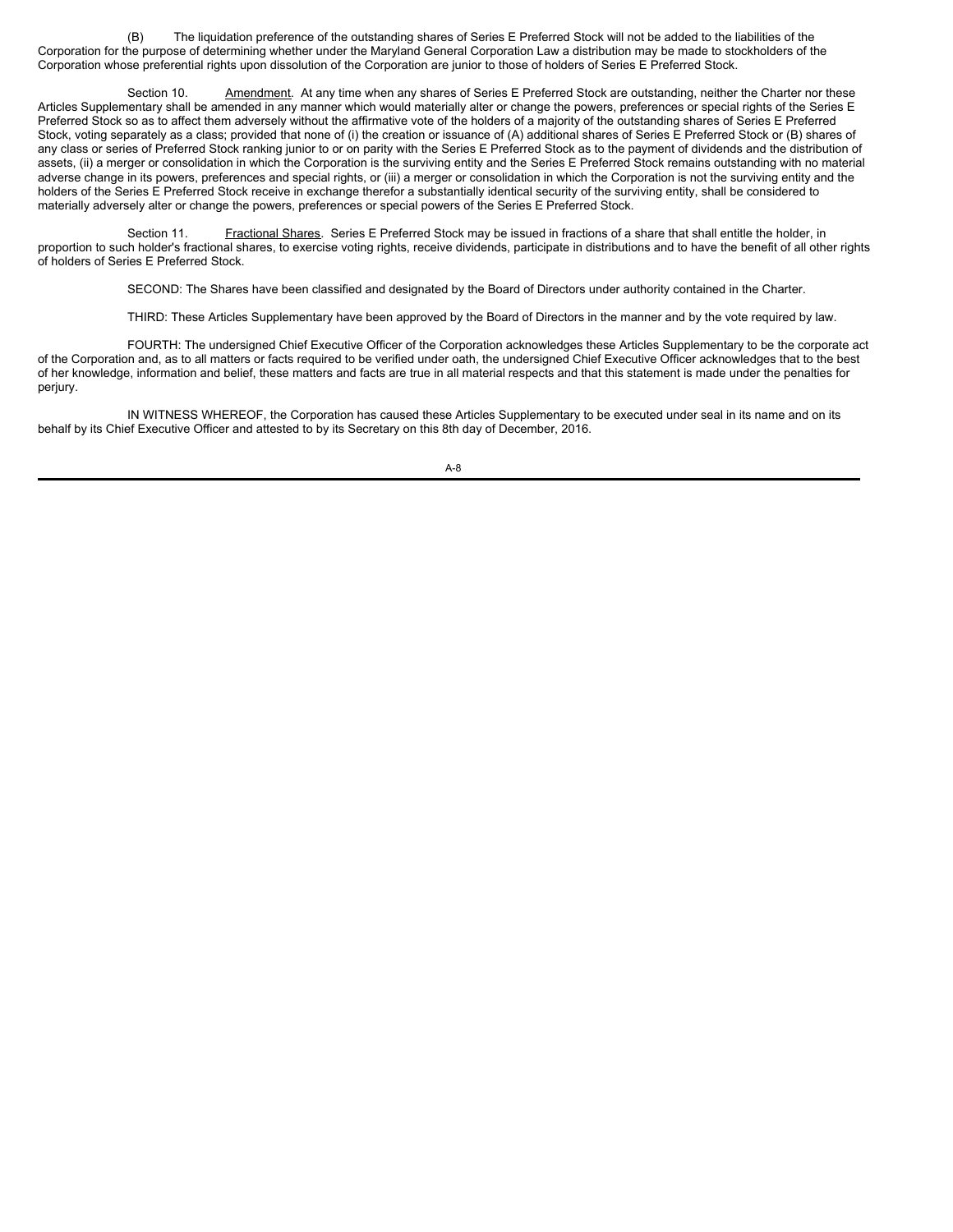ATTEST: NEWCASTLE INVESTMENT CORP.

By: /s/ BoHee Yoon Absolution By /s/ Sarah L. Watterson (SEAL) Name: BoHee Yoon Name: Sarah L. Watterson Title: Secretary Title: Chief Executive Officer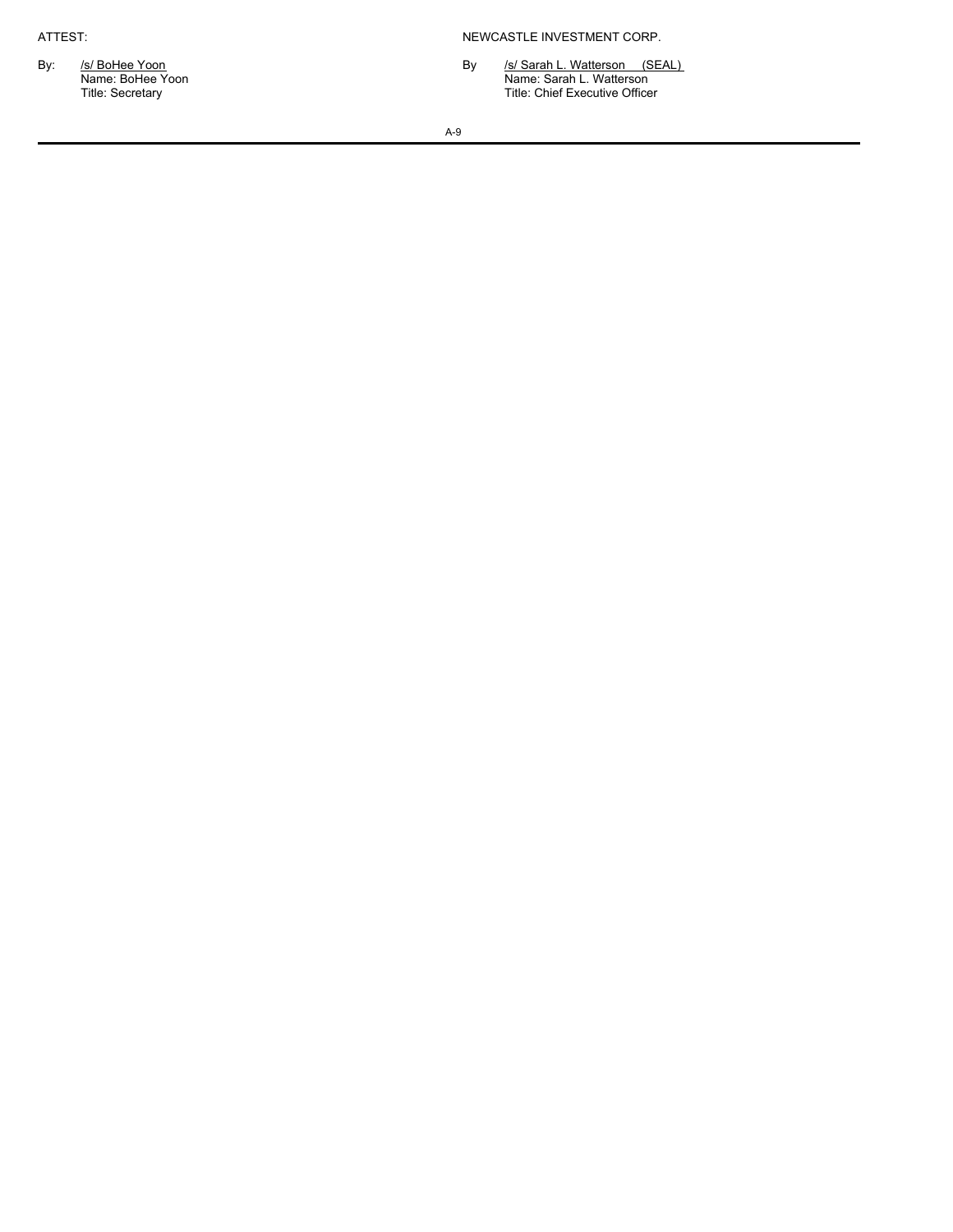### Certificate No. R- \_\_\_\_\_\_\_\_ Rights

NOT EXERCISABLE AFTER 11:59 P.M., NEW YORK CITY TIME, ON MAY 16, 2023 (OR SUCH LATER DATE AND TIME AS MAY BE DETERMINED BY THE BOARD AND APPROVED BY THE STOCKHOLDERS OF THE COMPANY BY A VOTE OF THE MAJORITY OF THE VOTES CAST BY THE HOLDERS OF SHARES ENTITLED TO VOTE THEREON AT A MEETING OF THE STOCKHOLDERS OF THE COMPANY PRIOR TO 11:59 P.M., NEW YORK CITY TIME, ON MAY 16, 2023 (WHICH LATER DATE AND TIME SHALL BE IN NO EVENT LATER THAN 11:59 P.M., NEW YORK CITY TIME, ON MAY 16, 2025)) OR SUCH TIME AS THE RIGHTS ARE EARLIER REDEEMED, EXCHANGED OR TERMINATED OR SUCH OTHER EARLIER EXPIRATION DATE (AS DEFINED IN THE TAX BENEFITS PRESERVATION PLAN). THE RIGHTS ARE SUBJECT TO REDEMPTION AT THE OPTION OF THE COMPANY, AT \$0.001 PER RIGHT, AND TO EXCHANGE ON THE TERMS SET FORTH IN THE TAX BENEFITS PRESERVATION PLAN. UNDER CERTAIN CIRCUMSTANCES, RIGHTS BENEFICIALLY OWNED BY AN ACQUIRING PERSON (AS SUCH TERM IS DEFINED IN THE TAX BENEFITS PRESERVATION PLAN) AND ANY SUBSEQUENT HOLDER OF SUCH RIGHTS MAY BECOME NULL AND VOID. [THE RIGHTS REPRESENTED BY THIS RIGHTS CERTIFICATE ARE OR WERE BENEFICIALLY OWNED BY A PERSON THAT WAS OR BECAME AN ACQUIRING PERSON OR AN AFFILIATE OR ASSOCIATE OF AN ACQUIRING PERSON (AS SUCH TERMS ARE DEFINED IN THE TAX BENEFITS PRESERVATION PLAN). ACCORDINGLY, THIS RIGHTS CERTIFICATE AND THE RIGHTS REPRESENTED HEREBY MAY BECOME NULL AND VOID IN THE CIRCUMSTANCES SPECIFIED IN SECTION 7(e) OF SUCH AGREEMENT.]1

<sup>&</sup>lt;sup>1</sup> The portion of the legend in brackets shall be inserted only if applicable and shall replace the preceding sentence.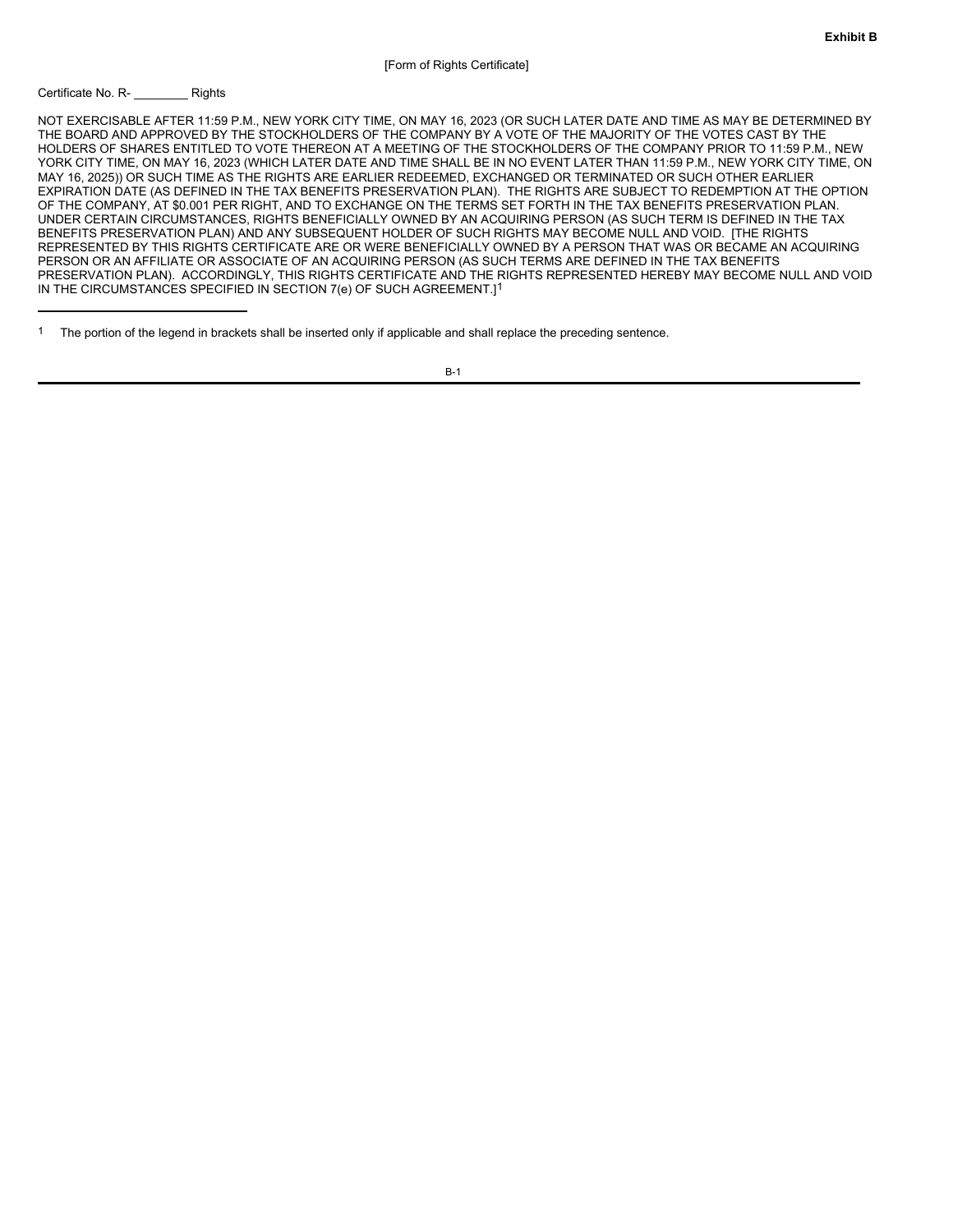### Rights Certificate

#### DRIVE SHACK INC.

This certifies that \_\_\_\_\_\_\_\_\_\_\_\_\_\_\_\_\_\_\_\_\_\_, or registered assigns, is the registered owner of the number of Rights set forth above, each of which entitles the owner thereof, subject to the terms, provisions and conditions of the Tax Benefits Preservation Plan, dated as of May 17, 2022 (the "Tax Benefits Preservation Plan"), between Drive Shack Inc., a Maryland corporation (the "Company"), and American Stock Transfer & Trust Company, LLC, a New York limited liability trust company, as Rights Agent (the "Rights Agent"), to purchase from the Company at any time prior to 11:59 P.M. (New York City time) on May 16, 2023 (or such later date and time as may be determined by the Board and approved by the stockholders of the Company by a vote of the majority of the votes cast by the holders of shares entitled to vote thereon at a meeting of the stockholders of the Company prior to 11:59 P.M. (New York City time) on May 16, 2023 (which later date and time shall be in no event later than 11:59 P.M. (New York City time) on May 16, 2025)) or such time as the Rights are earlier redeemed, exchanged or terminated or such other earlier Expiration Date (as defined in the Tax Benefits Preservation Plan), at the office or offices of the Rights Agent designated for such purpose, or its successors as Rights Agent, one one-thousandth of a fully paid, non-assessable share of Series E Junior Participating Preferred Stock (the "Preferred Stock") of the Company, at a purchase price of \$7.50 per one one-thousandth of a share (the "Purchase Price"), upon presentation and surrender of this Rights Certificate with the Form of Election to Purchase and related Certificate duly executed. The number of Rights evidenced by this Rights Certificate (and the number of shares that may be purchased upon exercise thereof) set forth above, and the Purchase Price per share set forth above, are the number and Purchase Price as of May 17, 2022 based on the Preferred Stock as constituted at such date. The Company reserves the right to require prior to the occurrence of a Triggering Event (as such term is defined in the Tax Benefits Preservation Plan) that a number of Rights be exercised so that only whole shares of Preferred Stock will be issued. Capitalized terms used in this Rights Certificate without definition shall have the meanings ascribed to them in the Tax Benefits Preservation Plan.

Upon the occurrence of a Section 11(a)(ii) Event (as such term is defined in the Tax Benefits Preservation Plan), if the Rights evidenced by this Rights Certificate are beneficially owned by (i) an Acquiring Person or an Affiliate or Associate of any such Acquiring Person (as such terms are defined in the Tax Benefits Preservation Plan), (ii) a transferee of any such Acquiring Person, Associate or Affiliate, or (iii) under certain circumstances specified in the Tax Benefits Preservation Plan, a transferee of a Person that, after such transfer, became an Acquiring Person, or an Affiliate or Associate of an Acquiring Person, such Rights shall become null and void and no holder hereof shall have any right with respect to such Rights from and after the occurrence of such Section 11(a)(ii) Event.

As provided in the Tax Benefits Preservation Plan, the Purchase Price and the number and kind of shares of Preferred Stock or other securities, which may be purchased upon the exercise of the Rights evidenced by this Rights Certificate are subject to modification and adjustment upon the happening of certain events, including Triggering Events.

This Rights Certificate is subject to all of the terms, provisions and conditions of the Tax Benefits Preservation Plan, which terms, provisions and conditions are hereby incorporated herein by reference and made a part hereof and to which Tax Benefits Preservation Plan reference is hereby made for a full description of the rights, limitations of rights, obligations, duties and immunities hereunder of the Rights Agent, the Company and the holders of the Rights Certificates, which limitations of rights include the temporary suspension of the exercisability of such Rights under the specific circumstances set forth in the Tax Benefits Preservation Plan. Copies of the Tax Benefits Preservation Plan are on file at the above-mentioned office of the Rights Agent and are also available upon written request to the Rights Agent.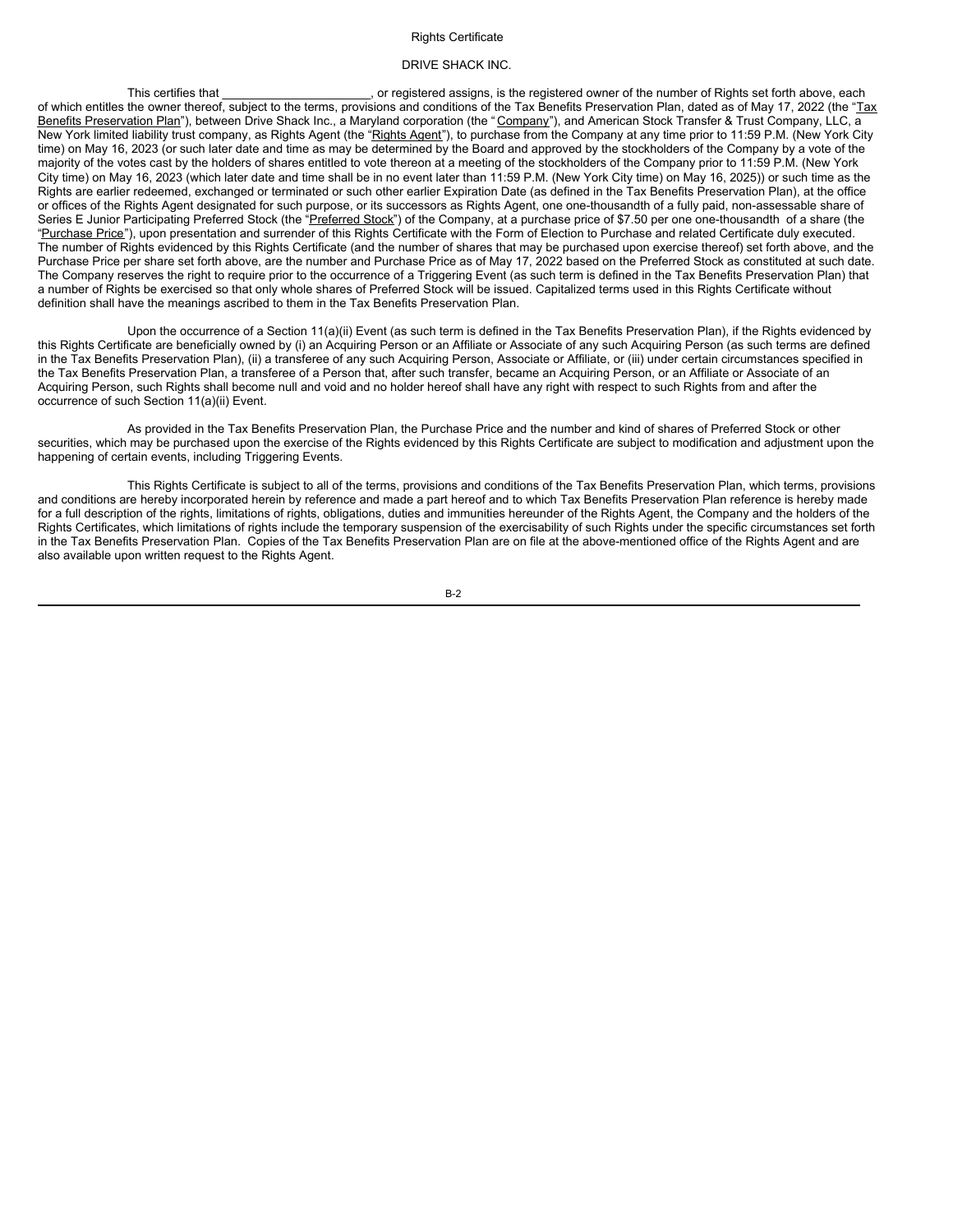This Rights Certificate, with or without other Rights Certificates, upon surrender at the office of the Rights Agent designated for such purpose, may be exchanged for another Rights Certificate or Rights Certificates of like tenor and date evidencing Rights entitling the holder to purchase a like aggregate number of one one-thousandths of a share of Preferred Stock as the Rights evidenced by the Rights Certificate or Rights Certificates surrendered shall have entitled such holder to purchase. If this Rights Certificate shall be exercised in part, the holder shall be entitled to receive upon surrender hereof another Rights Certificate or Rights Certificates for the number of whole Rights not exercised.

Subject to the provisions of the Tax Benefits Preservation Plan, the Rights evidenced by this Certificate may be redeemed by the Company at its option at a redemption price of \$0.001 per Right at any time prior to the earlier of (i) the close of business on the tenth Business Day following the Stock Acquisition Date, and (ii) the Final Expiration Date. In addition, under certain circumstances following the Stock Acquisition Date, the Rights may be exchanged, in whole or in part, for shares of the Common Stock, or shares of preferred stock of the Company having essentially the same value or economic rights as such shares. Immediately upon the action of the Board of Directors of the Company authorizing any such exchange, and without any further action or any notice, the Rights (other than Rights that are not subject to such exchange) will terminate and the Rights will only enable holders to receive the shares issuable upon such exchange.

No fractional shares of Preferred Stock will be issued upon the exercise of any Right or Rights evidenced hereby (other than fractions that are integral multiples of one one-thousandth of a share of Preferred Stock, which may, at the election of the Company, be evidenced by depositary receipts), but in lieu thereof a cash payment will be made, as provided in the Tax Benefits Preservation Plan. The Company, at its election, may require that a number of Rights be exercised so that only whole shares of Preferred Stock would be issued.

No holder of this Rights Certificate shall be entitled to vote or receive dividends or be deemed for any purpose the holder of shares of Preferred Stock or of any other securities of the Company that may at any time be issuable on the exercise hereof, nor shall anything contained in the Tax Benefits Preservation Plan or herein be construed to confer upon the holder hereof, as such, any of the rights of a stockholder of the Company or any right to vote for the election of directors or upon any matter submitted to stockholders at any meeting thereof, or to give consent to or withhold consent from any corporate action, or, to receive notice of meetings or other actions affecting stockholders (except as provided in the Tax Benefits Preservation Plan), or to receive dividends or subscription rights, or otherwise, until the Right or Rights evidenced by this Rights Certificate shall have been exercised as provided in the Tax Benefits Preservation Plan.

This Rights Certificate shall not be valid or obligatory for any purpose until it shall have been countersigned by the Rights Agent.

[*Signature Page Follows*]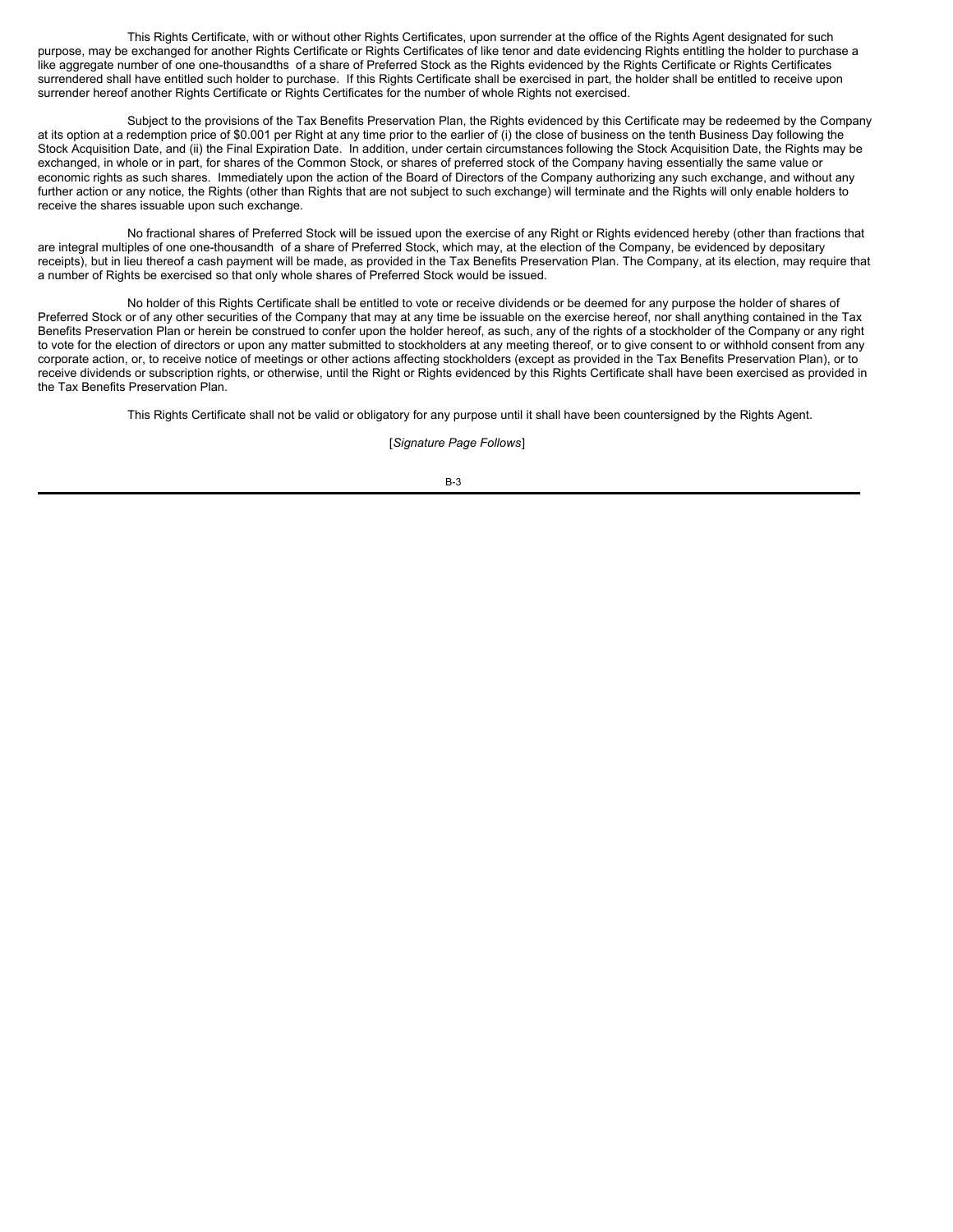WITNESS the facsimile signature of the proper officers of the Company and its corporate seal.

| Dated as of                                  |                  |
|----------------------------------------------|------------------|
| ATTEST:                                      | DRIVE SHACK INC. |
|                                              | By               |
| Secretary                                    | Title:           |
| Countersigned:                               |                  |
| AMERICAN STOCK TRANSFER & TRUST COMPANY, LLC |                  |
| By                                           |                  |
| Authorized Signature                         |                  |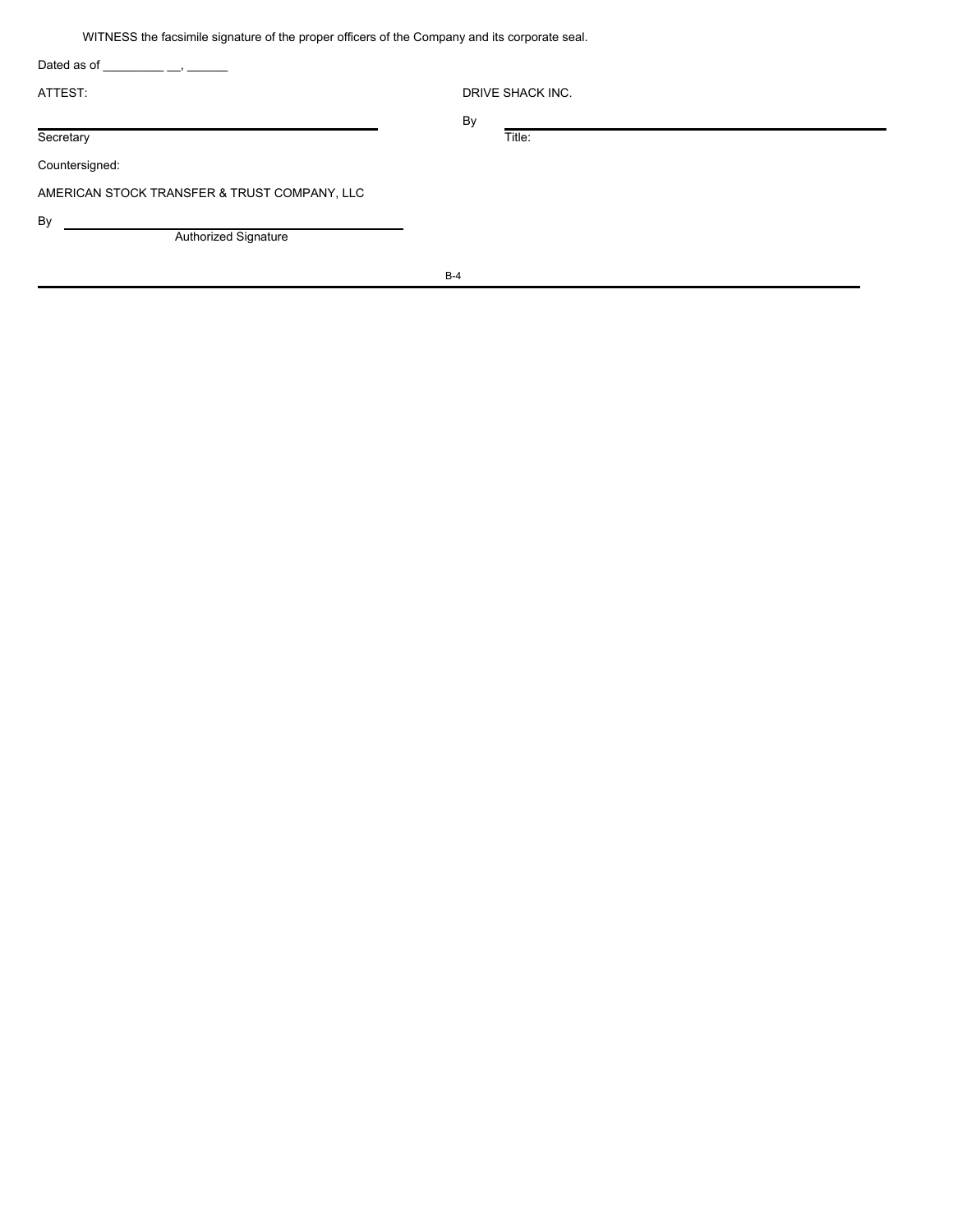## [Form of Reverse Side of Rights Certificate]

## FORM OF ASSIGNMENT

(To be executed by the registered holder if such holder desires to transfer the Rights Certificate.)

FOR VALUE RECEIVED \_\_\_\_\_\_\_\_\_\_\_\_\_\_\_\_\_\_\_\_\_\_\_\_\_\_\_\_\_\_\_\_\_\_\_\_ hereby sells, assigns and transfers unto \_

(Please print name and address of transferee)

this Rights Certificate, together with all right, title and interest therein, and does hereby irrevocably constitute and appoint \_\_\_\_\_\_\_\_\_\_\_\_\_\_\_\_\_\_ Attorney, to transfer the within Rights Certificate on the books of the within named Company, with full power of substitution.

Dated:

Signature Guaranteed:

**Signature**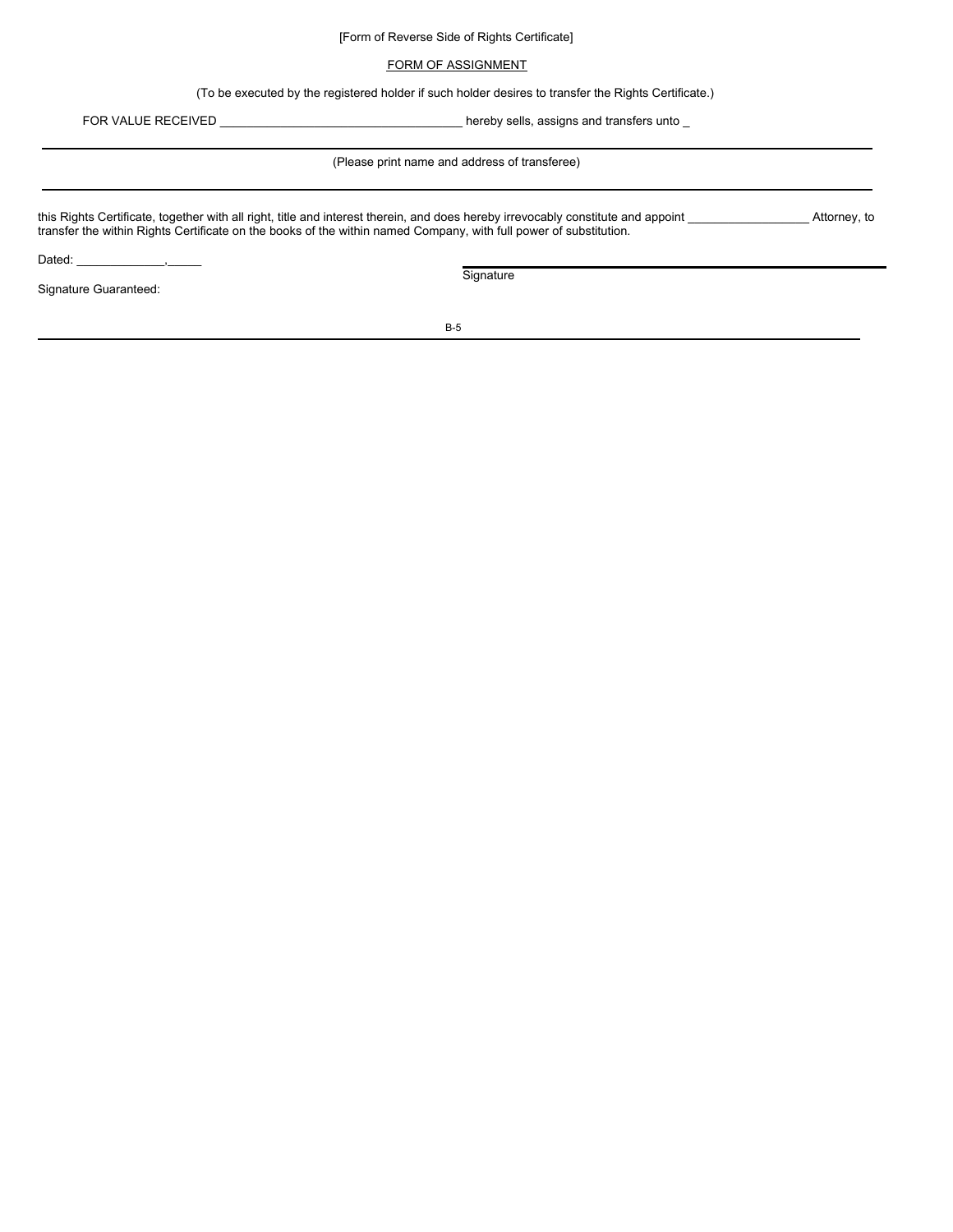# **Certificate**

The undersigned hereby certifies by checking the appropriate boxes that:

(1) this Rights Certificate [ ] is [ ] is not beneficially owned by an Acquiring Person and [ ] is [ ] is not being sold, assigned and transferred by or on behalf of a Person that is or was an Acquiring Person or an Affiliate or Associate of any such Acquiring Person (as such terms are defined pursuant to the Tax Benefits Preservation Plan);

(2) after due inquiry and to the best knowledge of the undersigned, it [] did [] did not acquire the Rights evidenced by this Rights Certificate from any Person that is, was or subsequently became an Acquiring Person or an Affiliate or Associate of an Acquiring Person.

Dated:

**Signature** 

Signature Guaranteed:

Signature must be guaranteed by a bank, trust company, broker, dealer or other eligible institution participating in a recognized signature guarantee medallion program.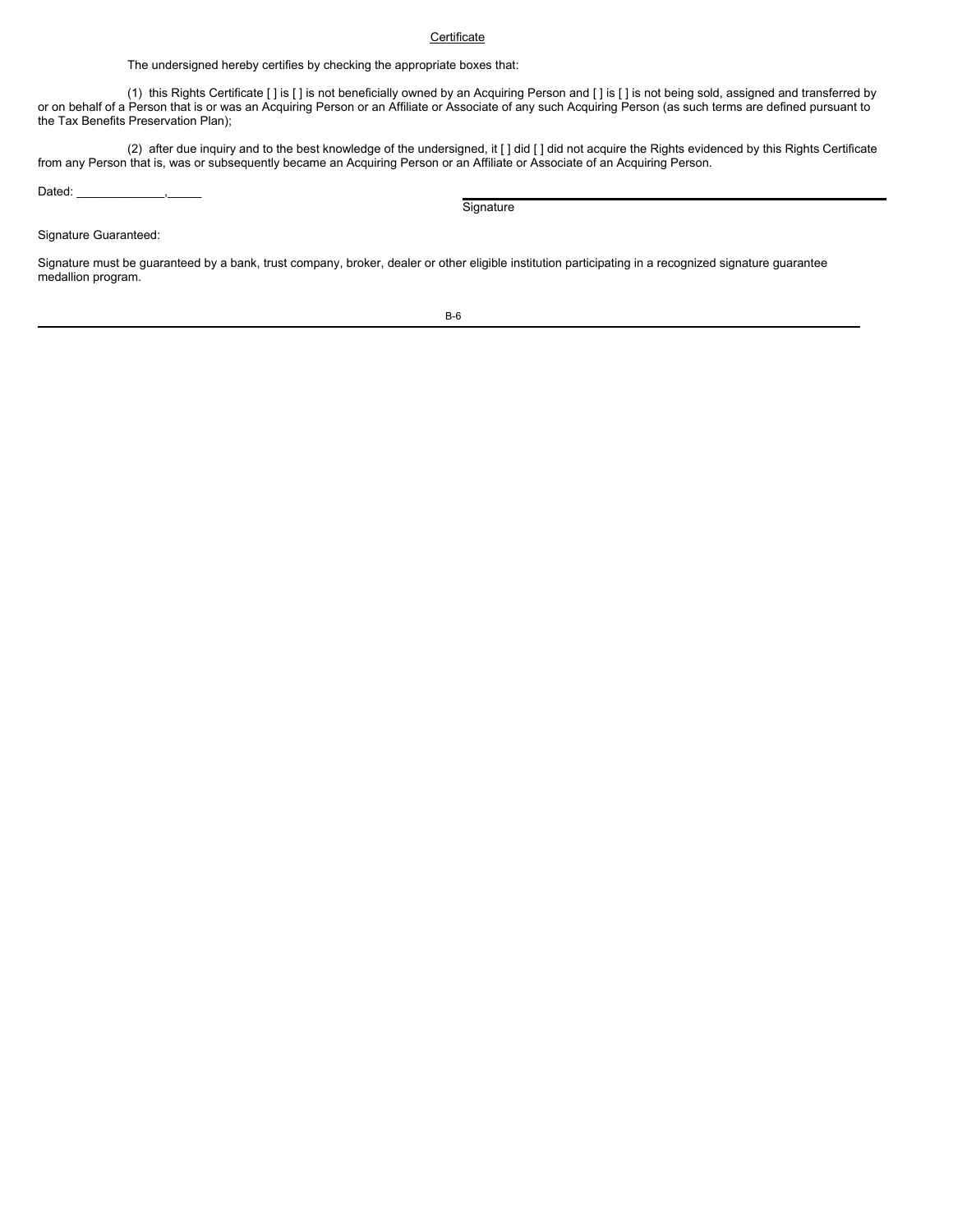# **NOTICE**

The signature to the foregoing Assignment and Certificate must correspond to the name as written upon the face of this Rights Certificate in every particular, without alteration or enlargement or any change whatsoever.

In the event the certification set forth above in the Form of Assignment and Certificate is not completed, such assignment will not be honored.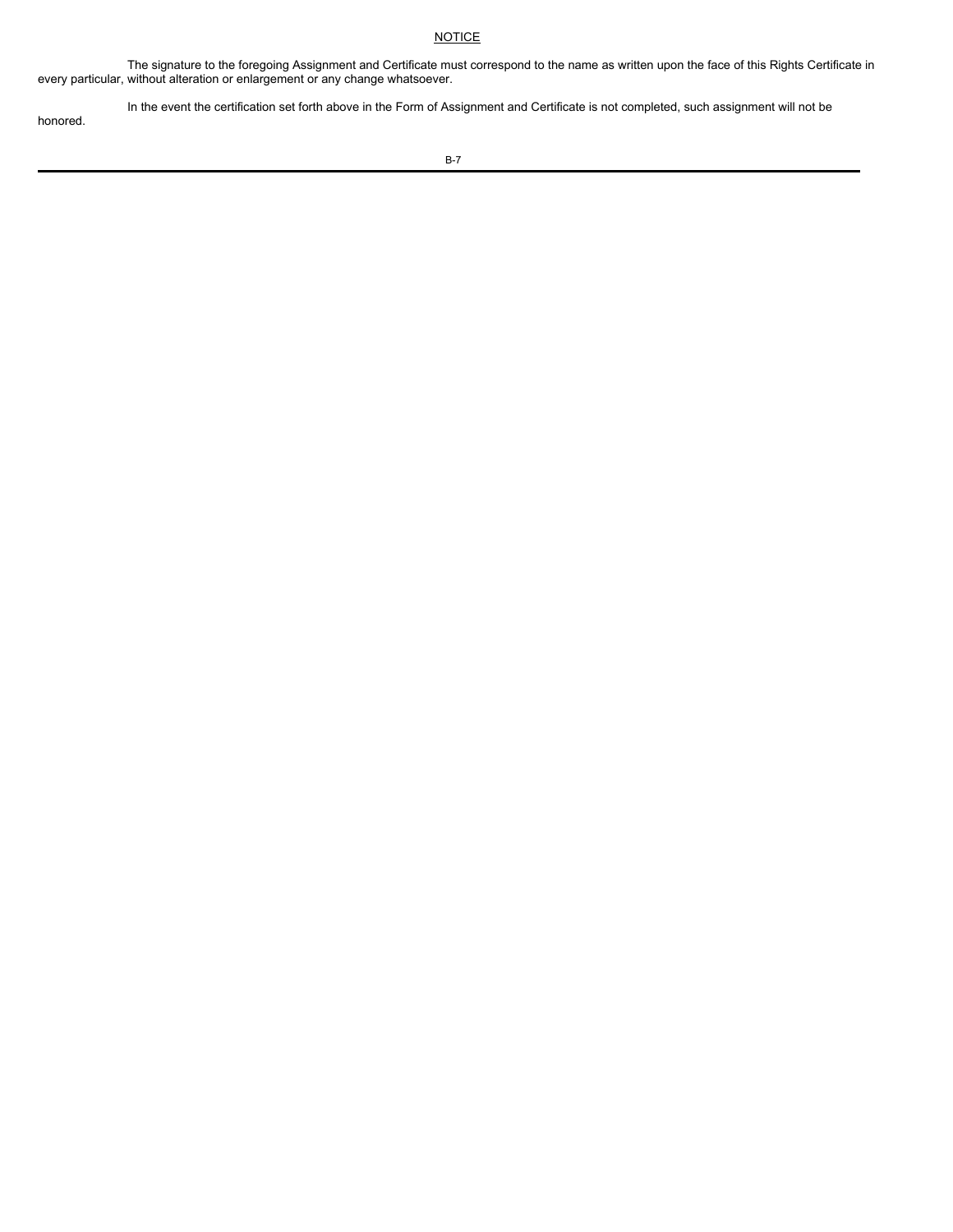# FORM OF ELECTION TO PURCHASE

(To be executed if holder desires to exercise Rights represented by the Rights Certificate.)

To: DRIVE SHACK INC.

The undersigned hereby irrevocably elects to exercise \_\_\_\_\_\_\_\_\_\_ Rights represented by this Rights Certificate to purchase the shares of Preferred Stock issuable upon the exercise of the Rights (or such other securities of the Company or of any other person that may be issuable upon the exercise of the Rights) and requests that such shares be issued in the name of and delivered to:

Please insert social security or other identifying number

(Please print name and address)

If such number of Rights shall not be all the Rights evidenced by this Rights Certificate, a new Rights Certificate for the balance of such Rights shall be registered in the name of and delivered to:

Please insert social security or other identifying number

(Please print name and address)

Dated:

**Signature** 

Signature Guaranteed:

Signature must be guaranteed by a bank, trust company, broker, dealer or other eligible institution participating in a recognized signature guarantee medallion program.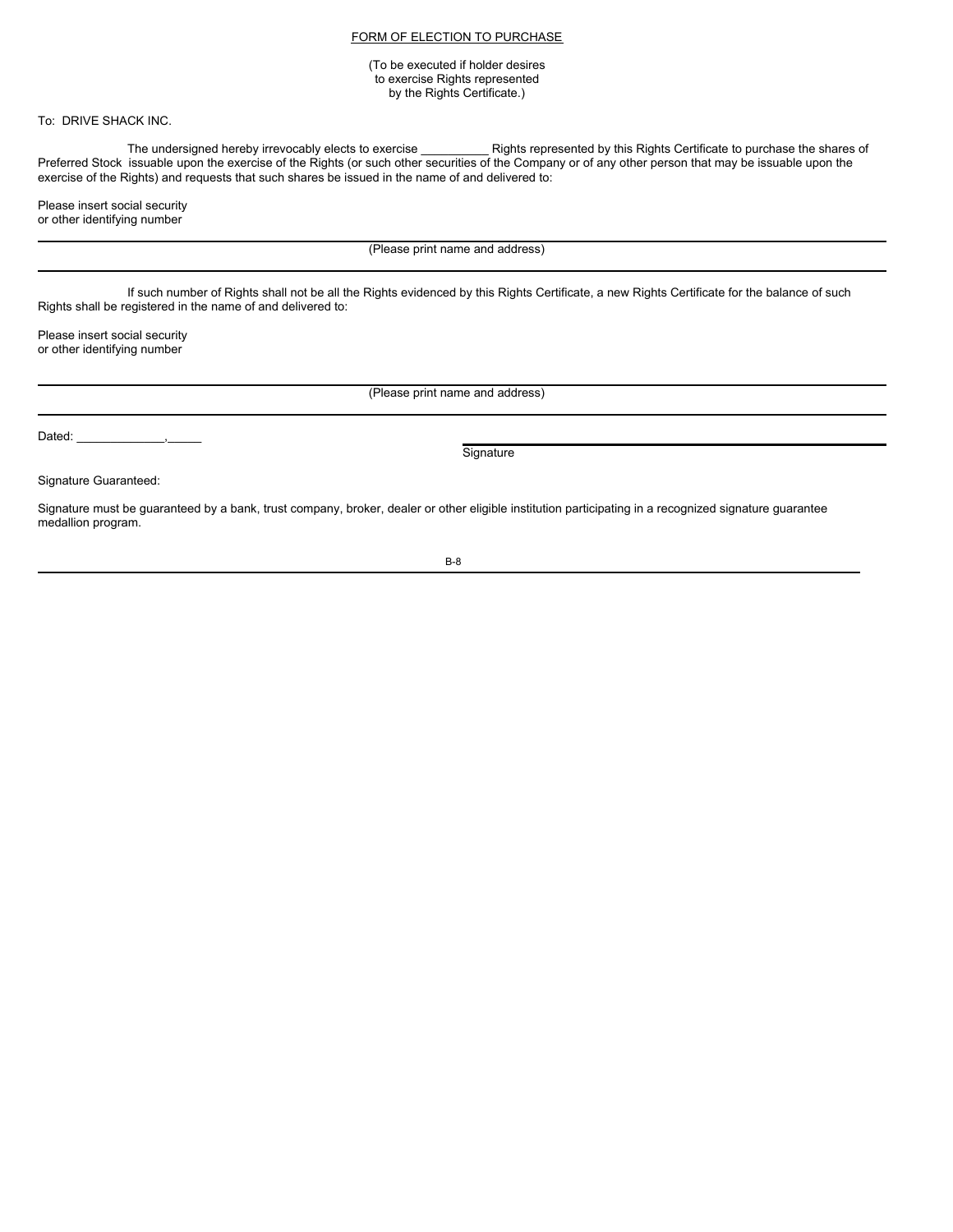# **Certificate**

The undersigned hereby certifies by checking the appropriate boxes that:

(1) the Rights evidenced by this Rights Certificate [ ] are [ ] are not beneficially owned by an Acquiring Person and [ ] are [ ] are not being exercised by or on behalf of a Person that is or was an Acquiring Person or an Affiliate or Associate of any such Acquiring Person (as such terms are defined pursuant to the Tax Benefits Preservation Plan);

(2) after due inquiry and to the best knowledge of the undersigned, it [] did [] did not acquire the Rights evidenced by this Rights Certificate from any Person that is, was or became an Acquiring Person or an Affiliate or Associate of an Acquiring Person.

Dated:

**Signature** 

Signature Guaranteed: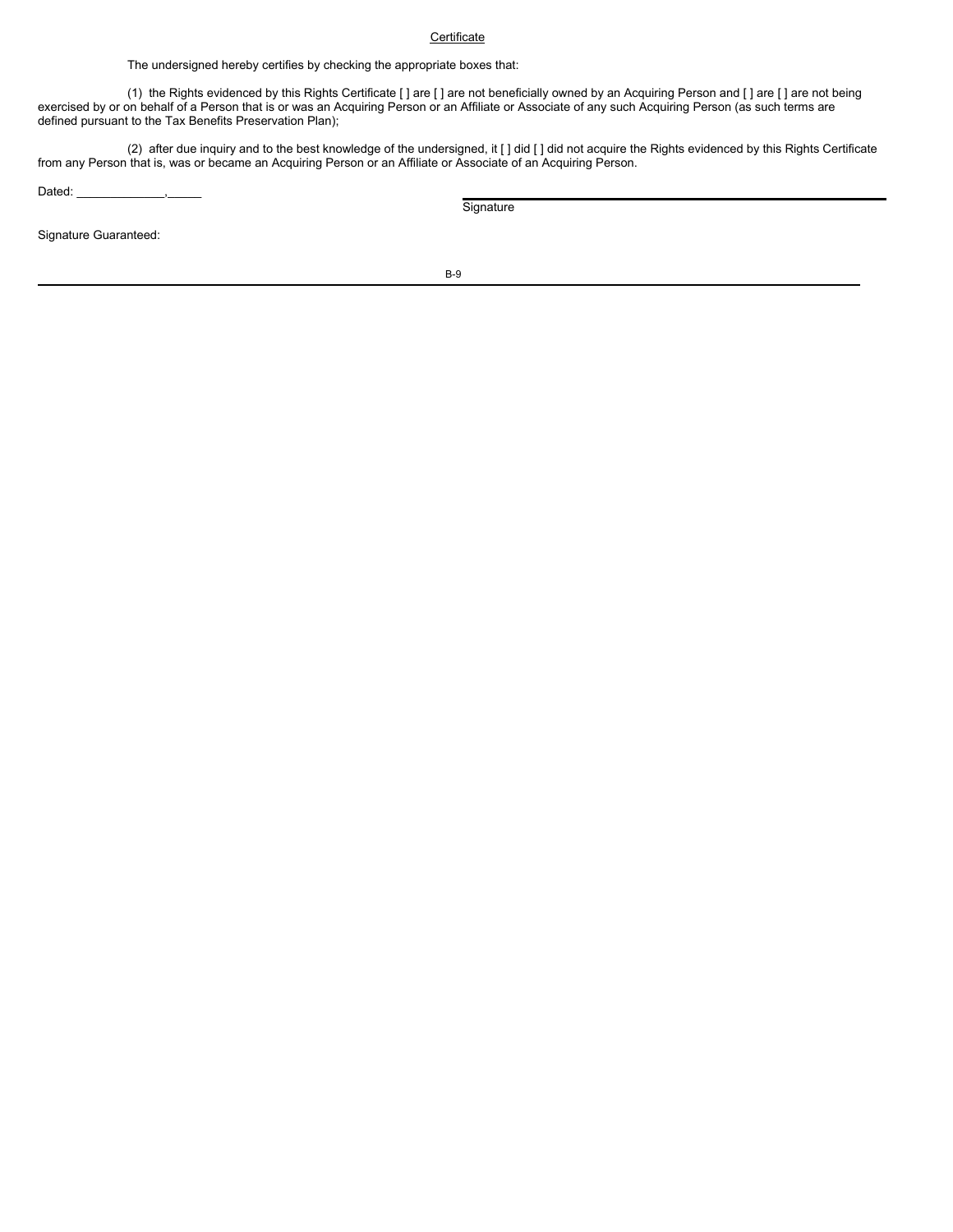# **NOTICE**

The signature to the foregoing Election to Purchase and Certificate must correspond to the name as written upon the face of this Rights Certificate in every particular, without alteration or enlargement or any change whatsoever.

Signature must be guaranteed by a bank, trust company, broker, dealer or other eligible institution participating in a recognized signature guarantee medallion program.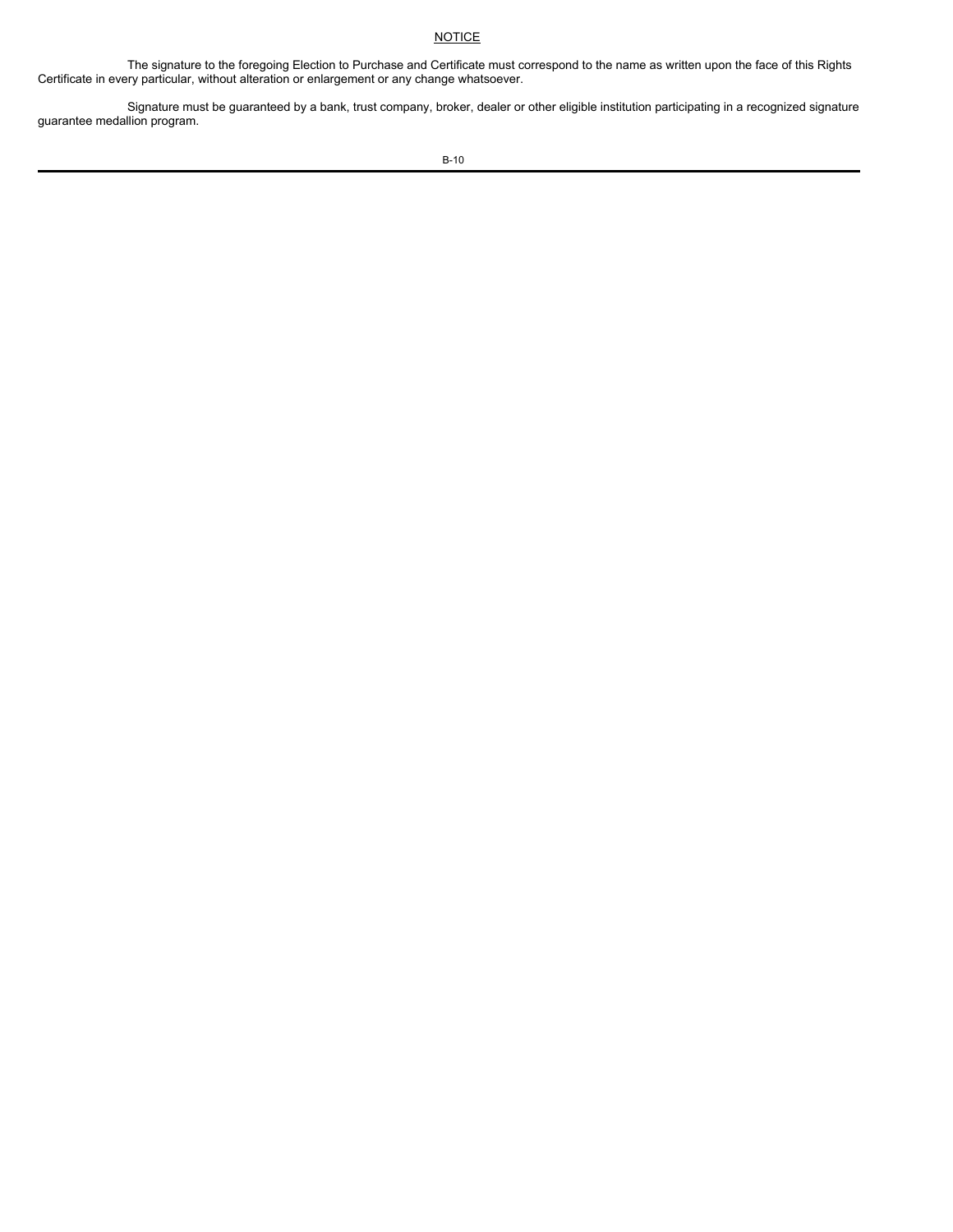#### FORM OF

### SUMMARY OF RIGHTS TO PURCHASE PREFERRED STOCK

On May 17, 2022, the Board of Directors (the "Board") of Drive Shack Inc. (the "Company"), declared a dividend distribution of one right (a "Right") for each outstanding share of common stock, par value \$0.01 per share, of the Company (the "Common Stock"), to stockholders of record at the close of business on May 27, 2022 (the "Record Date"). Each Right entitles the registered holder to purchase from the Company a unit consisting of one one-thousandth of a share (a "Unit") of Series E Junior Participating Preferred Stock, par value \$0.01 per share (the " Series E Preferred Stock"), at a purchase price of \$7.50 per Unit, subject to adjustment (the "Purchase Price"). The description and terms of the Rights are set forth in a Tax Benefits Preservation Plan (the "Tax Benefits Preservation Plan") between the Company and American Stock Transfer & Trust Company, LLC, a New York limited liability trust company, as Rights Agent. The Tax Benefits Preservation Plan is intended to help protect the Company's tax net operating losses and certain other tax assets ("Tax Benefits") by deterring any person from becoming the Beneficial Owner of 4.9% or more of the shares of Common Stock then outstanding.

### Rights Certificates; Exercise Period .

Initially, the Rights will be attached to all Common Stock certificates representing shares then outstanding, and no separate rights certificates ("Rights Certificates") will be distributed. Subject to certain exceptions specified in the Tax Benefits Preservation Plan, the Rights will separate from the Common Stock and a distribution date (the "Distribution Date") will occur upon the earlier of (i) ten (10) business days following a public announcement that a person or group of affiliated or associated persons (an "Acquiring Person") has become a Beneficial Owner of 4.9% or more of the shares of Common Stock then outstanding (the "Stock Acquisition Date") and (ii) ten (10) business days (or such later date as the Board shall determine) following the commencement of a tender offer or exchange offer that would result in a person or group becoming an Acquiring Person.

Until the Distribution Date, (i) the Rights will be evidenced by the Common Stock certificates (or, in the case of book entry shares, by the notations in the book entry accounts) and will be transferred with and only with such Common Stock, (ii) new Common Stock certificates issued after the Record Date will contain a notation incorporating the Tax Benefits Preservation Plan by reference and (iii) the surrender for transfer of any certificates for Common Stock outstanding will also constitute the transfer of the Rights associated with the Common Stock represented by such certificates. Pursuant to the Tax Benefits Preservation Plan, the Company reserves the right to require prior to the occurrence of a Triggering Event (as defined below) that, upon any exercise of Rights, a number of Rights be exercised so that only whole shares of Series E Preferred Stock will be issued.

C-1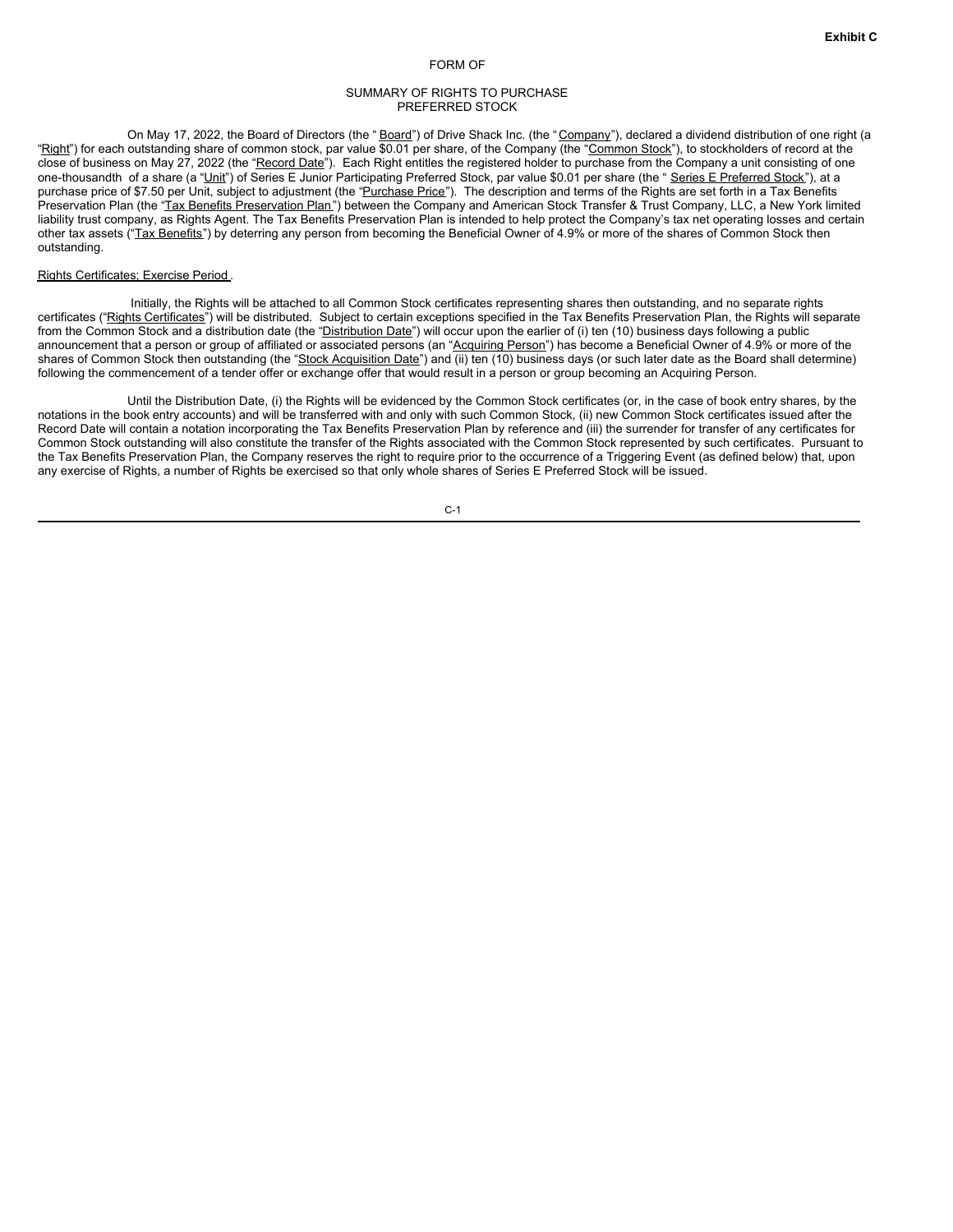The definition of "Acquiring Person" contained in the Tax Benefits Preservation Plan contains several exemptions, including for (i) the Company or any of its subsidiaries; (ii) any employee benefit plan of the Company, or of any subsidiary of the Company, or any person or entity organized, appointed or established by the Company for or pursuant to the terms of any such plan; (iii) any person who becomes a Beneficial Owner of 4.9% or more of the shares of Common Stock then outstanding as a result of a reduction in the number of shares of Common Stock by the Company or a stock dividend, stock split, reverse stock split or similar transaction, unless and until such person increases his, her or its ownership by more than one (1) percentage point over such person's lowest percentage stock ownership on or after the consummation of the relevant transaction; (iv) any person who, together with all affiliates and associates of such person, was a Beneficial Owner of 4.9% or more of the shares of Common Stock then outstanding on the date of the Tax Benefits Preservation Plan, unless and until such person and its affiliates and associates increase their aggregate ownership by more than one (1) percentage point over their lowest percentage stock ownership on or after the date of the Tax Benefits Preservation Plan or decrease their aggregate percentage stock ownership below 4.9%; (v) any person who, within ten (10) business days of being requested by the Company to do so, certifies to the Company that such person became an Acquiring Person inadvertently or without knowledge of the terms of the Rights and who, together with all affiliates and associates, thereafter within ten (10) business days following such certification disposes of such number of shares of Common Stock so that it, together with all affiliates and associates, ceases to be an Acquiring Person; (vi) Wesley R. Edens; provided that the foregoing exemption (x) shall apply only to the extent that the Company does not undergo an "owner shift" (as that term is defined in Section 382 of the Internal Revenue Code of 1986, as amended, and the Treasury Regulations thereunder) of 15% or more as a result of beneficial ownership of Company Securities by Mr. Edens and (y) may be revoked at any time by the disinterested members of the Board as to future acquisitions; and (vii) any person that the Board has affirmatively determined shall not be deemed an Acquiring Person.

The Rights are not exercisable until the Distribution Date and will expire at the earliest of (i) 11:59 P.M. (New York City time) on May 16, 2023, or such later date and time as may be determined by the Board and approved by the stockholders of the Company by a vote of the majority of the votes cast by the holders of shares entitled to vote thereon at a meeting of the stockholders of the Company prior to 11:59 P.M. (New York City time) on May 16, 2023 (which later date and time shall be in no event later than 11:59 P.M. (New York City time) on May 16, 2025), (ii) the time at which the Rights are redeemed or exchanged as provided in the Tax Benefits Preservation Plan, (iii) the time at which the Board determines that the Tax Benefits Preservation Plan is no longer necessary or desirable for the preservation of Tax Benefits, and (iv) the close of business on the first day of a taxable year of the Company to which the Board determines that no Tax Benefits may be carried forward.

C-2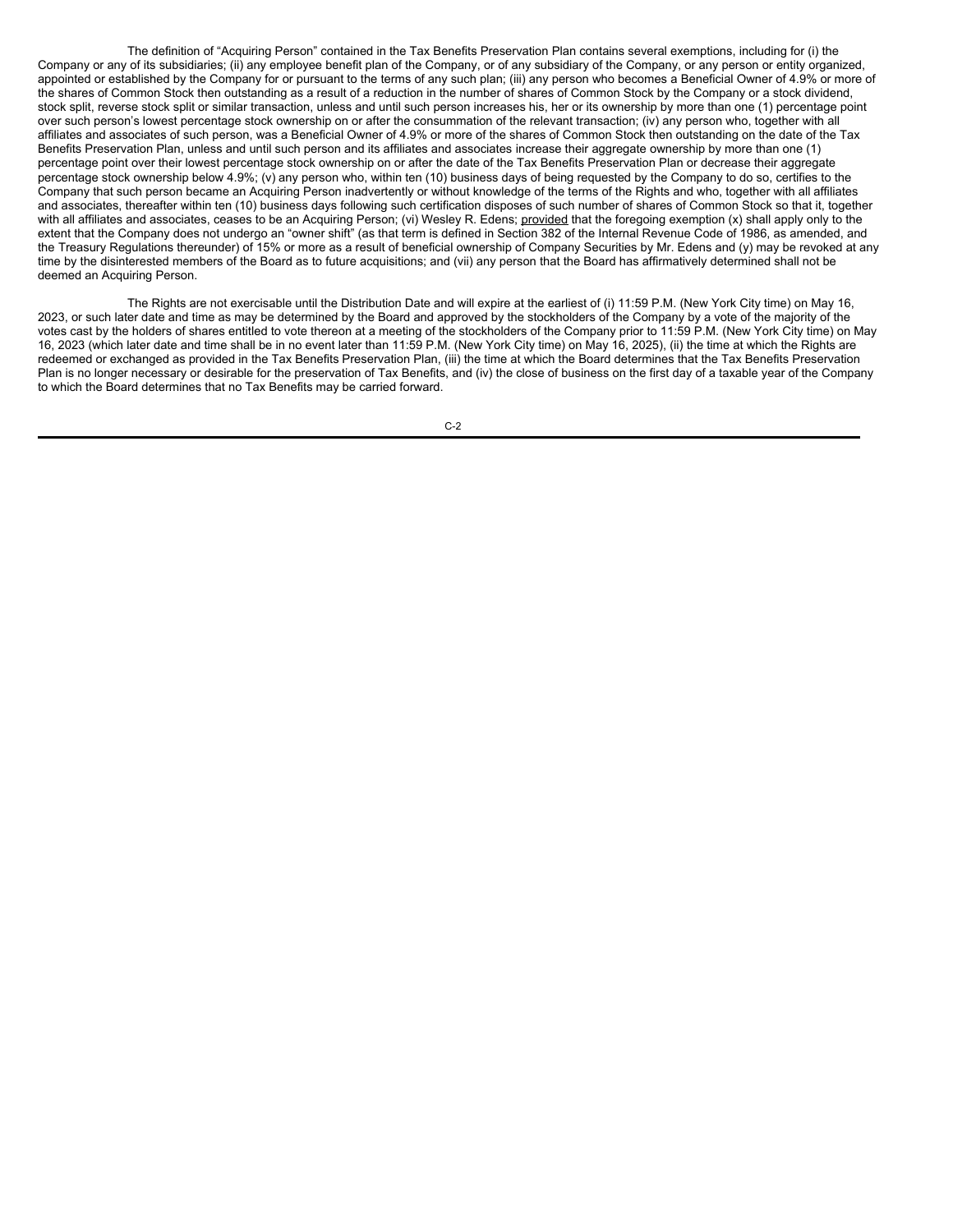As soon as practicable after the Distribution Date, Rights Certificates will be sent by such means as may be selected by the Company to holders of record of the Common Stock as of the close of business on the Distribution Date and, thereafter, the separate Rights Certificates alone will represent the Rights. After the Distribution Date, the Company generally would issue Rights with respect to shares of Common Stock issued upon the exercise of stock options or pursuant to awards under any employee plan or arrangement, which stock options or awards are outstanding as of the Distribution Date, or upon the exercise, conversion or exchange of securities issued by the Company after the Tax Benefits Preservation Plan's adoption (except as may otherwise be provided in the instruments governing such securities). In the case of other issuances of shares of Common Stock after the Distribution Date, the Company generally may, if deemed necessary or appropriate by the Board, issue Rights with respect to such shares of Common Stock.

## Flip-in Trigger.

In the event that a person or group of affiliated or associated persons becomes an Acquiring Person (unless the event causing such person or group to become an Acquiring Person is a transaction described under "Flip-over Trigger", below), each holder of a Right will thereafter have the right to receive, upon exercise, Common Stock (or, in certain circumstances, cash, property or other securities of the Company) having a value equal to two times the exercise price of the Right. Notwithstanding the foregoing, following the occurrence of such an event, all Rights that are, or (under certain circumstances specified in the Tax Benefits Preservation Plan) were, beneficially owned by any Acquiring Person will be null and void. However, Rights are not exercisable following the occurrence of such an event until such time as the Rights are no longer redeemable by the Company as set forth below.

For example, at an exercise price of \$7.50 per Right, each Right not owned by an Acquiring Person (or by certain related parties) following an event set forth in the preceding paragraph would entitle its holder to purchase \$15.00 worth of Common Stock (or other consideration, as noted above) for \$7.50. Assuming that the Common Stock had a per share value of \$1.87 at such time, the holder of each valid Right would be entitled to purchase eight (8) shares of Common Stock for \$7.50.

### Flip-over Trigger.

In the event that, at any time following the Stock Acquisition Date, (i) the Company engages in a merger or other business combination transaction in which the Company is not the surviving corporation or (ii) the Company engages in a merger or other business combination transaction in which the Company is the surviving corporation and the Common Stock of the Company is changed or exchanged, or (iii) fifty percent (50%) or more of the Company's consolidated assets, cash flow or earning power is sold or transferred, each holder of a Right (except Rights that have previously been voided as set forth above) shall thereafter have the right to receive, upon exercise, common stock of the acquiring company having a value equal to two times the exercise price of the Right. The events set forth in this paragraph and in the next preceding paragraph are referred to as the "Triggering Events."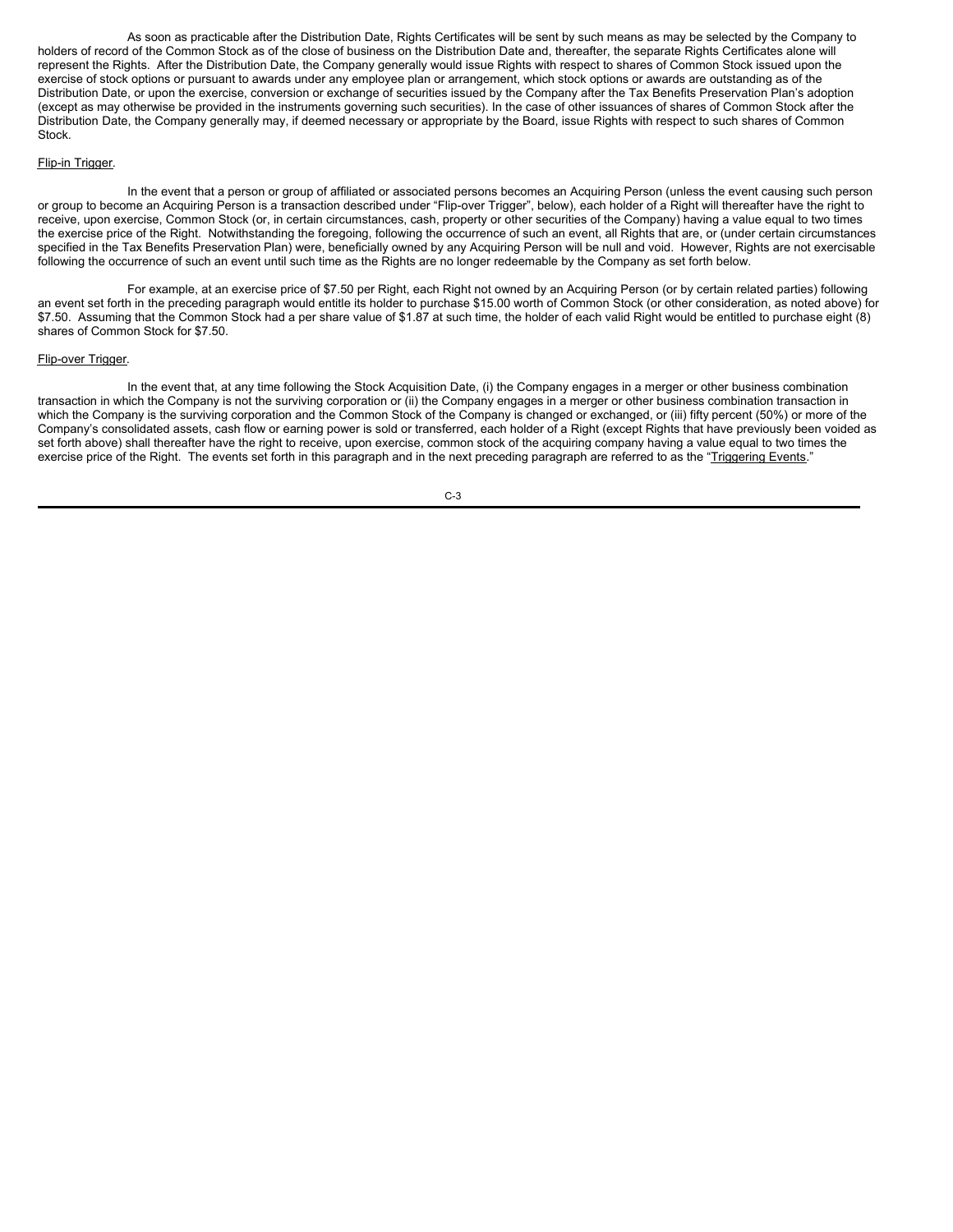#### Exchange Feature.

At any time after a person becomes an Acquiring Person and prior to the acquisition by such person or group of fifty percent (50%) or more of the outstanding Common Stock, the Board may exchange the Rights (other than Rights owned by such person or group which have become void), in whole or in part, at an exchange ratio of one (1) share of Common Stock, or one one-thousandth of a share of Series E Preferred Stock (or of a share of a class or series of the Company's preferred stock having equivalent rights, preferences and privileges), per Right (subject to adjustment).

### Equitable Adjustments.

The Purchase Price payable, and the number of Units of Series E Preferred Stock or other securities or property issuable, upon exercise of the Rights are subject to adjustment from time to time to prevent dilution (i) in the event of a stock dividend on, or a subdivision, combination or reclassification of, the Series E Preferred Stock, (ii) if holders of the Series E Preferred Stock are granted certain rights or warrants to subscribe for Series E Preferred Stock or convertible securities at less than the current market price of the Series E Preferred Stock, or (iii) upon the distribution to holders of the Series E Preferred Stock of evidences of indebtedness or assets (excluding regular quarterly cash dividends) or of subscription rights or warrants (other than those referred to above).

With certain exceptions, no adjustment in the Purchase Price will be required until cumulative adjustments amount to at least one percent (1%) of the Purchase Price. No fractional Units will be issued and, in lieu thereof, an adjustment in cash will be made based on the market price of the Series E Preferred Stock on the last trading day prior to the date of exercise.

### Redemption Rights.

At any time until ten (10) business days following the Stock Acquisition Date, the Company may, at its option, redeem the Rights in whole, but not in part, at a price of \$0.001 per Right (payable in cash, Common Stock or other consideration deemed appropriate by the Board). Immediately upon the action of the Board ordering redemption of the Rights, the Rights will terminate and the only right of the holders of Rights will be to receive the \$0.001 redemption price.

#### Amendment of Rights.

Any of the provisions of the Tax Benefits Preservation Plan may be amended by the Board prior to the Distribution Date except that the Board may not extend the expiration of the Rights beyond 11:59 P.M. (New York City time) on May 16, 2023 unless such extension is approved by the stockholders of the Company prior to 11:59 P.M. (New York City time) on May 16, 2023. After the Distribution Date, the provisions of the Tax Benefits Preservation Plan may be amended by the Board in order to cure any ambiguity, to make changes that do not adversely affect the interests of holders of Rights, or to shorten or lengthen any time period under the Tax Benefits Preservation Plan. The foregoing notwithstanding, no amendment may be made at such time as the Rights are not redeemable, except to cure any ambiguity or correct or supplement any provision contained in the Tax Benefits Preservation Plan which may be defective or inconsistent with any other provision therein.

 $C - 4$